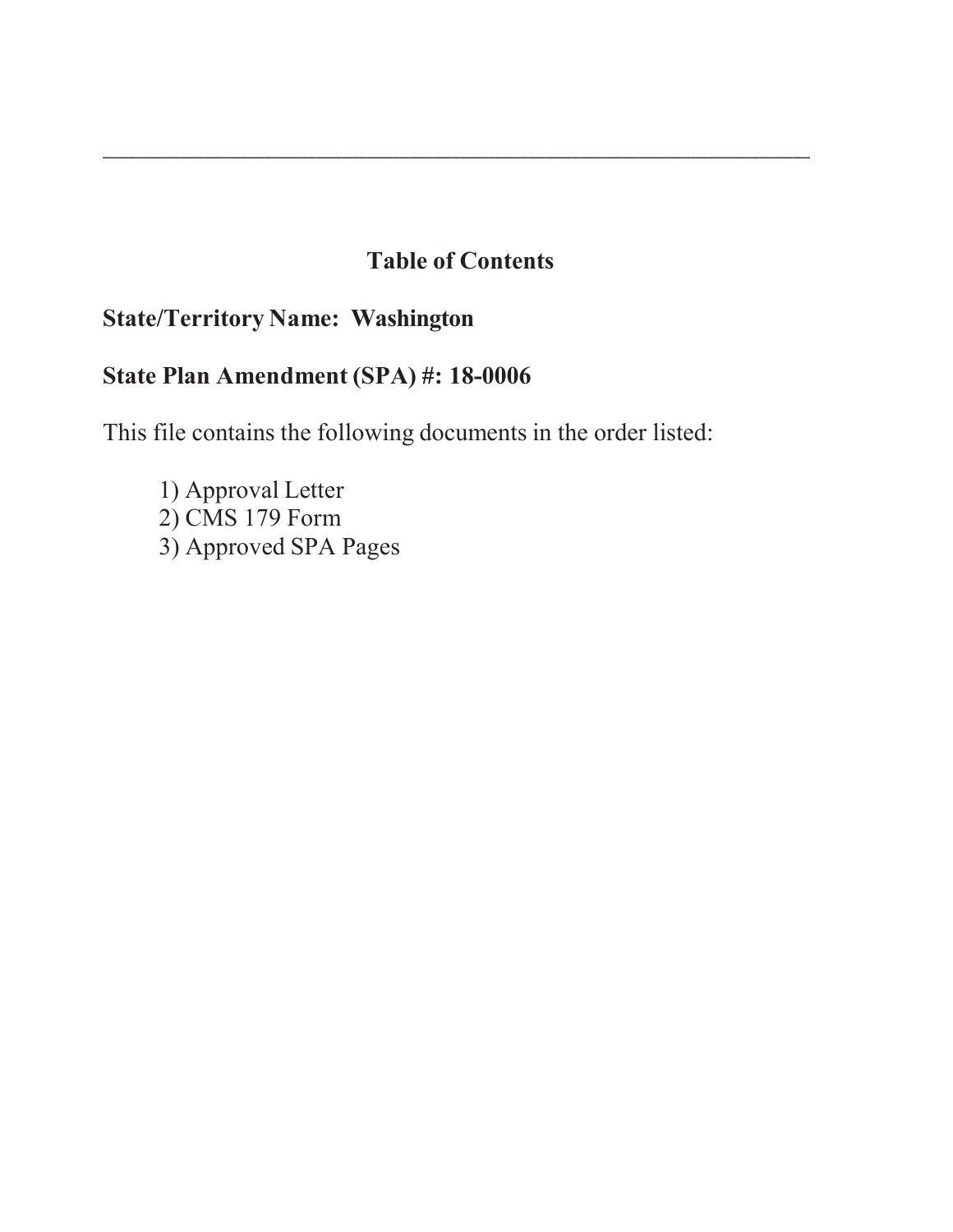DEPARTMENT OF HEALTH & HUMAN SERVICES Centers for Medicare & Medicaid Services Seattle Regional Office 701 Fifth Avenue, Suite 1600, MS/RX-200 Seattle, WA 98104



Division of Medicaid & Children's Health Operations

May 16, 2018

Susan Birch, Director MaryAnne Lindeblad, Medicaid Director Health Care Authority PO Box 45502 Olympia, WA 98504-5010

RE: Washington State Plan Amendment (SPA) Transmittal Number 18-0006 (Apple Health Managed Care)

Dear Ms. Birch and Ms. Lindeblad:

The Centers for Medicare & Medicaid Services (CMS) has completed its review of the enclosed State Plan Amendment (SPA), Transmittal Number 18-0006. This SPA amends State Plan Attachment 3.1-F, part 2 to transition another region (Grant, Chelan and Douglas Counties) into Fully Integrated Managed Care.

This SPA is approved effective January 1, 2018.

If there are additional questions please feel free to contact me, or your staff may contact Rick Dawson at Rick.Dawson@cms.hhs.gov or  $(206)$  615-2387.

Sincerely,



David L. Meacham Associate Regional Administrator

Enclosure

cc: Ann Myers, HCA Alison Robbins, HCA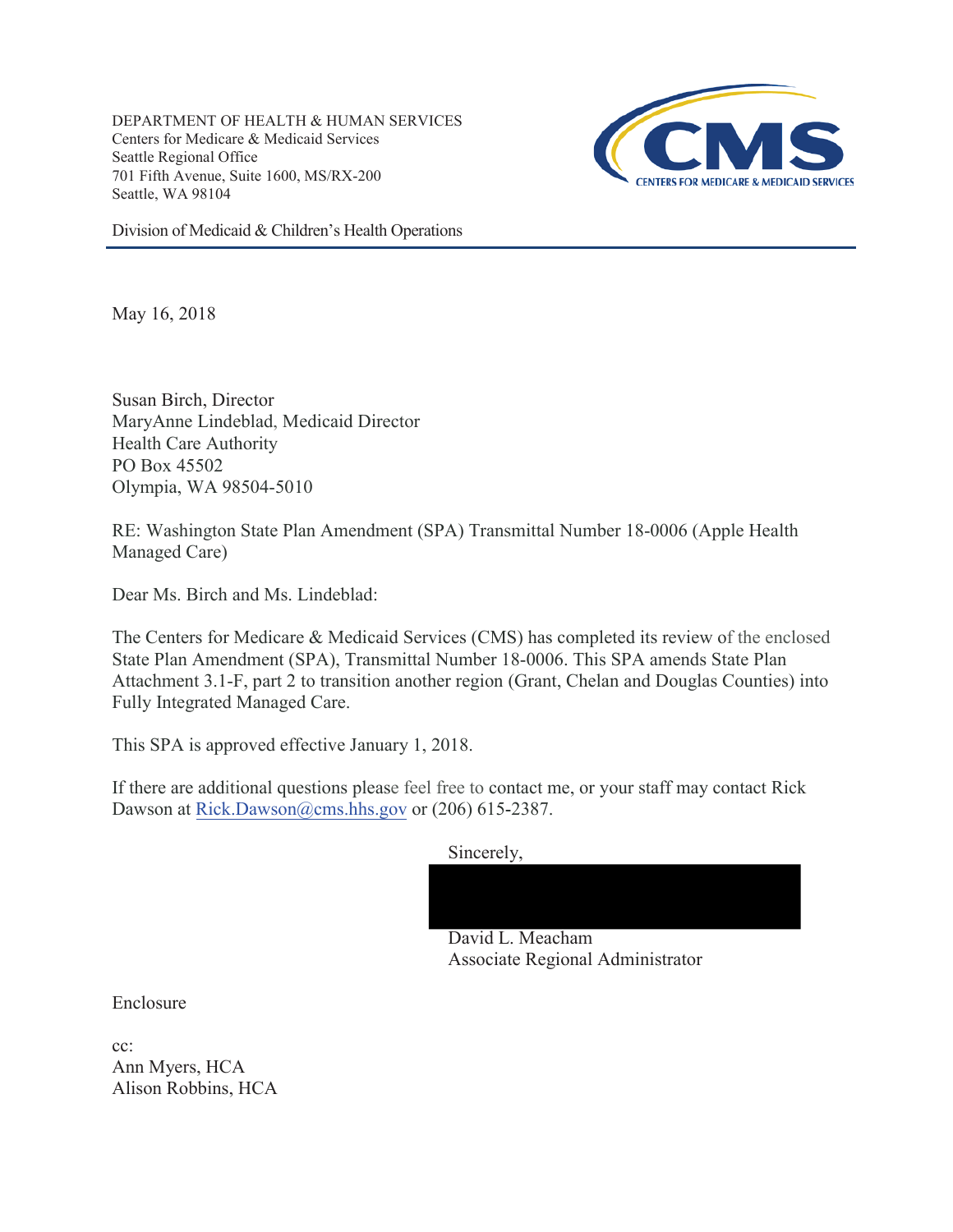| DEPARTMENT OF HEALTH AND HUMAN SERVICES<br>HEALTH CARE FINANCING ADMINISTRATION                                                                                        |                                                                                 | <b>FORM APPROVED</b><br>OMB NO. 0938-0193 |  |  |  |  |
|------------------------------------------------------------------------------------------------------------------------------------------------------------------------|---------------------------------------------------------------------------------|-------------------------------------------|--|--|--|--|
| TRANSMITTAL AND NOTICE OF APPROVAL OF<br><b>STATE PLAN MATERIAL</b>                                                                                                    | <b>I. TRANSMITTAL NUMBER:</b><br>18-0006                                        | 2. STATE<br>Washington                    |  |  |  |  |
| FOR: HEALTH CARE FINANCING ADMINISTRATION                                                                                                                              | 3. PROGRAM IDENTIFICATION: TITLE XIX OF THE<br>SOCIAL SECURITY ACT (MEDICAID)   |                                           |  |  |  |  |
| TO: REGIONAL ADMINISTRATOR<br>HEALTH CARE FINANCING ADMINISTRATION<br>DEPARTMENT OF HEALTH AND HUMAN SERVICES                                                          | 4. PROPOSED EFFECTIVE DATE<br><b>January 1, 2018</b>                            |                                           |  |  |  |  |
| 5. TYPE OF PLAN MATERIAL (Check One):                                                                                                                                  |                                                                                 |                                           |  |  |  |  |
| NEW STATE PLAN                                                                                                                                                         | AMENDMENT TO BE CONSIDERED AS NEW PLAN                                          | $\boxtimes$ AMENDMENT                     |  |  |  |  |
| COMPLETE BLOCKS 6 THRU 10 IF THIS IS AN AMENDMENT (Separate Transmittal for each amendment)                                                                            |                                                                                 |                                           |  |  |  |  |
| 6. FEDERAL STATUTE/REGULATION CITATION:                                                                                                                                | 7. FEDERAL BUDGET IMPACT:                                                       |                                           |  |  |  |  |
| 1932(a) of the Social Security Act; Title 42 CFR Part 438                                                                                                              | a. FFY 2018 \$0<br>b. FFY 2019 \$0                                              |                                           |  |  |  |  |
| 8. PAGE NUMBER OF THE PLAN SECTION OR ATTACHMENT:                                                                                                                      | 9. PAGE NUMBER OF THE SUPERSEDED PLAN SECTION<br>OR ATTACHMENT (If Applicable): |                                           |  |  |  |  |
| Attachment 3.1-F Part 2 pages 1 - 16, 17 - 24 (new) (P&I)                                                                                                              |                                                                                 |                                           |  |  |  |  |
| Attachment 3.1-F Part 2 pages 1-16, 17-27 (new) (P&I)                                                                                                                  | Attachment 3.1-F Part 1 pages $1 - 16$ (remove page 7a)                         |                                           |  |  |  |  |
| Attachment 3.1-F Part 2 pages 1-16, 17-39 (new)                                                                                                                        |                                                                                 |                                           |  |  |  |  |
| 10. SUBJECT OF AMENDMENT                                                                                                                                               |                                                                                 |                                           |  |  |  |  |
| Apple Health Managed Care Updates                                                                                                                                      |                                                                                 |                                           |  |  |  |  |
| 11. GOVERNOR'S REVIEW (Check One):<br>GOVERNOR'S OFFICE REPORTED NO COMMENT<br>COMMENTS OF GOVERNOR'S OFFICE ENCLOSED<br>NO REPLY RECEIVED WITHIN 45 DAYS OF SUBMITTAL | $\boxtimes$ OTHER, AS SPECIFIED: Exempt                                         |                                           |  |  |  |  |
| 12. SIGNATURE OF STATE AGENCY OFFICIAL:                                                                                                                                | 16. RETURN TO:<br>Ann Myers                                                     |                                           |  |  |  |  |
| 13TYP ID NAM E:                                                                                                                                                        | Office of Rules and Publications                                                |                                           |  |  |  |  |
| MaryAnne Lindeblad                                                                                                                                                     | Division of Legal Services                                                      |                                           |  |  |  |  |
| 1 ATITLE:                                                                                                                                                              | Health Care Authority                                                           |                                           |  |  |  |  |
| Medicaid Director                                                                                                                                                      | 626 8th Ave SE MS: 42716                                                        |                                           |  |  |  |  |
| 15. DATE SUBMITTED:<br>$3 - 29 - 18$                                                                                                                                   | Olympia, WA 98504-2716                                                          |                                           |  |  |  |  |
| FOR REGIONAL OFFICE USE ONLY                                                                                                                                           |                                                                                 |                                           |  |  |  |  |
| 17. DATE RECEIVED:                                                                                                                                                     | <b>18. DATE APPROVED:</b><br>5/16/18                                            |                                           |  |  |  |  |
| $3 - 29 - 18$                                                                                                                                                          |                                                                                 | Digitally signed by David L.              |  |  |  |  |
| PLAN APPROVED - ONE COPY ATTACHED<br>19. EFFECTIVE DATE OF APPROVED MATERIAL:<br>1/1/18                                                                                | <b>20. SIGNATURE O</b>                                                          | Meacham-S                                 |  |  |  |  |
| 21. TYPED NAME:<br>David L. Meacham                                                                                                                                    | 22. TITLE:<br>Associate Regional Administrator                                  |                                           |  |  |  |  |
| 23. REMARKS:                                                                                                                                                           |                                                                                 |                                           |  |  |  |  |
| 3/30/18 - State authorized P&I change to box 8                                                                                                                         |                                                                                 |                                           |  |  |  |  |
| 5/7/18 - State authorized P&I change to box 8                                                                                                                          |                                                                                 |                                           |  |  |  |  |
|                                                                                                                                                                        |                                                                                 |                                           |  |  |  |  |
|                                                                                                                                                                        |                                                                                 |                                           |  |  |  |  |
|                                                                                                                                                                        |                                                                                 |                                           |  |  |  |  |
|                                                                                                                                                                        |                                                                                 |                                           |  |  |  |  |
|                                                                                                                                                                        |                                                                                 |                                           |  |  |  |  |

 $\alpha$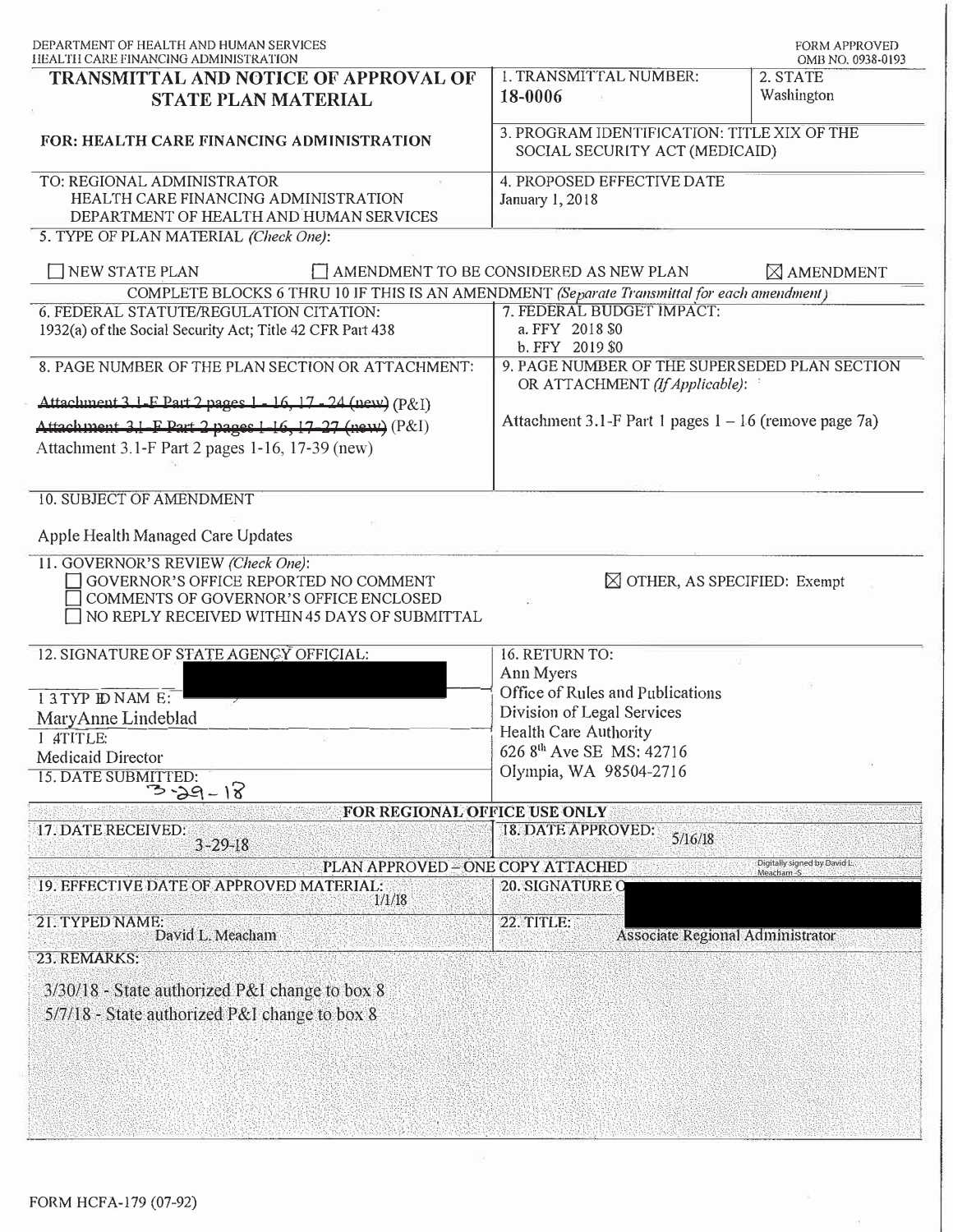CMS-PM-10120 ATTACHMENT 3.1-F Part 2 Date: Page 1 OMB No.: 0938-0933 State: Washington APPLE HEALTH MANAGED CARE Citation Citation Condition or Requirement 1932(a)(1)(A) **A.** Section 1932(a)(1)(A) of the Social Security Act The State of Washington enrolls Medicaid beneficiaries on a mandatory basis into managed care entities (managed care organization [MCOs], primary care case managers [PCCMs], and/or PCCM entities) in the absence of section 1115 or section 1915(b) waiver authority. This authority is granted under section 1932(a)(1)(A) of the Social Security Act (the Act). Under this authority, a state can amend its Medicaid State Plan to require certain categories of Medicaid beneficiaries to enroll in managed care entities without being out of compliance with provisions of section 1902 of the Act on statewideness (42 CFR 431.50), freedom of choice (42 CFR 431.51) or comparability (42 CFR 440.230). This authority may *not* be used to mandate enrollment in Prepaid Inpatient Health Plans (PIHPs), Prepaid Ambulatory Health Plans (PAHPs), nor can it be used to mandate the enrollment of Medicaid beneficiaries described in 42 CFR 438.50(d). Where the state's assurance is requested in this document for compliance with a particular requirement of 42 CFR 438 et seq., the state shall place a check mark to affirm that it will be in compliance no later than the applicable compliance date. All applicable assurances should be checked, even when the compliance date is in the future. **Please see Appendix A of this document for compliance dates for various sections of 42 CFR 438.** 1932(a)(1)(B)(i) **B.** Managed Care Delivery System 1932(a)(1)(B)(ii) 42 CFR 438.2 The state will contract with the entity(ies) below and reimburse them 42 CFR 438.6 as noted under each entity type. 42 CFR 438.50(b)(1)-(2) 1. **X MCO** a. X Capitation b. \_ The state assures that all applicable requirements of 42 CFR 438.6, regarding special contract provisions related to payment, will be met. 2. \_\_ PCCM (individual practitioners) a. Case management fee b. Other (please explain below) 3. PCCM entity a. Case management fee b. \_\_ Shared savings, incentive payments, and/or financial rewards (see 42 CFR 438.310(c)(2)) c. Other (please explain below) If PCCM entity is selected, please indicate which of the following function(s) the entity will provide (as in 42 CFR 438.2), in addition to PCCM services: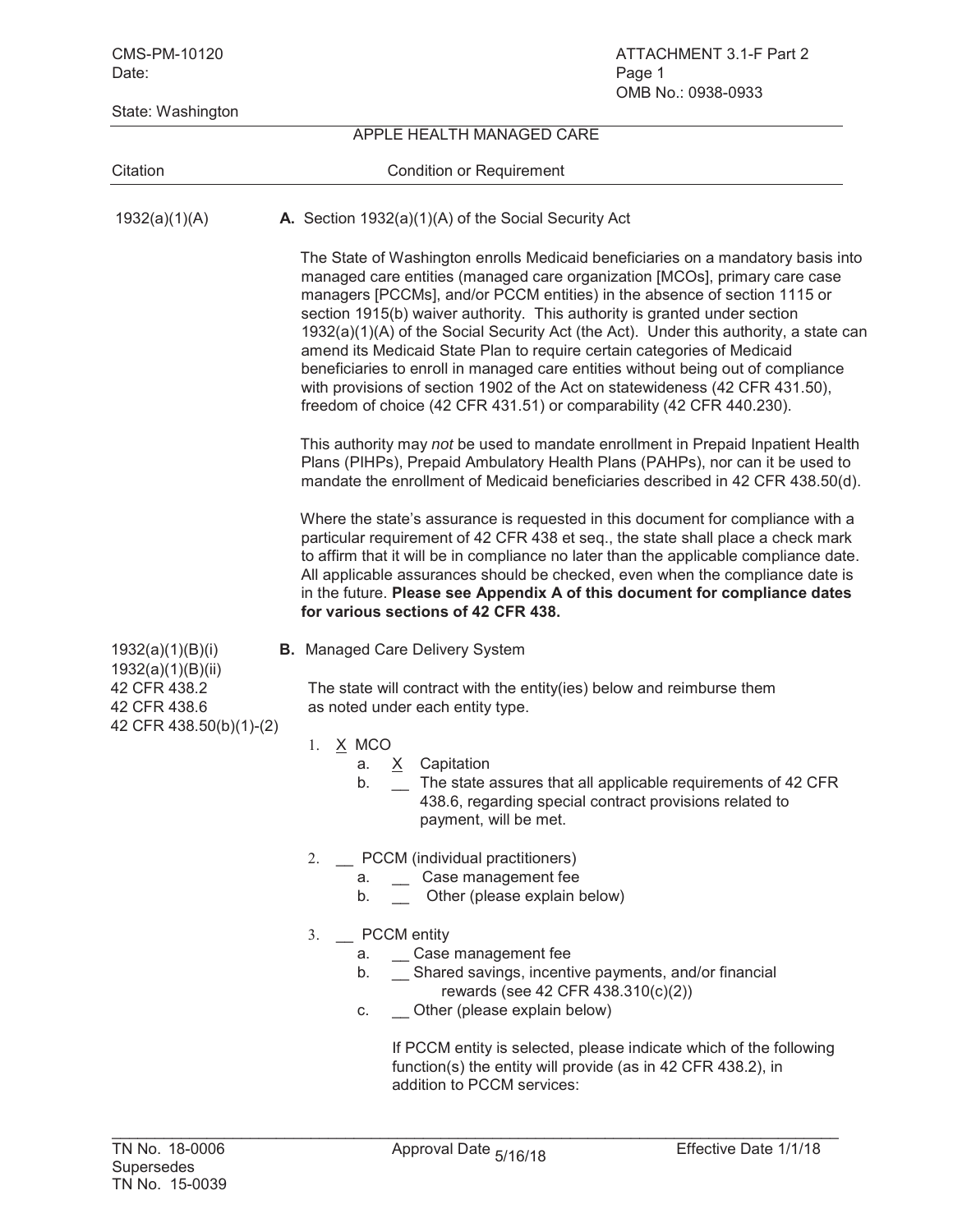# APPLE HEALTH MANAGED CARE

# Citation Citation Condition or Requirement

- \_\_ Provision of intensive telephonic case management
- \_\_ Provision of face-to-face case management
- Operation of a nurse triage advice line
- Development of enrollee care plans.
- Execution of contracts with fee-for-service (FFS) providers in the FFS program
- Oversight responsibilities for the activities of FFS providers in the FFS program
- Provision of payments to FFS providers on behalf of the state.
- \_\_ Provision of enrollee outreach and education activities.
- \_\_ Operation of a customer service call center.
- \_\_ Review of provider claims, utilization and/or practice patterns to conduct provider profiling and/or practice improvement.
- Implementation of quality improvement activities including administering enrollee satisfaction surveys or collecting data necessary for performance measurement of providers.
- Coordination with behavioral health systems/providers.
- \_\_ Coordination with long-term services and supports systems/providers.
- Other (please describe:
- 42 CFR 438.50(b)(4) **C.** Public Process

Describe the public process including tribal consultation, if applicable, utilized for both the design of the managed care program and its initial implementation. In addition, describe what methods the state will use to ensure ongoing public involvement once the state plan managed care program has been implemented. *(Example: public meeting, advisory groups.)*

*The state uses the following processes, meetings and correspondence to invite stakeholder input for managed care activities:*

- x *Statewide Title XIX committee meetings*
- x *Monthly open public meetings focusing on the MCOs that provide Apple Health managed care programs but open to anyone*
- x *Public website providing information about Apple Health managed care updates and program changes*
- x *Regular consultation with American Indian/Alaska Native tribal organizations and clinics on all program changes*
- x *Notification of a comprehensive list of stakeholders about changes in the Apple Health managed care program*
- x *Notification of enrollees about all proposed substantive changes to the program regarding benefits, administration of benefits (i.e. grievance and appeals, authorizations and denials), service area, or enrollment.*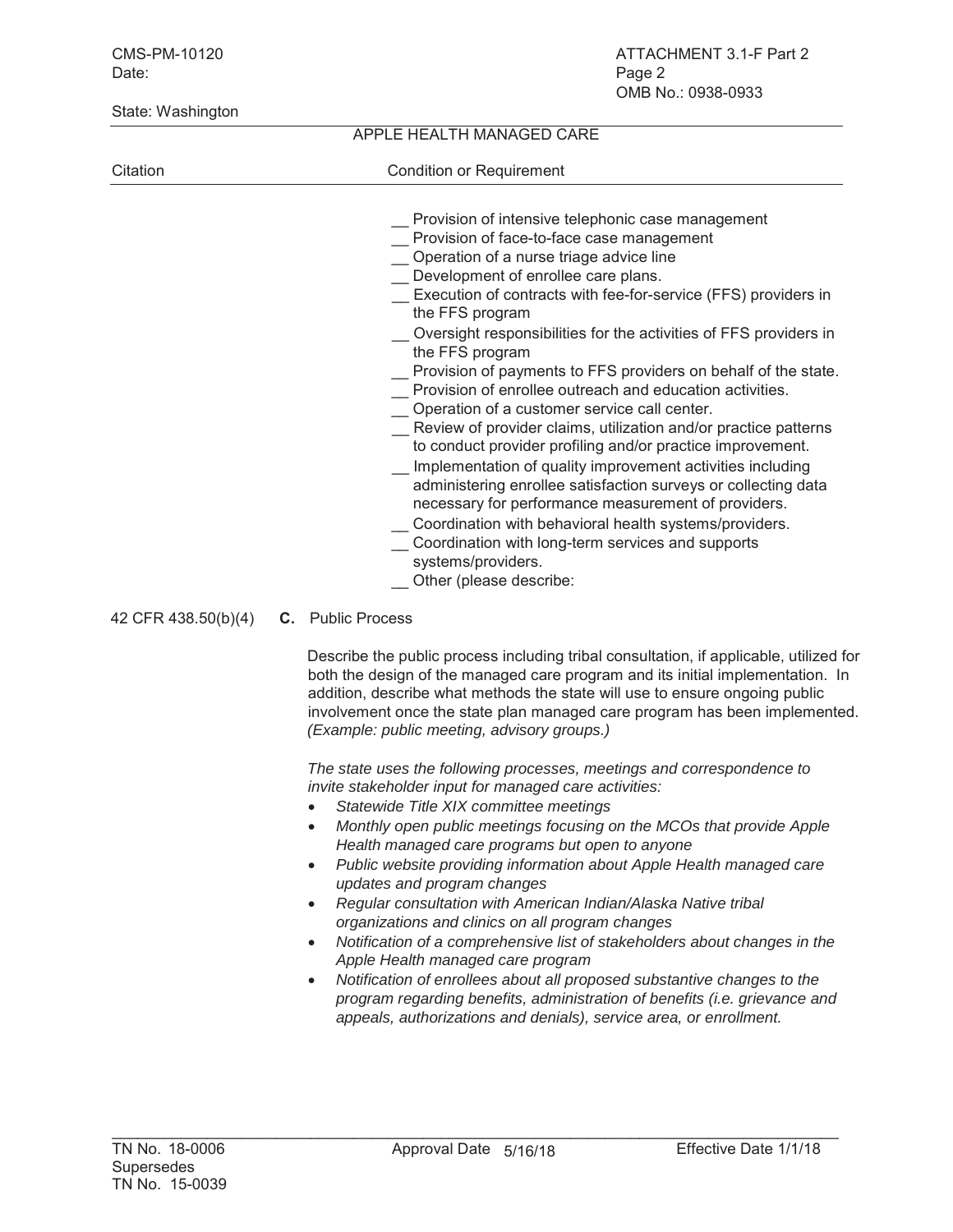| State: Washington                                                              |                                                                                                                                                                                                                                                                                                                                     |
|--------------------------------------------------------------------------------|-------------------------------------------------------------------------------------------------------------------------------------------------------------------------------------------------------------------------------------------------------------------------------------------------------------------------------------|
|                                                                                | APPLE HEALTH MANAGED CARE                                                                                                                                                                                                                                                                                                           |
| Citation                                                                       | <b>Condition or Requirement</b>                                                                                                                                                                                                                                                                                                     |
|                                                                                | If the program will include long term services and supports (LTSS), please indicate<br>how the views of stakeholders have been, and will continue to be, solicited and<br>addressed during the design, implementation, and oversight of the program,<br>including plans for a member advisory committee (42 CFR 438.70 and 438.110) |
|                                                                                | This program does not cover LTSS, but coordinates with the Washington<br>Department of Social and Health Services (DSHS)/Aging and Long Term Support<br>Administration (ALTSA) to ensure provision and coordination of medically<br>necessary health care services and LTSS.                                                        |
|                                                                                | D. State Assurances and Compliance with the Statute and Regulations                                                                                                                                                                                                                                                                 |
|                                                                                | If applicable to the State Plan, place a check mark to affirm that compliance<br>with the following statutes and regulations will be met.                                                                                                                                                                                           |
| 1932(a)(1)(A)(i)(I)<br>1903(m)<br>42 CFR 438.50(c)(1)                          | 1. $X$ The state assures that all of the applicable requirements of<br>section 1903(m) of the Act, for MCOs and MCO contracts will be met.                                                                                                                                                                                          |
| 1932(a)(1)(A)(i)(I)<br>1905(t)                                                 | 2. The state assures that all the applicable requirements of section 1905(t)<br>of the Act for PCCMs and PCCM contracts (including for PCCM entities) will<br>be met.                                                                                                                                                               |
| 42 CFR 438.50(c)(2)<br>1902(a)(23)(A)                                          |                                                                                                                                                                                                                                                                                                                                     |
| 1932(a)(1)(A)<br>42 CFR 438.50(c)(3)                                           | 3. $X$ The state assures that all the applicable requirements of section 1932<br>(including subpart $(a)(1)(A)$ ) of the Act, for the state's option to limit<br>freedom of choice by requiring beneficiaries to receive their benefits<br>through managed care entities will be met.                                               |
| 1932(a)(1)(A)<br>42 CFR 431.51<br>as 1905(a)(4)(C)<br>42 CFR 438.10(g)(2)(vii) | 4. X The state assures that all the applicable requirements of 42 CFR 431.51<br>regarding freedom of choice for family planning services and supplies<br>defined in section $1905(a)(4)(C)$ will be met.                                                                                                                            |
| 1932(a)(1)(A)                                                                  | 5. X The state assures that it appropriately identifies individuals in the<br>mandatory exempt groups identified in 1932(a)(1)(A)(i).                                                                                                                                                                                               |
| 1932(a)(1)(A)<br>42 CFR 438                                                    | 6. X The state assures that all applicable managed care requirements of<br>42 CFR Part 438 for MCOs, PCCMs, and PCCM entities will be met.                                                                                                                                                                                          |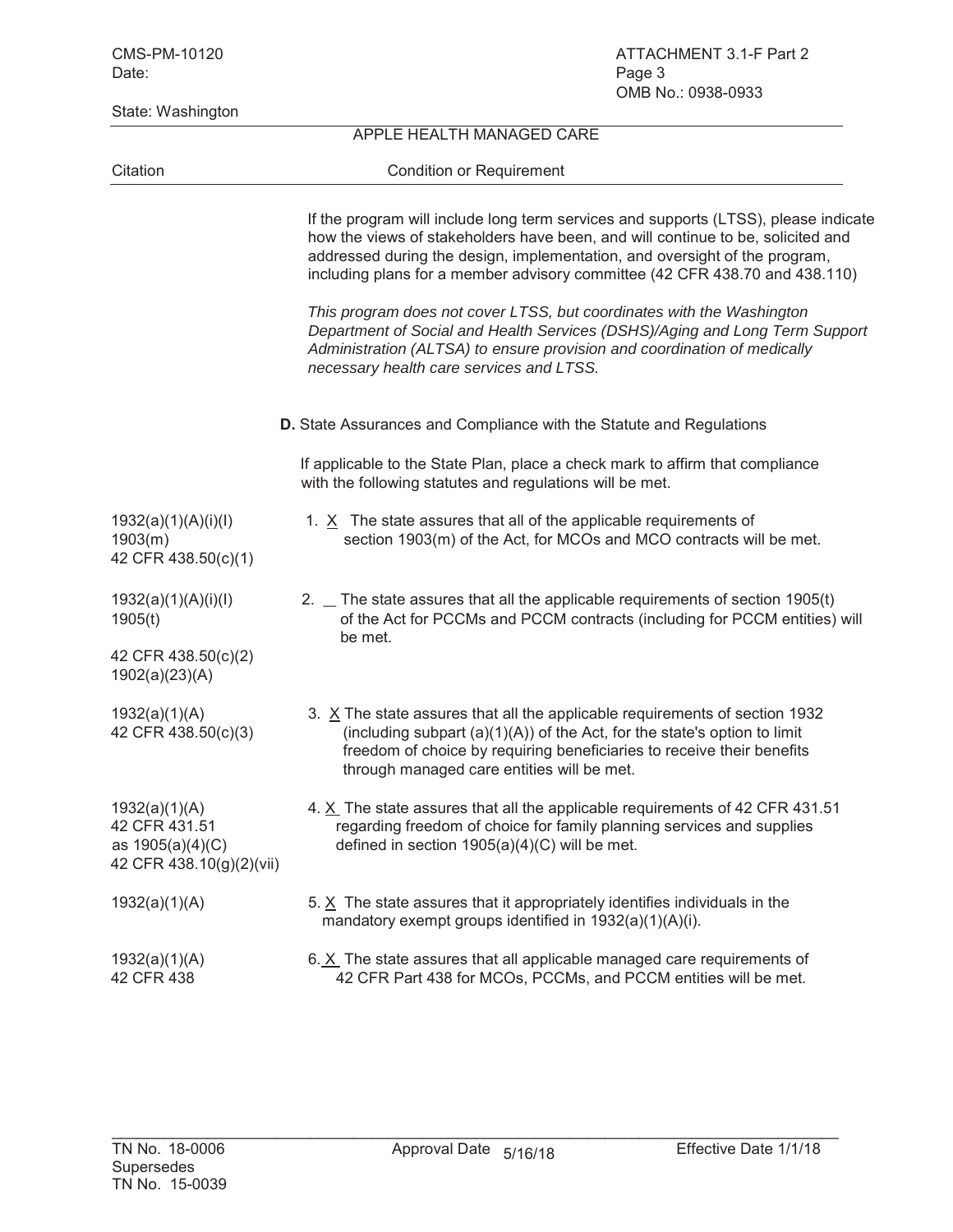|                                                                                                      | APPLE HEALTH MANAGED CARE                                                                                                                                                                                                                                                                                                                                                                                                                                                                                                                                                                                                                                                                                                                                                                                                                                                                                                                                                                                                                                                            |
|------------------------------------------------------------------------------------------------------|--------------------------------------------------------------------------------------------------------------------------------------------------------------------------------------------------------------------------------------------------------------------------------------------------------------------------------------------------------------------------------------------------------------------------------------------------------------------------------------------------------------------------------------------------------------------------------------------------------------------------------------------------------------------------------------------------------------------------------------------------------------------------------------------------------------------------------------------------------------------------------------------------------------------------------------------------------------------------------------------------------------------------------------------------------------------------------------|
| Citation                                                                                             | <b>Condition or Requirement</b>                                                                                                                                                                                                                                                                                                                                                                                                                                                                                                                                                                                                                                                                                                                                                                                                                                                                                                                                                                                                                                                      |
| 1903(m)<br>1932(a)(1)(A)                                                                             | 7. X The state assures that all applicable requirements of 42 CFR 438.4, 438.5,<br>438.7, 438.8, and 438.74 for payments under any risk contracts will be met.                                                                                                                                                                                                                                                                                                                                                                                                                                                                                                                                                                                                                                                                                                                                                                                                                                                                                                                       |
| 42 CFR 438.4<br>42 CFR 438.5<br>42 CFR 438.7<br>42 CFR 438.8<br>42 CFR 438.74<br>42 CFR 438.50(c)(6) |                                                                                                                                                                                                                                                                                                                                                                                                                                                                                                                                                                                                                                                                                                                                                                                                                                                                                                                                                                                                                                                                                      |
| 1932(a)(1)(A)<br>42 CFR 447.362<br>42 CFR 438.50(c)(6)                                               | 8. The state assures that all applicable requirements of 42 CFR 447.362 for<br>payments under any non-risk contracts will be met.                                                                                                                                                                                                                                                                                                                                                                                                                                                                                                                                                                                                                                                                                                                                                                                                                                                                                                                                                    |
| 45 CFR 75.326                                                                                        | 9. X The state assures that all applicable requirements of 45 CFR 75.326 for<br>procurement of contracts will be met.                                                                                                                                                                                                                                                                                                                                                                                                                                                                                                                                                                                                                                                                                                                                                                                                                                                                                                                                                                |
| 42 CFR 438.66                                                                                        | 10. Assurances regarding state monitoring requirements:<br>$X$ The state assures that all applicable requirements of 42 CFR<br>438.66(a), (b), and (c), regarding a monitoring system and using data to<br>improve the performance of its managed care program, will be met.<br>$X$ The state assures that all applicable requirements of 42 CFR<br>438.66(d), regarding readiness assessment, will be met.<br>$X$ The state assures that all applicable requirements of 42 CFR<br>438.66(e), regarding reporting to CMS about the managed care program,<br>will be met.                                                                                                                                                                                                                                                                                                                                                                                                                                                                                                             |
| 1932(a)(1)(A)<br>1932(a)(2)                                                                          | E. Populations and Geographic Area<br>1. Included Populations. Please check which eligibility groups are included,<br>if they are enrolled on a Mandatory (M) or Voluntary (V) basis (as<br>defined in 42 CFR 438.54(b)) or <b>Excluded (E)</b> , and the geographic scope<br>Under the Geographic Area column, please indicate<br>of enrollment.<br>whether the nature of the population's enrollment is on a statewide basis,<br>or if on less than a statewide basis, please list the applicable<br>counties/regions. Also, if type of enrollment varies by geographic area (for<br>example, mandatory in some areas and voluntary in other areas), please<br>note specifics in the Geographic Area column. Under the Notes column,<br>please note any additional relevant details about the population or<br>enrollment.<br>NOTE: Effective January 1, 2018, the state's Integrated Managed Care<br>program expanded to Grant, Chelan and Douglas Counties, in addition to<br>Clark and Skamania. Coverage described below for mandatory and<br>voluntary counties is unchanged. |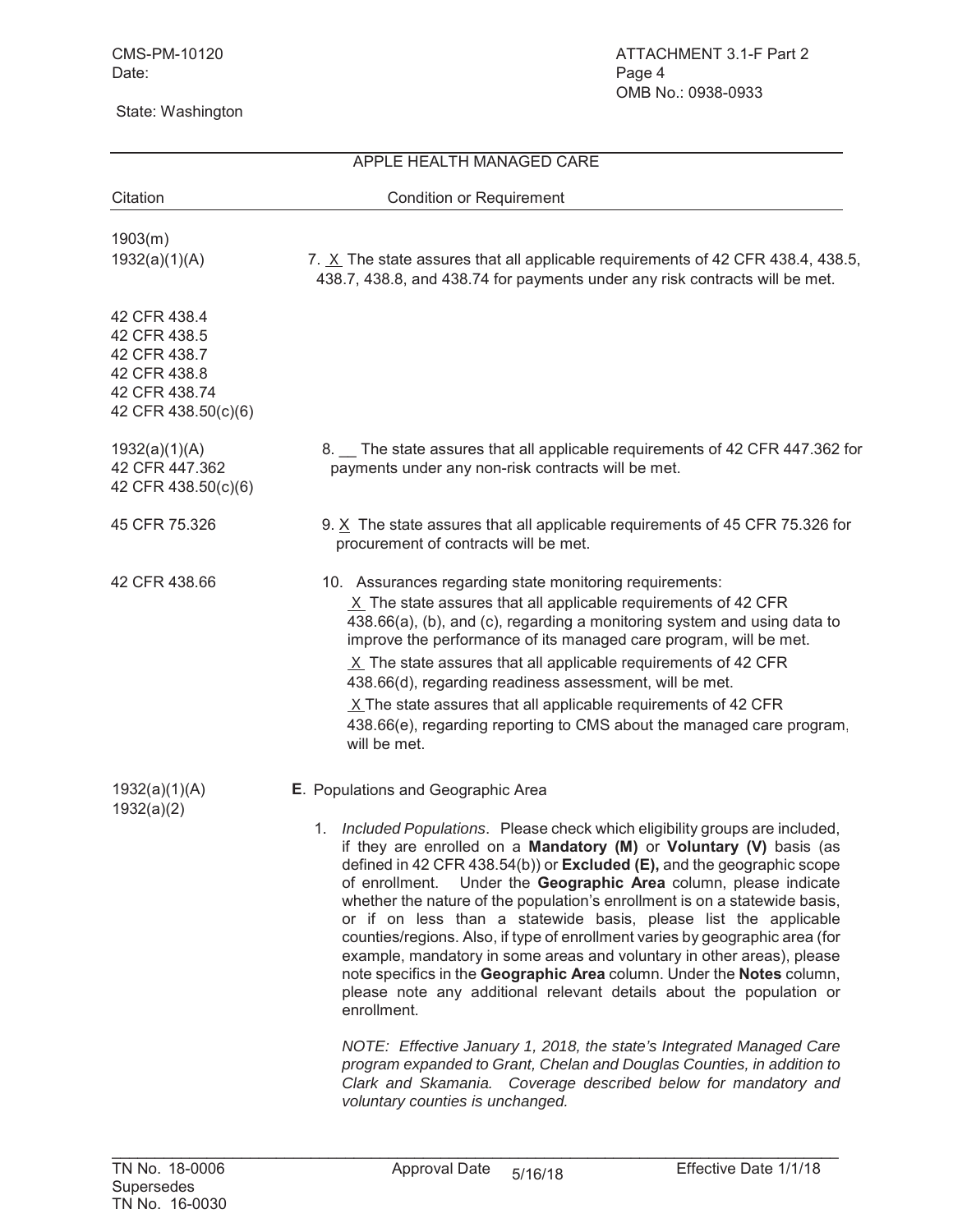#### **A. Mandatory Eligibility Groups (Eligibility Groups to which a state must provide Medicaid coverage).**

*For Washington's Apple Health Managed Care Program, the following eligibility groups and geographic areas apply.*

#### **1. Family/Adult**

|             | <b>Eligibility Group</b>                                                                                                                 | Citation -<br>(Regulation                                        | M            | $\mathsf{V}$ | Е       | <b>Geographic Area</b><br>(include specifics if MVE varies                                                                                                                                                                                                                                                                                   | <b>Notes</b>                                 |
|-------------|------------------------------------------------------------------------------------------------------------------------------------------|------------------------------------------------------------------|--------------|--------------|---------|----------------------------------------------------------------------------------------------------------------------------------------------------------------------------------------------------------------------------------------------------------------------------------------------------------------------------------------------|----------------------------------------------|
|             |                                                                                                                                          | [42 CFR] or<br>SSA)                                              |              |              |         | by area)                                                                                                                                                                                                                                                                                                                                     |                                              |
| $1_{\cdot}$ | Parents and Other<br><b>Caretaker Relatives</b>                                                                                          | §435.110                                                         | X            |              |         | Adams, Asotin, Benton, Columbia,<br>Cowlitz, Ferry, Franklin, Garfield,<br>Grays Harbor, Island, Jefferson,<br>King, Kitsap, Kittitas, Klickitat,<br>Lewis, Lincoln, Mason, Okanogan,<br>Pacific, Pend Oreille, Pierce, San<br>Juan, Skagit, Snohomish,<br>Spokane, Stevens, Thurston,<br>Wahkiakum, WallaWalla,<br>Whatcom, Whitman, Yakima | Voluntary<br>in<br>Clallam<br>County<br>only |
| 2.          | <b>Pregnant Women</b>                                                                                                                    | §435.116                                                         | $\mathsf{X}$ |              |         | Same as row 1                                                                                                                                                                                                                                                                                                                                | Same as<br>row 1                             |
| 3.          | Children Under Age<br>19 (inclusive of<br>deemed newborns<br>under §435.117)                                                             | §435.118                                                         | X            |              |         | Same as row 1                                                                                                                                                                                                                                                                                                                                | Same as<br>row 1                             |
| 4.          | Former Foster Care<br>Youth (up to age 26)                                                                                               | §435.150                                                         |              |              | $\sf X$ |                                                                                                                                                                                                                                                                                                                                              |                                              |
| 5.          | Adult Group (Non-<br>pregnant individuals<br>age 19 - 64 not<br>eligible for Medicare<br>with income no more<br>than 133% FPL)           | §435.119                                                         | $\mathsf{X}$ |              |         | Same as row 1                                                                                                                                                                                                                                                                                                                                | Same as<br>row 1                             |
| 6.          | <b>Transitional Medical</b><br>Assistance (Includes<br>adults & children, if<br>not eligible under<br>§435.116, §435.118<br>or §435.119) | 1902(a)(52),<br>1902(e)(1),<br>1925, and<br>1931(c)(2)<br>of SSA | $\sf X$      |              |         | Same as row 1                                                                                                                                                                                                                                                                                                                                | Same as<br>row 1                             |
| 7.          | <b>Extended Medicaid</b><br>due to Spousal<br><b>Support Collections</b>                                                                 | §435.115                                                         | X            |              |         | Same as row 1                                                                                                                                                                                                                                                                                                                                | Same as<br>row 1                             |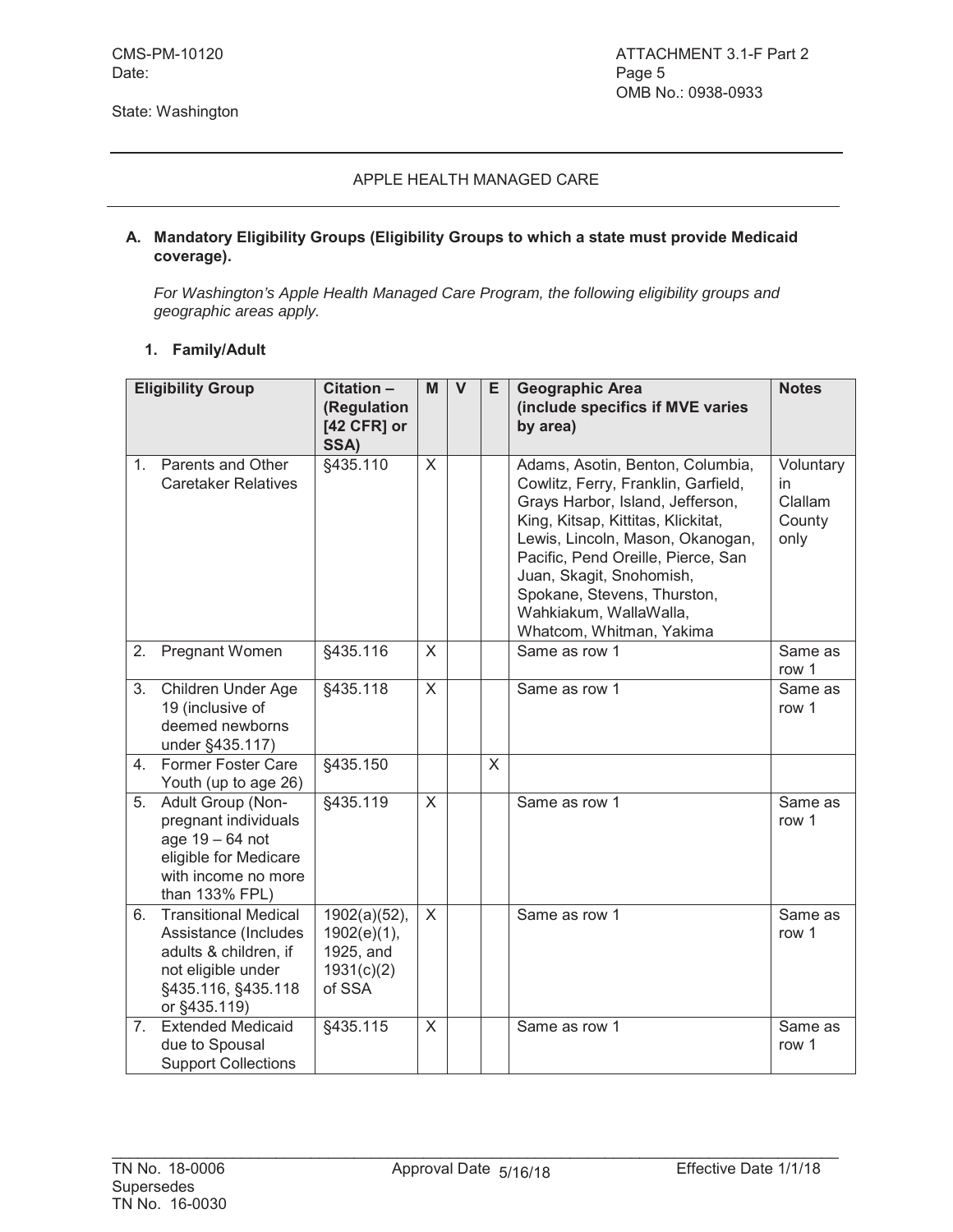# **2. Aged/Blind/Disabled Individuals**

|    | <b>Eligibility Group</b>                                                                                        | <b>Citation</b><br><b>Regulation [42</b><br>CFR] or SSA)            | M | $\mathbf{V}$ | E. | <b>Geographic Area</b><br>(include specifics if<br>M/V/E varies by area) | <b>Notes</b>  |
|----|-----------------------------------------------------------------------------------------------------------------|---------------------------------------------------------------------|---|--------------|----|--------------------------------------------------------------------------|---------------|
| 8. | Individuals Receiving SSI<br>age 19 and over only (See<br>E.2. below regarding age<br>$<$ 19)                   | §435.120                                                            | X |              |    | Same as row 1                                                            | Same as row 1 |
| 9. | Aged and Disabled<br>Individuals in 209(b)<br><b>States</b>                                                     | §435.121                                                            |   |              |    | N/A                                                                      |               |
|    | 10. Individuals Who Would be<br>Eligible for SSI/SSP but for<br><b>OASDI COLA Increase</b><br>since April, 1977 | §435.135                                                            |   |              | X  |                                                                          |               |
|    | 11. Disabled Widows and<br>Widowers Ineligible for SSI<br>due to an increase of<br><b>OASDI</b>                 | §435.137                                                            |   |              | X  |                                                                          |               |
|    | 12. Disabled Widows and<br><b>Widowers</b><br>Ineligible for SSI due to<br>Early Receipt of Social<br>Security  | §435.138                                                            |   |              | X  |                                                                          |               |
|    | 13. Working Disabled under<br>1619(b)                                                                           | 1619(b),<br>1902(a)(10)(A)(i)(<br>II), and 1905(q) of<br><b>SSA</b> |   |              | X  |                                                                          |               |
|    | 14. Disabled Adult Children                                                                                     | 1634(c) of SSA                                                      | X |              |    | Same as row 1                                                            | Same as row 1 |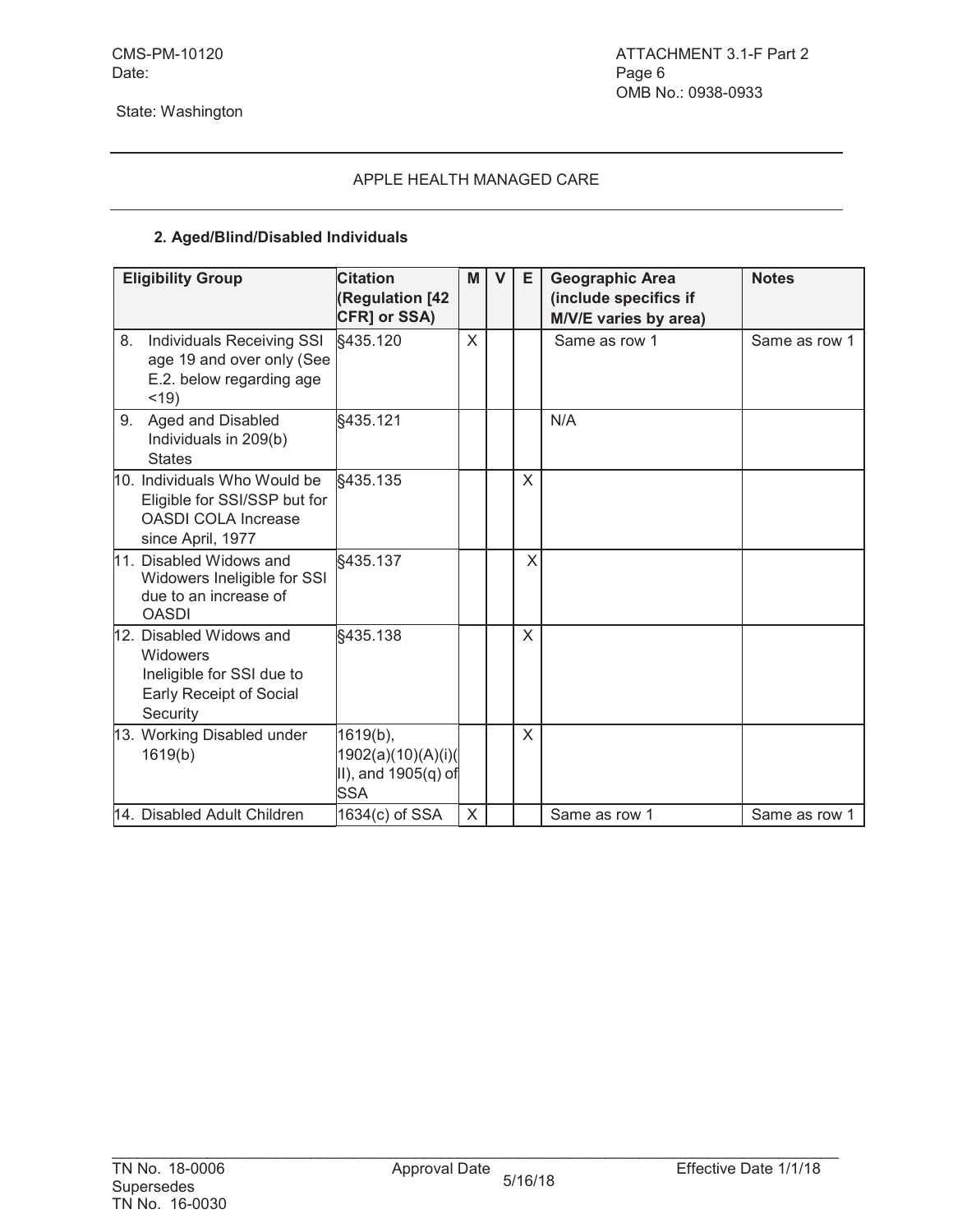# **B. Optional Eligibility Groups**

#### **1. Family/Adult**

|    | <b>Eligibility Group</b>                                                                                        | <b>Citation</b><br>(Regulation<br>[42] | M       | $\mathbf{V}$ | E | <b>Geographic Area</b><br>(include specifics if<br>M/V/E varies by area)                                                                                                                                                                                                                                                                              | <b>Notes</b>                                  |
|----|-----------------------------------------------------------------------------------------------------------------|----------------------------------------|---------|--------------|---|-------------------------------------------------------------------------------------------------------------------------------------------------------------------------------------------------------------------------------------------------------------------------------------------------------------------------------------------------------|-----------------------------------------------|
| 1. | Optional Parents and Other                                                                                      | CFR] or SSA)<br>§435.220               |         |              |   | N/A                                                                                                                                                                                                                                                                                                                                                   |                                               |
|    | <b>Caretaker Relatives</b>                                                                                      |                                        |         |              |   |                                                                                                                                                                                                                                                                                                                                                       |                                               |
| 2. | Optional Targeted Low-Income §435.229<br>Children                                                               |                                        | X       |              |   | Adams, Asotin, Benton,<br>Columbia, Cowlitz, Ferry,<br>Franklin, Garfield, Grays<br>Harbor, Island, Jefferson,<br>King, Kitsap, Kittitas,<br>Klickitat, Lewis, Lincoln,<br>Mason, Okanogan, Pacific,<br>Pend Oreille, Pierce, San<br>Juan, Skagit, Snohomish,<br>Spokane, Stevens,<br>Thurston, Wahkiakum,<br>WallaWalla, Whatcom,<br>Whitman, Yakima | Voluntary in<br><b>Clallam County</b><br>only |
| 3. | Independent Foster Care<br>Adolescents Under Age 21                                                             | §435.226                               |         |              | X |                                                                                                                                                                                                                                                                                                                                                       |                                               |
| 4. | Individuals Under Age 65 with<br>Income Over 133%                                                               | §435.218                               |         |              |   | N/A                                                                                                                                                                                                                                                                                                                                                   |                                               |
| 5. | <b>Optional Reasonable</b><br><b>Classifications of Children</b><br>Under Age 21                                | §435.222                               | $\sf X$ |              |   | Same as row 2                                                                                                                                                                                                                                                                                                                                         | Same as row 2                                 |
| 6. | <b>Individuals Electing COBRA</b><br><b>Continuation Coverage</b>                                               | 1902(a)(10)(F)<br>lof<br><b>SSA</b>    |         |              |   | N/A                                                                                                                                                                                                                                                                                                                                                   |                                               |
| 7. | Aged, Blind or Disabled<br>Individuals Eligible for but Not<br><b>Receiving Cash</b>                            | §435.210 and<br>§435.230               |         |              |   | N/A                                                                                                                                                                                                                                                                                                                                                   |                                               |
| 8. | Individuals eligible for Cash<br>except for Institutionalized<br><b>Status</b>                                  | §435.211                               |         |              | X |                                                                                                                                                                                                                                                                                                                                                       |                                               |
| 9. | Individuals Receiving Home<br>and Community-Based<br><b>Waiver Services Under</b><br><b>Institutional Rules</b> | §435.217                               |         |              | X |                                                                                                                                                                                                                                                                                                                                                       |                                               |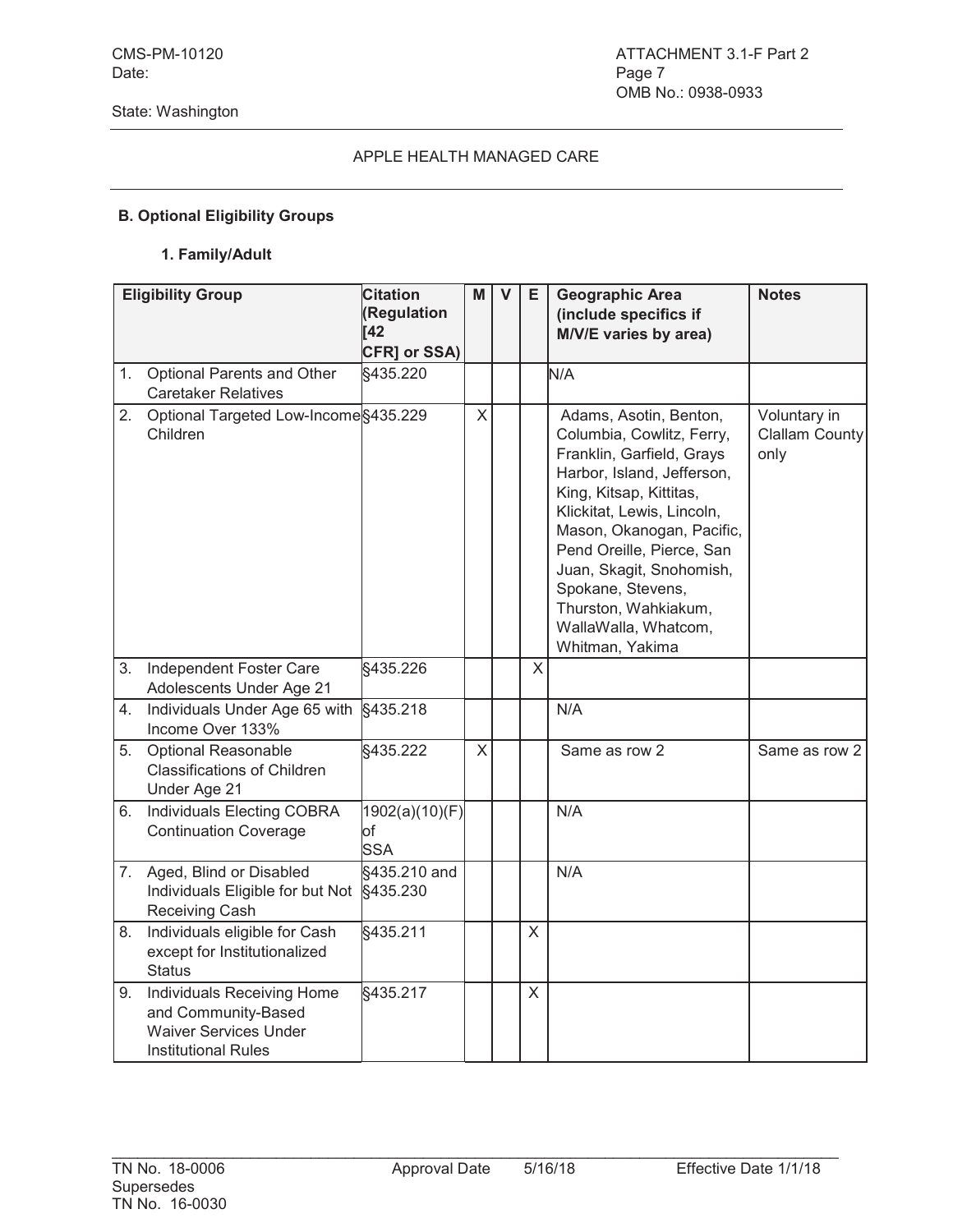# **2. Aged/Blind/Disabled Individuals**

| <b>Eligibility Group</b>                                                                                         | <b>Citation</b><br>(Regulation [42<br>CFR] or SSA)           | мI           | $\mathsf{v}$ | E                       | <b>Geographic Area</b><br>(include specifics if M/V/E<br>varies by area) | <b>Notes</b>                |
|------------------------------------------------------------------------------------------------------------------|--------------------------------------------------------------|--------------|--------------|-------------------------|--------------------------------------------------------------------------|-----------------------------|
| 10. Optional State Supplement<br>Recipients 1634 and SSI Criteria<br>States - with 1616 Agreements               | §435.232                                                     |              |              | X                       |                                                                          |                             |
| 11. Optional State Supplemental<br>Recipients209(b) states and SSI<br>criteria states without 1616<br>Agreements | §435.234                                                     |              |              |                         | N/A                                                                      |                             |
| 12. Institutionalized Individuals<br>Eligible under a Special Income<br>Level                                    | §435.236                                                     |              |              | $\overline{\mathsf{X}}$ |                                                                          |                             |
| 13. Individuals Participating in a<br>PACE Program under Institutional<br>Rules                                  | 1934 of the SSA                                              |              |              | X                       |                                                                          |                             |
| 14. Individuals Receiving Hospice<br>Care                                                                        | 1902(a)(10)(A)(ii)<br>(VII) and 1905(o)<br>of the SSA        | $\mathsf{X}$ |              |                         | Same as row 2                                                            | Same as<br>row <sub>2</sub> |
| 15. Poverty Level Aged or Disabled                                                                               | 1902(a)(10)(A)(ii)<br>$(X)$ and 1902 $(m)$<br>(1) of the SSA |              |              |                         | N/A                                                                      |                             |
| 16. Work Incentive Group                                                                                         | 1902(a)(10)(A)(ii)<br>(XIII) of the SSA                      |              |              |                         | N/A                                                                      |                             |
| 17. Ticket to Work Basic Group                                                                                   | 1902(a)(10)(A)(ii)<br>(XV) of the SSA                        |              |              |                         | N/A                                                                      |                             |
| 18. Ticket to Work Medically<br><b>Improved Group</b>                                                            | 1902(a)(10)(A)(ii)<br>(XVI) of the SSA                       | $\mathsf{X}$ |              |                         | Same as row 2                                                            | Same as<br>row <sub>2</sub> |
| 19. Family Opportunity Act Children<br>with Disabilities                                                         | 1902(a)(10)(A)(ii)<br>(XIX) of the SSA                       |              |              |                         | N/A                                                                      |                             |
| 20. Individuals Eligible for State Plan<br>Home and Community-Based<br><b>Services</b>                           | §435.219                                                     | X            |              |                         | Same as row 2                                                            | Same as<br>row <sub>2</sub> |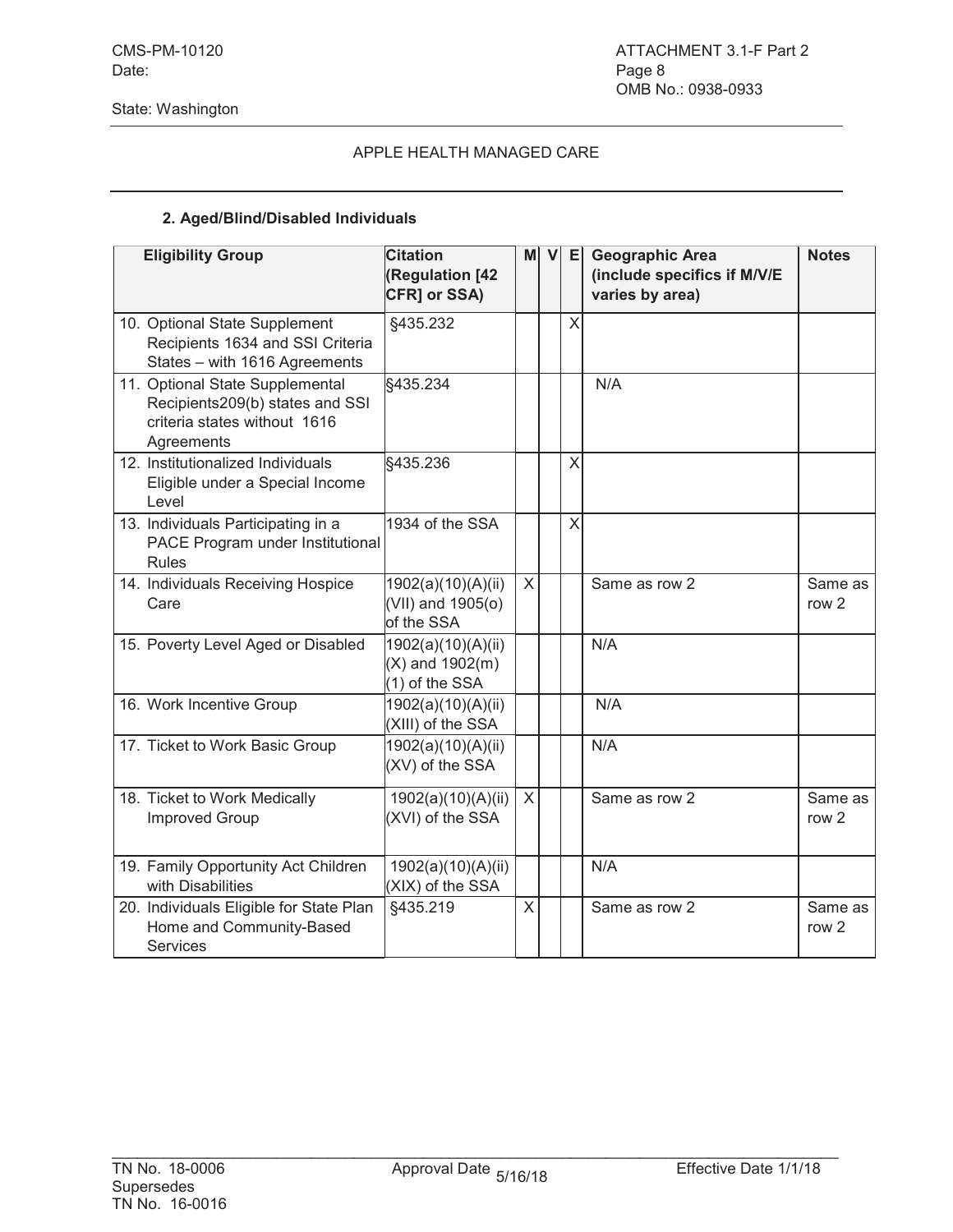#### **3. Partial Benefits**

| <b>Eligibility Group</b>                                                                    | <b>Citation</b><br><b>Regulation</b><br>[42 CFR] or<br>SSA) | M I | v | Е | <b>Geographic Area</b><br>(include<br>specifics if<br>M/V/E varies by<br>area) | <b>Notes</b> |
|---------------------------------------------------------------------------------------------|-------------------------------------------------------------|-----|---|---|--------------------------------------------------------------------------------|--------------|
| 21. Family Planning Services                                                                | §435.214                                                    |     |   | X |                                                                                |              |
| 22. Individuals with Tuberculosis                                                           | §435.215                                                    |     |   |   | N/A                                                                            |              |
| 23. Individuals Needing Treatment for<br><b>Breast or Cervical Cancer (under</b><br>age 65) | §435.213                                                    |     |   | Χ |                                                                                |              |

# **C. Medically Needy**

|    | <b>Eligibility Group</b>                                        | <b>Citation</b><br><b>(Regulation [42</b><br>CFR] or SSA) | M | v | Е | Geographic Area<br>(include)<br>specifics if<br>M/V/E varies by<br>area) | <b>Notes</b> |
|----|-----------------------------------------------------------------|-----------------------------------------------------------|---|---|---|--------------------------------------------------------------------------|--------------|
|    | 1. Medically Needy Pregnant Women §435.301(b)(1)(i)             | and (iv)                                                  |   |   | X |                                                                          |              |
| 2. | Medically Needy Children under<br>Age 18                        | §435.301(b)(1)(ii)                                        |   |   | X |                                                                          |              |
| 3. | Medically Needy Children Age 18<br>through 20                   | §435.308                                                  |   |   | X |                                                                          |              |
| 4. | Medically Needy Parents and<br><b>Other Caretaker Relatives</b> | §435.310                                                  |   |   |   | N/A                                                                      |              |
| 5. | <b>Medically Needy Aged</b>                                     | §435.320                                                  |   |   | X |                                                                          |              |
| 6. | <b>Medically Needy Blind</b>                                    | §435.322                                                  |   |   | X |                                                                          |              |
| 7. | <b>Medically Needy Disabled</b>                                 | §435.324                                                  |   |   | X |                                                                          |              |
| 8. | Medically Needy Aged, Blind and<br>Disabled in 209(b) States    | §435.330                                                  |   |   |   | N/A                                                                      |              |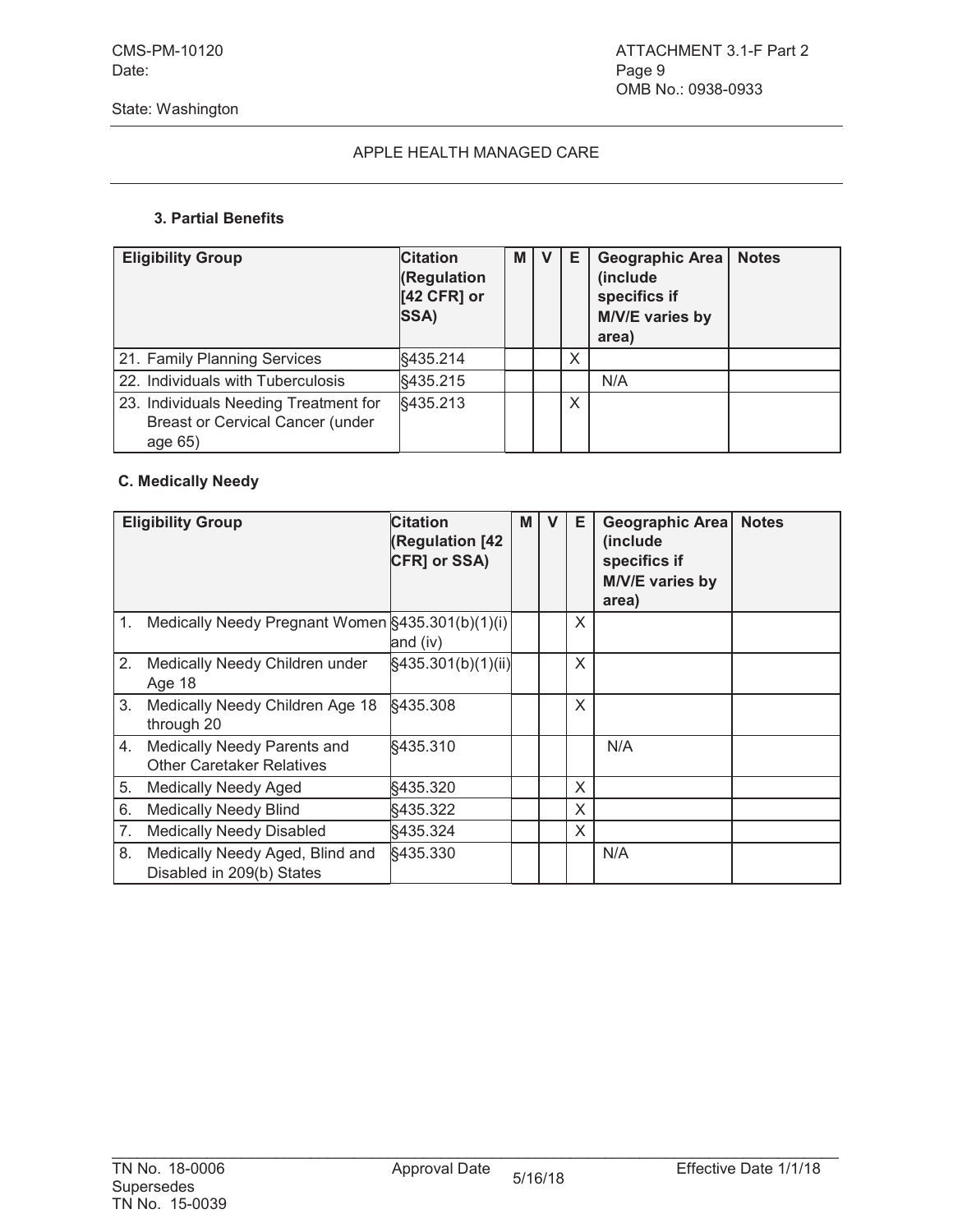# APPLE HEALTH MANAGED CARE

**2. Voluntary Only or Excluded Populations.** Under this managed care authority, some populations cannot be subject to mandatory enrollment in an MCO, PCCM, or PCCM entity (per 42 CFR 438.50(d)). Some such populations are Eligibility Groups separate from those listed above in E.1., while others (such as American Indians/Alaskan Natives) can be part of multiple Eligibility Groups identified in E.1. above.

Please indicate if any of the following populations are excluded from the program, or have only voluntary enrollment (even if they are part of an eligibility group listed above in E.1. as having mandatory enrollment):

| <b>Population</b>                      | <b>Citation</b>      | $\mathsf{V}$ | E        | Geographic    | <b>Notes</b> |
|----------------------------------------|----------------------|--------------|----------|---------------|--------------|
|                                        | (Regulation [42      |              |          | Area          |              |
|                                        | CFR] or SSA)         |              |          |               |              |
| Medicare Savings Program -             | 1902(a)(10)(E),      |              | X        |               |              |
| Qualified Medicare Beneficiaries,      | $1905(p)$ ,          |              |          |               |              |
| <b>Qualified Disabled Working</b>      | $1905(s)$ of the SSA |              |          |               |              |
| Individuals, Specified Low Income      |                      |              |          |               |              |
| Medicare Beneficiaries, and/or         |                      |              |          |               |              |
| Qualifying Individuals                 |                      |              |          |               |              |
| "Dual Eligibles" not described         |                      |              | $\times$ |               |              |
| under Medicare Savings                 |                      |              |          |               |              |
| Program - Medicaid beneficiaries       |                      |              |          |               |              |
| enrolled in an eligibility group other |                      |              |          |               |              |
| than one of the Medicare Savings       |                      |              |          |               |              |
| Program groups who are also            |                      |              |          |               |              |
| eligible for Medicare                  |                      |              |          |               |              |
| American Indian/Alaskan                | §438.14              | $\sf X$      |          | Statewide for |              |
| <b>Native-</b> Medicaid beneficiaries  |                      |              |          | all managed   |              |
| who are American Indians or            |                      |              |          | care          |              |
| Alaskan Natives and members of         |                      |              |          | programs      |              |
| federally recognized tribes            |                      |              |          |               |              |
| <b>Children Receiving SSI who are</b>  | §435.120             | $\times$     |          | Statewide for |              |
| Under Age 19 - Children under 19       |                      |              |          | all managed   |              |
| years of age who are eligible for      |                      |              |          | care          |              |
| SSI under title XVI                    |                      |              |          | programs      |              |
| <b>Qualified Disabled Children</b>     | §435.225             |              |          | N/A           |              |
| Under Age 19 - Certain children        | $1902(e)(3)$ of the  |              |          |               |              |
| under 19 living at home, who are       | <b>SSA</b>           |              |          |               |              |
| disabled and would be eligible if      |                      |              |          |               |              |
| they were living in a medical          |                      |              |          |               |              |
| institution.                           |                      |              |          |               |              |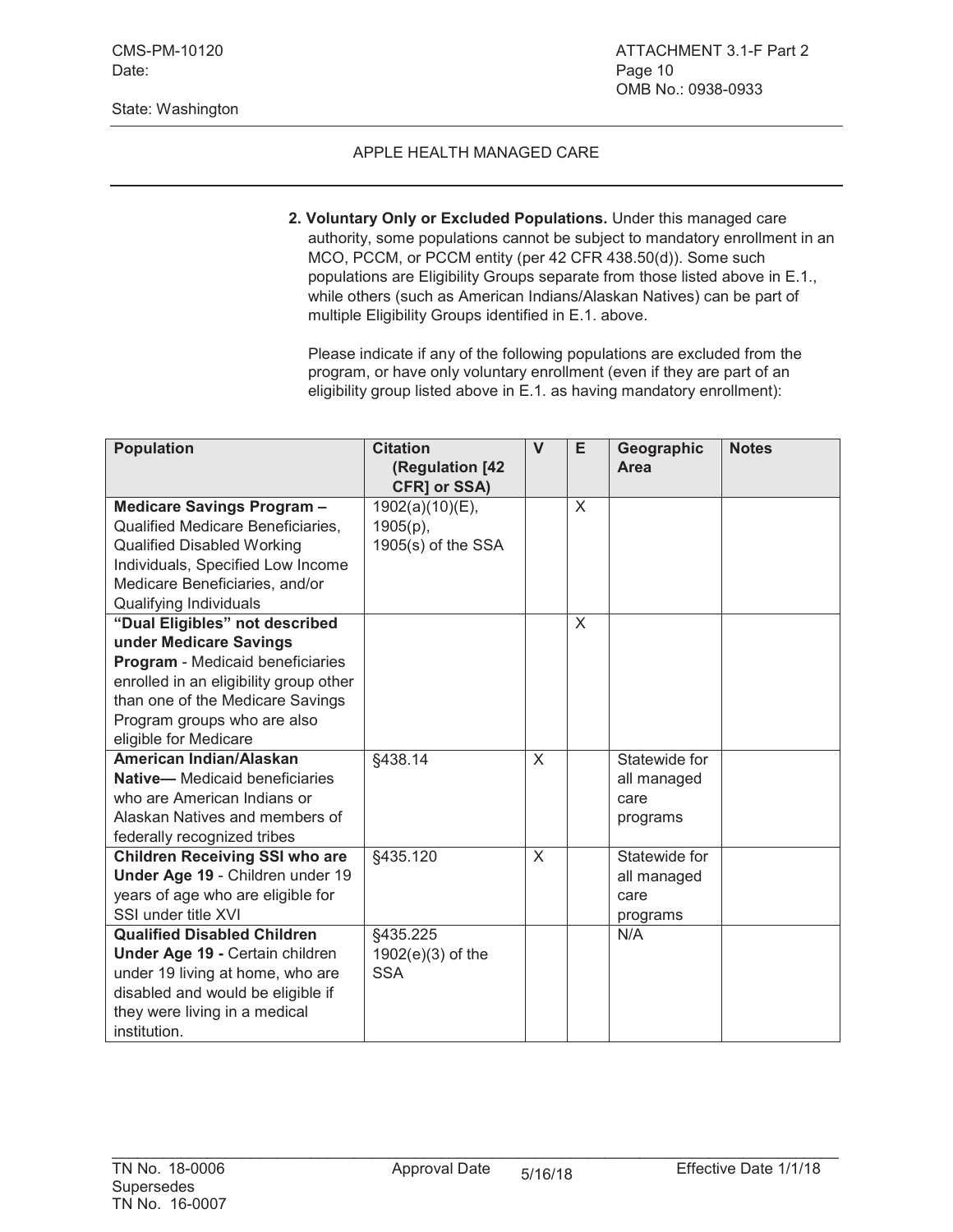# APPLE HEALTH MANAGED CARE

| <b>Population</b>                                                                                                                                                                                                                                                                                                                               | <b>Citation</b><br>(Regulation<br>[42 CFR] or SSA) | V | Е | Geographic<br>Area                                  | <b>Notes</b> |
|-------------------------------------------------------------------------------------------------------------------------------------------------------------------------------------------------------------------------------------------------------------------------------------------------------------------------------------------------|----------------------------------------------------|---|---|-----------------------------------------------------|--------------|
| <b>Title IV-E Children - Children</b><br>receiving foster care, adoption<br>assistance, or kinship<br>guardianship assistance under<br>title IV-E *                                                                                                                                                                                             | §435.145                                           |   | X |                                                     |              |
| <b>Non-Title IV-E Adoption</b><br><b>Assistance Under Age 21*</b>                                                                                                                                                                                                                                                                               | §435.227                                           | X |   | Statewide<br>for all<br>managed<br>care<br>programs |              |
| <b>Children with Special Health</b><br><b>Care Needs - Receiving services</b><br>through a family-centered,<br>community-based, coordinated<br>care system that receives grant<br>funds under section $501(a)(1)(D)$<br>of Title V, and is defined by the<br>state in terms of either program<br>participation or special health care<br>needs. |                                                    | X |   | Statewide<br>for all<br>managed<br>care<br>programs |              |

\* = Note – Individuals in these two Eligibility Groups who are age 19 and 20 can have mandatory enrollment in managed care, while those under age 19 cannot have mandatory enrollment. Use the Notes column to indicate if you plan to mandatorily enroll 19 and 20 year olds in these Eligibility Groups.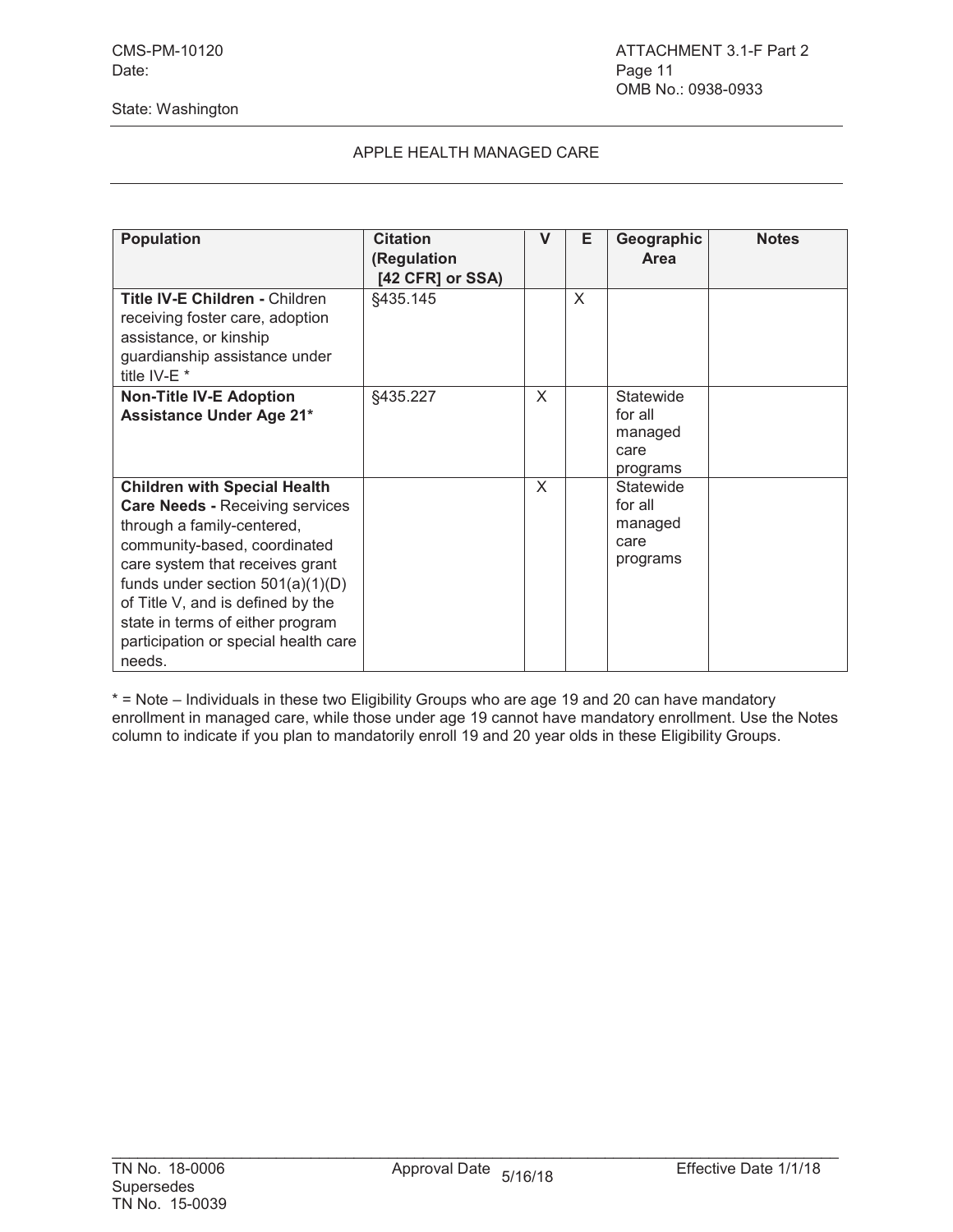**3. (Optional) Other Exceptions.** The following populations (which can be part of various Eligibility Groups) can be subject to mandatory enrollment in managed care, but states may elect to make exceptions for these or other individuals. Please indicate if any of the following populations are excluded from the program, or have only voluntary enrollment (even if they are part of an eligibility group listed above in E.1. as having mandatory enrollment):

| <b>Population</b>                                                                                                                                                                                         | $\mathsf{V}$ | E | <b>Notes</b>                                                                                                                    |
|-----------------------------------------------------------------------------------------------------------------------------------------------------------------------------------------------------------|--------------|---|---------------------------------------------------------------------------------------------------------------------------------|
| <b>Other Insurance--Medicaid</b><br>beneficiaries who have other health                                                                                                                                   |              |   |                                                                                                                                 |
| insurance                                                                                                                                                                                                 |              |   |                                                                                                                                 |
| Reside in Nursing Facility or ICF/IID-<br>Medicaid beneficiaries who reside in<br>Nursing Facilities (NF) or Intermediate<br>Care Facilities for Individuals with<br>Intellectual Disabilities (ICF/IID). |              | X | Short-term residents of NFs are mandatorily<br>enrolled; long-term NF residents are exempt.<br>Residents of ICF/IID are exempt. |
| <b>Enrolled in Another Managed Care</b>                                                                                                                                                                   |              | X |                                                                                                                                 |
| Program-Medicaid beneficiaries who                                                                                                                                                                        |              |   |                                                                                                                                 |
| are enrolled in another Medicaid                                                                                                                                                                          |              |   |                                                                                                                                 |
| managed care program                                                                                                                                                                                      |              |   |                                                                                                                                 |
| <b>Eligibility Less Than 3 Months--</b>                                                                                                                                                                   |              | X |                                                                                                                                 |
| Medicaid beneficiaries who would have                                                                                                                                                                     |              |   |                                                                                                                                 |
| less than three months of Medicaid                                                                                                                                                                        |              |   |                                                                                                                                 |
| eligibility remaining upon enrollment into                                                                                                                                                                |              |   |                                                                                                                                 |
| the program<br>Participate in HCBS Waiver--Medicaid                                                                                                                                                       |              |   |                                                                                                                                 |
| beneficiaries who participate in a Home                                                                                                                                                                   |              |   |                                                                                                                                 |
| and Community Based Waiver (HCBS,                                                                                                                                                                         |              |   |                                                                                                                                 |
| also referred to as a 1915(c) waiver).                                                                                                                                                                    |              |   |                                                                                                                                 |
| Retroactive Eligibility-Medicaid                                                                                                                                                                          |              |   |                                                                                                                                 |
| beneficiaries for the period of retroactive                                                                                                                                                               |              |   |                                                                                                                                 |
| eligibility.                                                                                                                                                                                              |              |   |                                                                                                                                 |
| Other (Please define):                                                                                                                                                                                    |              |   |                                                                                                                                 |
|                                                                                                                                                                                                           |              |   |                                                                                                                                 |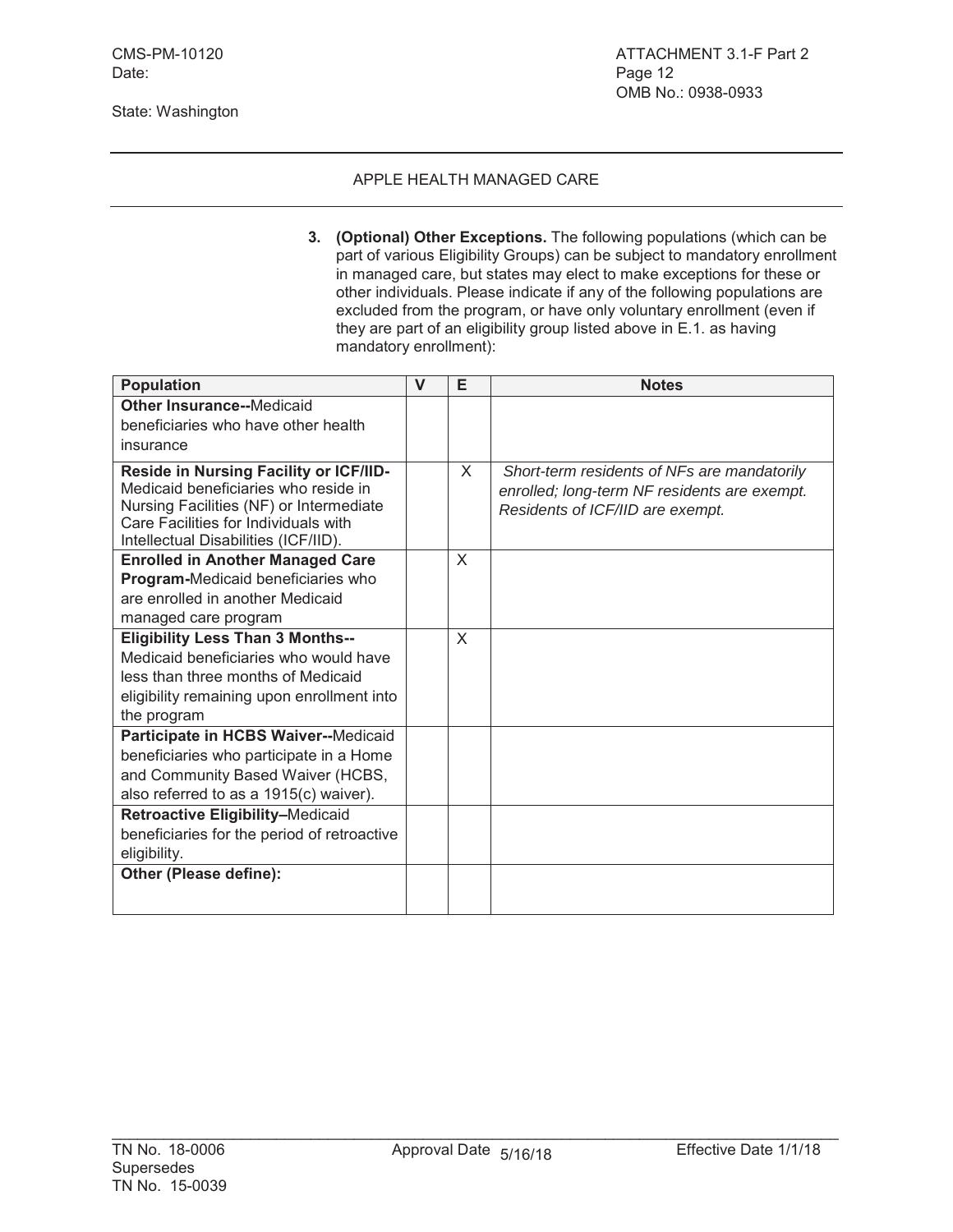#### **A.2 Mandatory Eligibility Groups (Eligibility Groups to which a state must provide Medicaid coverage).**

*In Washington's Integrated Managed Care Program, the following Eligibility Groups and Geographic Areas apply*

#### **2. Family/Adult**

|                | <b>Eligibility Group</b>                                                                                                                 | Citation -<br>(Regulation<br>[42 CFR] or<br>SSA)                    | M            | $\mathbf{V}$ | Е        | <b>Geographic Area</b><br>(include specifics if MVE varies<br>by area) | <b>Notes</b> |
|----------------|------------------------------------------------------------------------------------------------------------------------------------------|---------------------------------------------------------------------|--------------|--------------|----------|------------------------------------------------------------------------|--------------|
| 1 <sub>1</sub> | Parents and Other<br><b>Caretaker Relatives</b>                                                                                          | §435.110                                                            | $\times$     |              |          | Clark, Skamania, Grant, Chelan,<br>Douglas                             |              |
| 2.             | Pregnant Women                                                                                                                           | §435.116                                                            | $\mathsf{X}$ |              |          | Same as row 1                                                          |              |
| 3.             | Children Under Age<br>19 (inclusive of<br>deemed newborns<br>under §435.117)                                                             | §435.118                                                            | X            |              |          | Same as row 1                                                          |              |
| 4.             | <b>Former Foster Care</b><br>Youth (up to age 26)                                                                                        | §435.150                                                            |              |              | $\times$ |                                                                        |              |
| 5.             | Adult Group (Non-<br>pregnant individuals<br>age 19 - 64 not<br>eligible for Medicare<br>with income no more<br>than 133% FPL)           | §435.119                                                            | X            |              |          | Same as row 1                                                          |              |
| 6.             | <b>Transitional Medical</b><br>Assistance (Includes<br>adults & children, if<br>not eligible under<br>§435.116, §435.118<br>or §435.119) | $1902(a)(52)$ ,<br>1902(e)(1),<br>1925, and<br>1931(c)(2)<br>of SSA | X            |              |          | Same as row 1                                                          |              |
| 7.             | <b>Extended Medicaid</b><br>due to Spousal<br><b>Support Collections</b>                                                                 | §435.115                                                            | X            |              |          | Same as row 1                                                          |              |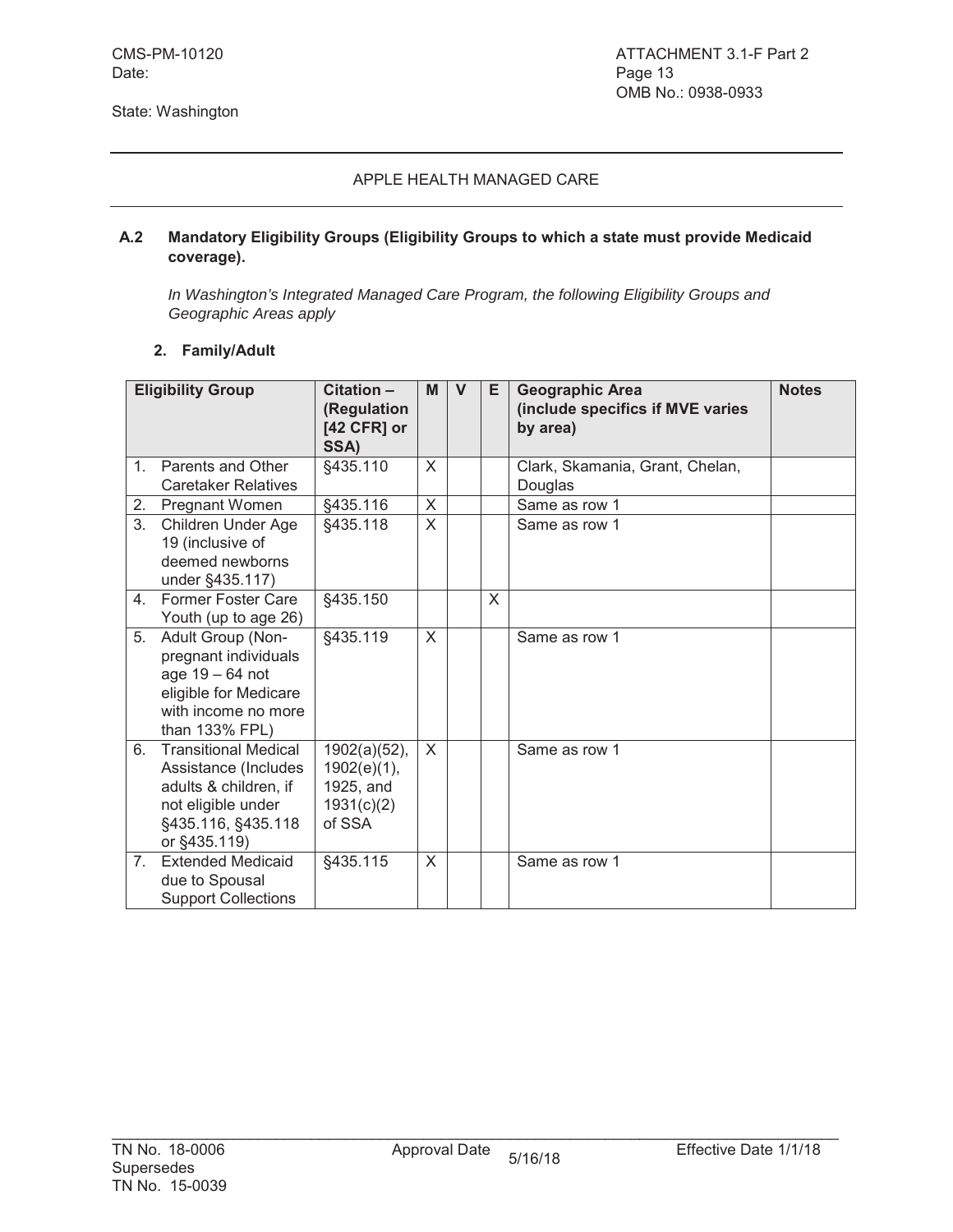# **2. Aged/Blind/Disabled Individuals**

| <b>Eligibility Group</b>                                                                                          | <b>Citation</b><br>(Regulation [42<br>CFR] or SSA)                       | M        | $\mathbf{V}$ | Е | <b>Geographic Area</b><br>(include specifics if<br>M/V/E varies by area) | <b>Notes</b> |
|-------------------------------------------------------------------------------------------------------------------|--------------------------------------------------------------------------|----------|--------------|---|--------------------------------------------------------------------------|--------------|
| Individuals Receiving SSI<br>8.<br>age 19 and over only (See<br>E.2. below regarding age<br>$<$ 19)               | §435.120                                                                 | $\times$ |              |   | Same as row 1                                                            |              |
| Aged and Disabled<br>9.<br>Individuals in 209(b)<br><b>States</b>                                                 | §435.121                                                                 |          |              |   | N/A                                                                      |              |
| 10. Individuals Who Would be §435.135<br>Eligible for SSI/SSP but<br>for OASDI COLA Increase<br>since April, 1977 |                                                                          |          |              | X |                                                                          |              |
| 11. Disabled Widows and<br>Widowers Ineligible for<br>SSI due to an increase of<br><b>OASDI</b>                   | §435.137                                                                 |          |              | X |                                                                          |              |
| 12. Disabled Widows and<br>Widowers<br>Ineligible for SSI due to<br>Early Receipt of Social<br>Security           | §435.138                                                                 |          |              | X |                                                                          |              |
| 13. Working Disabled under<br>1619(b)                                                                             | $1619(b)$ ,<br>1902(a)(10)(A)(i)(<br>II), and $1905(q)$ of<br><b>SSA</b> |          |              | X |                                                                          |              |
| 14. Disabled Adult Children                                                                                       | 1634(c) of SSA                                                           | X        |              |   | Same as row 1                                                            |              |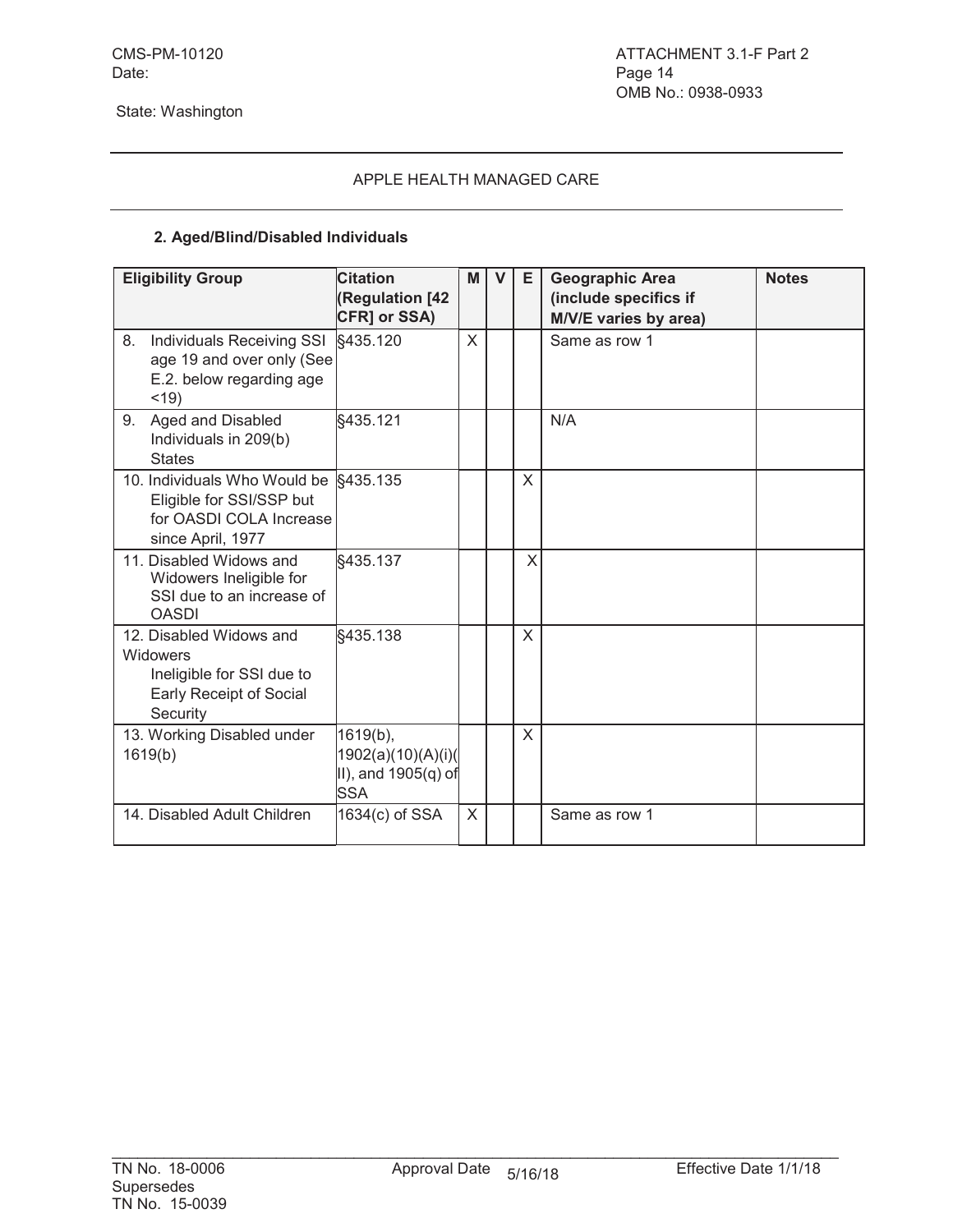# **B. Optional Eligibility Groups**

#### **1. Family/Adult**

|         | <b>Eligibility Group</b>                                                         | <b>Citation</b><br>(Regulation<br>li 42<br>CFR] or SSA) | M | V | Е | <b>Geographic Area</b><br>(include specifics if<br>M/V/E varies by area) | <b>Notes</b> |
|---------|----------------------------------------------------------------------------------|---------------------------------------------------------|---|---|---|--------------------------------------------------------------------------|--------------|
| $1_{-}$ | Optional Parents and Other<br><b>Caretaker Relatives</b>                         | §435.220                                                |   |   |   | N/A                                                                      |              |
| 2.      | Optional Targeted Low-Income §435.229<br>Children                                |                                                         | X |   |   | Clark, Skamania, Grant,<br>Chelan, Douglas                               |              |
| 3.      | Independent Foster Care<br>Adolescents Under Age 21                              | §435.226                                                |   |   | X |                                                                          |              |
| 4.      | Individuals Under Age 65 with §435.218<br>Income Over 133%                       |                                                         |   |   |   | N/A                                                                      |              |
| 5.      | <b>Optional Reasonable</b><br><b>Classifications of Children</b><br>Under Age 21 | §435.222                                                | X |   |   | Same as row 2                                                            |              |
| 6.      | Individuals Electing COBRA<br><b>Continuation Coverage</b>                       | 1902(a)(10)(F) <br>lof<br>SSA                           |   |   |   | N/A                                                                      |              |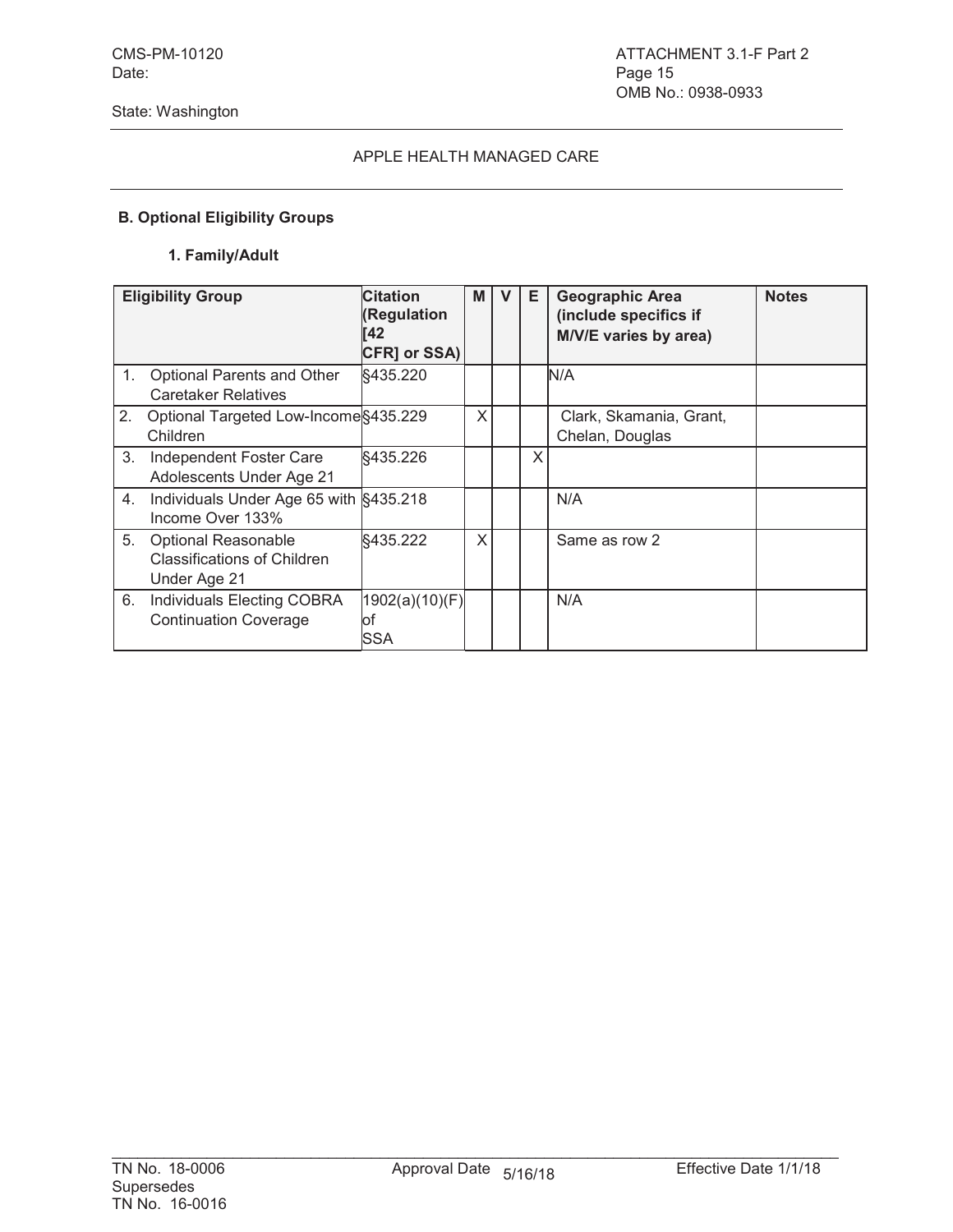#### **2. Aged/Blind/Disabled Individuals**

|    | <b>Eligibility Group</b>                                                                                         | <b>Citation</b><br>(Regulation [42<br>CFR] or SSA)                 | M | V | E. | <b>Geographic Area</b> Notes<br>(include<br>specifics if M/V/E<br>varies by area) |  |
|----|------------------------------------------------------------------------------------------------------------------|--------------------------------------------------------------------|---|---|----|-----------------------------------------------------------------------------------|--|
| 7. | Aged, Blind or Disabled Individuals §435.210 and<br>Eligible for but Not Receiving Cash §435.230                 |                                                                    |   |   |    | N/A                                                                               |  |
| 8. | Individuals eligible for Cash except §435.211<br>for Institutionalized Status                                    |                                                                    |   |   | X  |                                                                                   |  |
| 9. | Individuals Receiving Home and<br><b>Community-Based Waiver</b><br><b>Services Under Institutional Rules</b>     | §435.217                                                           |   |   | X  |                                                                                   |  |
|    | 10. Optional State Supplement<br>Recipients 1634 and SSI Criteria<br>States - with 1616 Agreements               | §435.232                                                           |   |   | X  |                                                                                   |  |
|    | 11. Optional State Supplemental<br>Recipients209(b) states and SSI<br>criteria states without 1616<br>Agreements | §435.234                                                           |   |   |    | N/A                                                                               |  |
|    | 12. Institutionalized Individuals Eligible §435.236<br>under a Special Income Level                              |                                                                    |   |   | X  |                                                                                   |  |
|    | 13. Individuals Participating in a PACE<br>Program under Institutional Rules                                     | 1934 of the SSA                                                    |   |   | X  |                                                                                   |  |
|    | 14. Individuals Receiving Hospice<br>Care                                                                        | 1902(a)(10)(A)(ii) X<br>(VII) and 1905(o)<br>of the SSA            |   |   |    | Same as row 2                                                                     |  |
|    | 15. Poverty Level Aged or Disabled                                                                               | 1902(a)(10)(A)(ii)<br>$(X)$ and<br>1902(m)(1) of the<br><b>SSA</b> |   |   |    | N/A                                                                               |  |
|    | 16. Work Incentive Group                                                                                         | 1902(a)(10)(A)(ii)<br>(XIII) of the SSA                            |   |   |    | N/A                                                                               |  |
|    | 17. Ticket to Work Basic Group                                                                                   | 1902(a)(10)(A)(ii)<br>(XV) of the SSA                              |   |   |    | N/A                                                                               |  |
|    | 18. Ticket to Work Medically<br>Improved Group                                                                   | 1902(a)(10)(A)(ii) X<br>(XVI) of the SSA                           |   |   |    | Same as row 2                                                                     |  |
|    | 19. Family Opportunity Act Children<br>with Disabilities                                                         | 1902(a)(10)(A)(ii)<br>(XIX) of the SSA                             |   |   |    | N/A                                                                               |  |
|    | 20. Individuals Eligible for State Plan<br>Home and Community-Based<br>Services                                  | §435.219                                                           | X |   |    | Same as row 2                                                                     |  |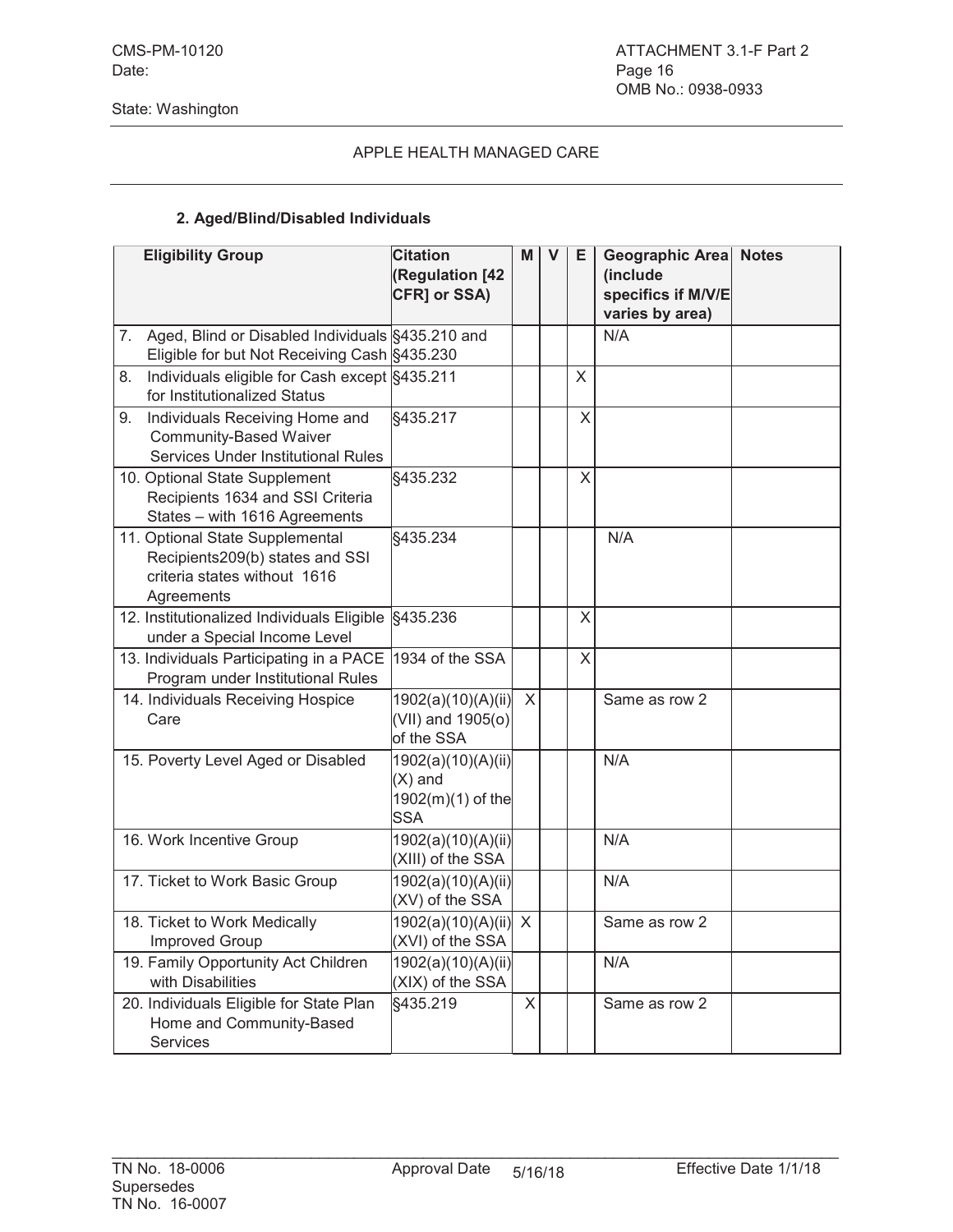#### **3. Partial Benefits**

| <b>Eligibility Group</b>                                                                    | <b>Citation</b><br>(Regulation<br>$[42$ CFR] or<br>SSA) | M | v | Е | <b>Geographic Area</b><br>(include<br>specifics if<br>M/V/E varies by<br>area) | <b>Notes</b> |
|---------------------------------------------------------------------------------------------|---------------------------------------------------------|---|---|---|--------------------------------------------------------------------------------|--------------|
| 21. Family Planning Services                                                                | §435.214                                                |   |   | X |                                                                                |              |
| 22. Individuals with Tuberculosis                                                           | §435.215                                                |   |   |   | N/A                                                                            |              |
| 23. Individuals Needing Treatment for<br><b>Breast or Cervical Cancer (under</b><br>age 65) | §435.213                                                |   |   | X |                                                                                |              |

# **C. Medically Needy**

| <b>Eligibility Group</b>                                                    | <b>Citation</b><br><b>Regulation [42)</b><br>CFR] or SSA) | M | v | Е | Geographic Area<br>(include)<br>specifics if<br>M/V/E varies by<br>area) | <b>Notes</b> |
|-----------------------------------------------------------------------------|-----------------------------------------------------------|---|---|---|--------------------------------------------------------------------------|--------------|
| 1. Medically Needy Pregnant Women                                           | §435.301(b)(1)(i)<br>and (iv)                             |   |   | X |                                                                          |              |
| 2. Medically Needy Children under Age §435.301(b)(1)(ii)<br>18              |                                                           |   |   | X |                                                                          |              |
| 3. Medically Needy Children Age 18<br>through 20                            | §435.308                                                  |   |   | X |                                                                          |              |
| 4. Medically Needy Parents and Other §435.310<br><b>Caretaker Relatives</b> |                                                           |   |   |   | N/A                                                                      |              |
| 5. Medically Needy Aged                                                     | §435.320                                                  |   |   | X |                                                                          |              |
| 6. Medically Needy Blind                                                    | §435.322                                                  |   |   | X |                                                                          |              |
| 7. Medically Needy Disabled                                                 | §435.324                                                  |   |   | X |                                                                          |              |
| 8. Medically Needy Aged, Blind and<br>Disabled in 209(b) States             | §435.330                                                  |   |   |   | N/A                                                                      |              |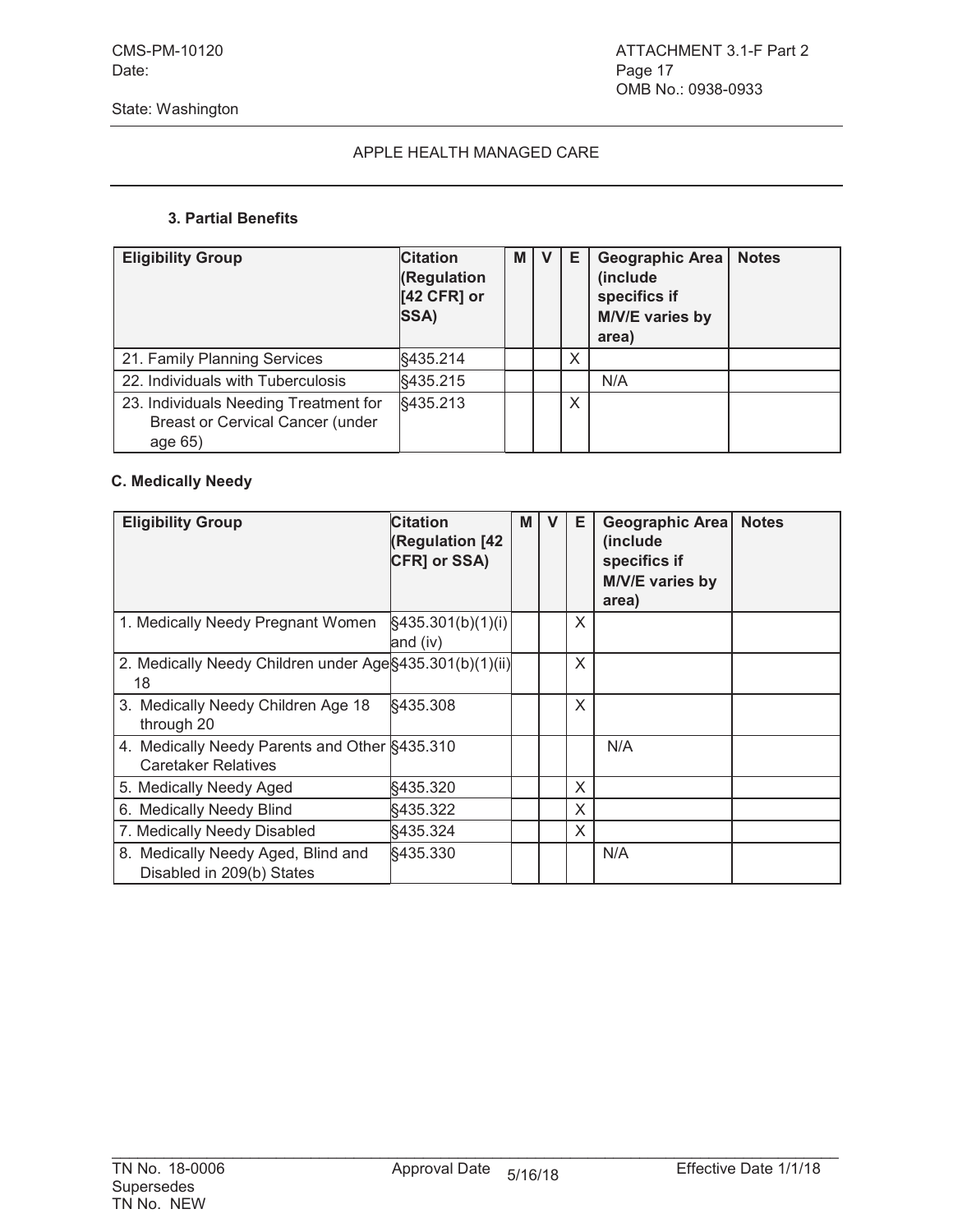Date: Page 18

#### State: Washington

#### APPLE HEALTH MANAGED CARE

**2. Voluntary Only or Excluded Populations***.* Under this managed care authority, some populations cannot be subject to mandatory enrollment in an MCO, PCCM, or PCCM entity (per 42 CFR 438.50(d)). Some such populations are Eligibility Groups separate from those listed above in E.1., while others (such as American Indians/Alaskan Natives) can be part of multiple Eligibility Groups identified in E.1. above.

Please indicate if any of the following populations are excluded from the program, or have only voluntary enrollment (even if they are part of an eligibility group listed above in E.1. as having mandatory enrollment):

| <b>Population</b>                      | <b>Citation</b>      | $\mathsf{V}$ | E        | Geographic    | <b>Notes</b>  |
|----------------------------------------|----------------------|--------------|----------|---------------|---------------|
|                                        | (Regulation [42      |              |          | Area          |               |
|                                        | CFR] or SSA)         |              |          |               |               |
| Medicare Savings Program-              | 1902(a)(10)(E),      |              | X        |               | Not currently |
| Qualified Medicare Beneficiaries,      | $1905(p)$ ,          |              |          |               | eligible for  |
| <b>Qualified Disabled Working</b>      | $1905(s)$ of the SSA |              |          |               | Medicaid      |
| Individuals, Specified Low Income      |                      |              |          |               | Managed       |
| Medicare Beneficiaries, and/or         |                      |              |          |               | Care          |
| Qualifying Individuals                 |                      |              |          |               |               |
| "Dual Eligibles" not described         |                      |              | $\times$ |               |               |
| under Medicare Savings                 |                      |              |          |               |               |
| Program - Medicaid beneficiaries       |                      |              |          |               |               |
| enrolled in an eligibility group other |                      |              |          |               |               |
| than one of the Medicare Savings       |                      |              |          |               |               |
| Program groups who are also            |                      |              |          |               |               |
| eligible for Medicare                  |                      |              |          |               |               |
| American Indian/Alaskan                | §438.14              | $\mathsf{X}$ |          | Statewide for |               |
| Native-Medicaid beneficiaries          |                      |              |          | all managed   |               |
| who are American Indians or            |                      |              |          | care          |               |
| Alaskan Natives and members of         |                      |              |          | programs      |               |
| federally recognized tribes            |                      |              |          |               |               |
| <b>Children Receiving SSI who are</b>  | §435.120             | X            |          | Statewide for |               |
| Under Age 19 - Children under 19       |                      |              |          | all managed   |               |
| years of age who are eligible for      |                      |              |          | care          |               |
| SSI under title XVI                    |                      |              |          | programs      |               |
| <b>Qualified Disabled Children</b>     | §435.225             |              |          | N/A           |               |
| Under Age 19 - Certain children        | $1902(e)(3)$ of the  |              |          |               |               |
| under 19 living at home, who are       | <b>SSA</b>           |              |          |               |               |
| disabled and would be eligible if      |                      |              |          |               |               |
| they were living in a medical          |                      |              |          |               |               |
| institution.                           |                      |              |          |               |               |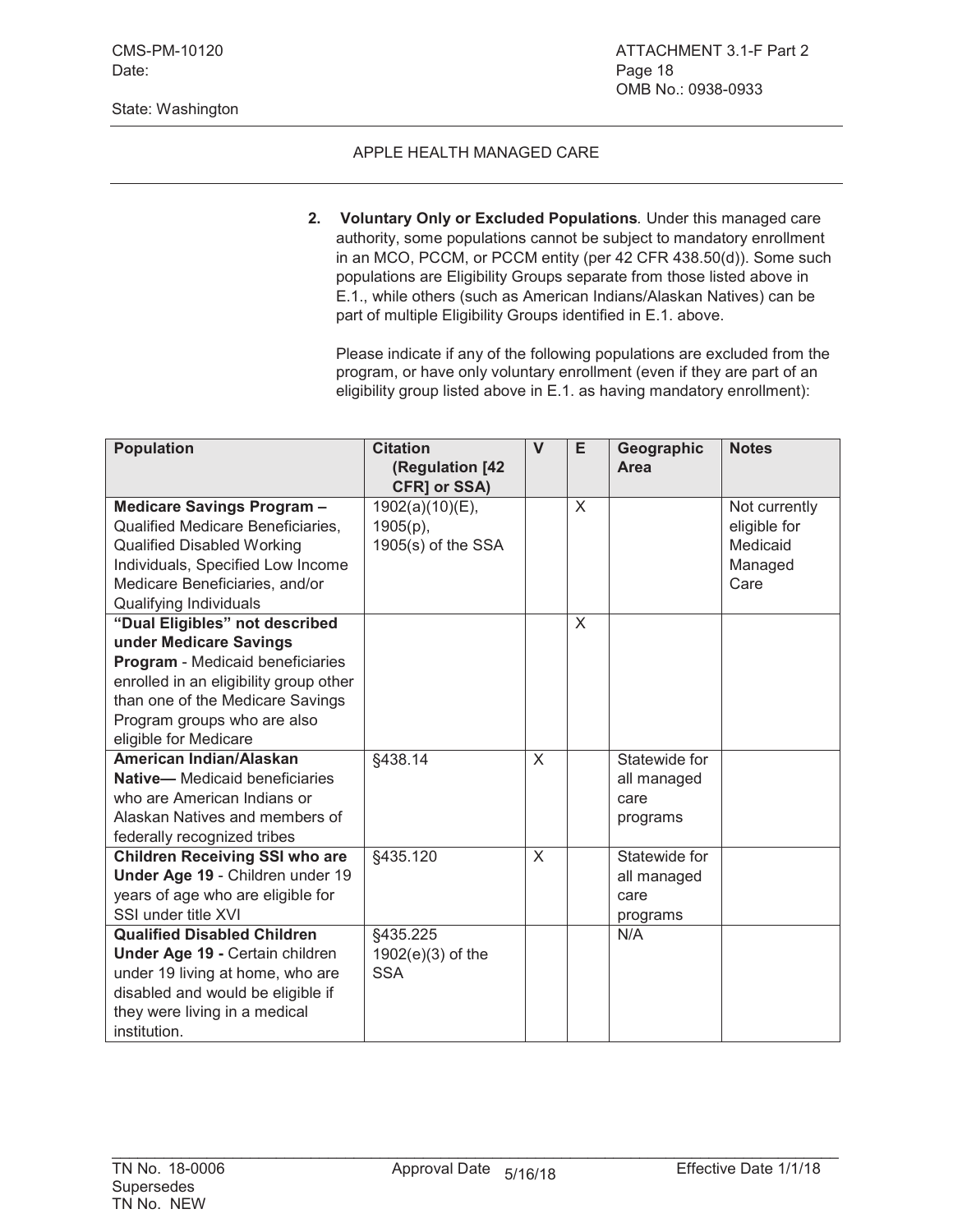### APPLE HEALTH MANAGED CARE

| <b>Population</b>                                                                                                                                                                                                                                                                                                                               | <b>Citation</b><br>(Regulation<br>[42 CFR] or SSA) | V | Е            | Geographic<br>Area                                  | <b>Notes</b> |
|-------------------------------------------------------------------------------------------------------------------------------------------------------------------------------------------------------------------------------------------------------------------------------------------------------------------------------------------------|----------------------------------------------------|---|--------------|-----------------------------------------------------|--------------|
| <b>Title IV-E Children - Children</b><br>receiving foster care, adoption<br>assistance, or kinship<br>guardianship assistance under<br>title IV-E <sup>*</sup>                                                                                                                                                                                  | §435.145                                           |   | $\mathsf{X}$ |                                                     |              |
| <b>Non-Title IV-E Adoption</b><br><b>Assistance Under Age 21*</b>                                                                                                                                                                                                                                                                               | §435.227                                           | X |              | Clark,<br>Skamania,<br>Grant.<br>Chelan,<br>Douglas |              |
| <b>Children with Special Health</b><br><b>Care Needs - Receiving services</b><br>through a family-centered,<br>community-based, coordinated<br>care system that receives grant<br>funds under section $501(a)(1)(D)$<br>of Title V, and is defined by the<br>state in terms of either program<br>participation or special health care<br>needs. |                                                    | X |              | Clark,<br>Skamania,<br>Grant,<br>Chelan,<br>Douglas |              |

\* = Note – Individuals in these two Eligibility Groups who are age 19 and 20 can have mandatory enrollment in managed care, while those under age 19 cannot have mandatory enrollment. Use the Notes column to indicate if you plan to mandatorily enroll 19 and 20 year olds in these Eligibility Groups.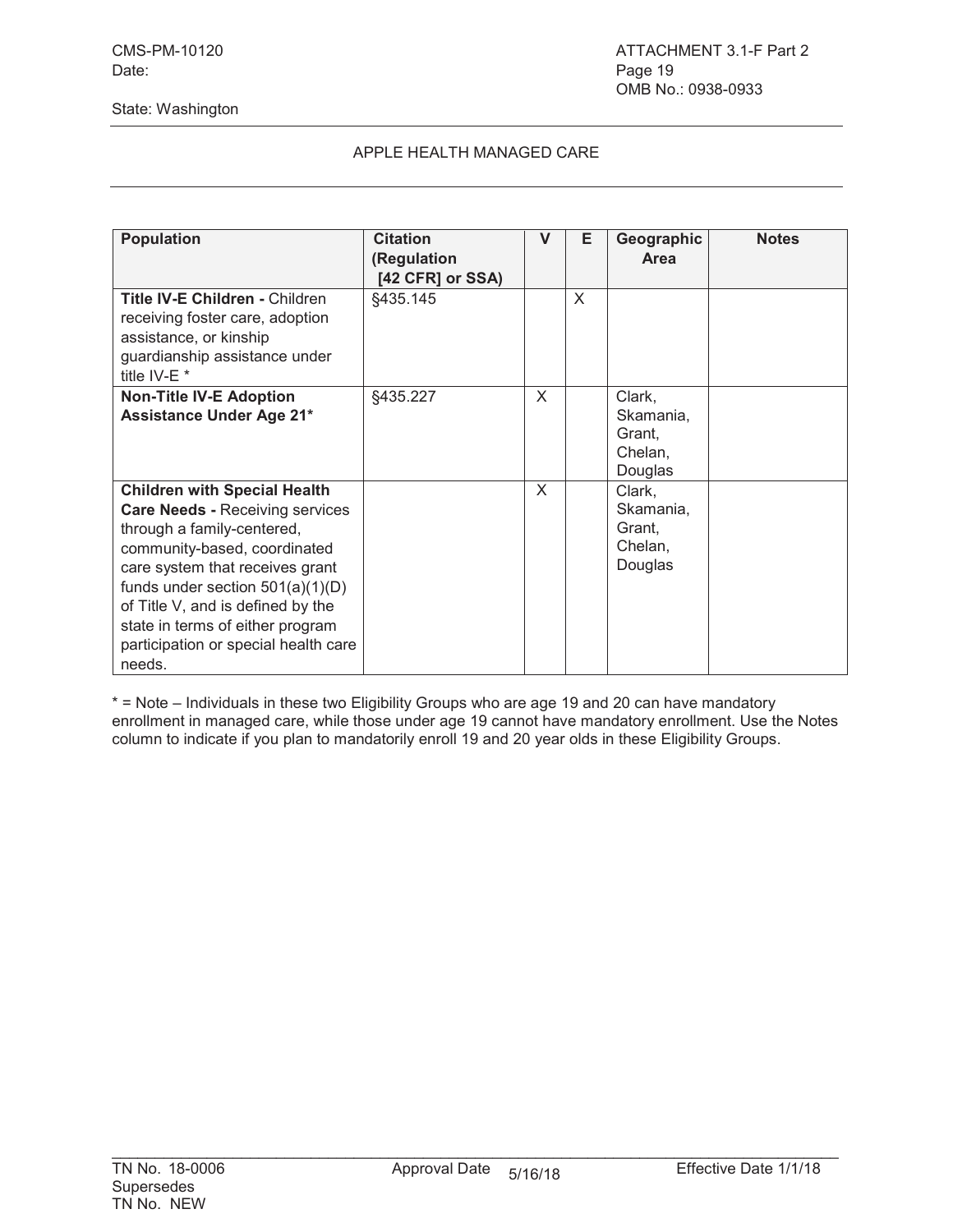Date: Page 20

#### State: Washington

### APPLE HEALTH MANAGED CARE

**3. (Optional) Other Exceptions.** The following populations (which can be part of various Eligibility Groups) can be subject to mandatory enrollment in managed care, but states may elect to make exceptions for these or other individuals. Please indicate if any of the following populations are excluded from the program, or have only voluntary enrollment (even if they are part of an eligibility group listed above in E.1. as having mandatory enrollment):

| <b>Population</b>                                                                                                                                                                                         | $\mathbf v$ | E | <b>Notes</b>                                                                                                                    |
|-----------------------------------------------------------------------------------------------------------------------------------------------------------------------------------------------------------|-------------|---|---------------------------------------------------------------------------------------------------------------------------------|
| <b>Other Insurance--Medicaid</b>                                                                                                                                                                          |             |   |                                                                                                                                 |
| beneficiaries who have other health                                                                                                                                                                       |             |   |                                                                                                                                 |
| insurance                                                                                                                                                                                                 |             |   |                                                                                                                                 |
| Reside in Nursing Facility or ICF/IID-<br>Medicaid beneficiaries who reside in<br>Nursing Facilities (NF) or Intermediate<br>Care Facilities for Individuals with<br>Intellectual Disabilities (ICF/IID). |             | X | Short-term residents of NFs are mandatorily<br>enrolled; long-germ NF residents are exempt.<br>Residents of ICF/IID are exempt. |
| <b>Enrolled in Another Managed Care</b>                                                                                                                                                                   |             | X |                                                                                                                                 |
| Program-Medicaid beneficiaries who                                                                                                                                                                        |             |   |                                                                                                                                 |
| are enrolled in another Medicaid                                                                                                                                                                          |             |   |                                                                                                                                 |
| managed care program                                                                                                                                                                                      |             |   |                                                                                                                                 |
| <b>Eligibility Less Than 3 Months--</b><br>Medicaid beneficiaries who would have<br>less than three months of Medicaid<br>eligibility remaining upon enrollment into<br>the program                       |             | X |                                                                                                                                 |
| Participate in HCBS Waiver--Medicaid                                                                                                                                                                      |             |   |                                                                                                                                 |
| beneficiaries who participate in a Home                                                                                                                                                                   |             |   |                                                                                                                                 |
| and Community Based Waiver (HCBS,                                                                                                                                                                         |             |   |                                                                                                                                 |
| also referred to as a 1915(c) waiver).                                                                                                                                                                    |             |   |                                                                                                                                 |
| Retroactive Eligibility-Medicaid<br>beneficiaries for the period of retroactive                                                                                                                           |             |   |                                                                                                                                 |
| eligibility.                                                                                                                                                                                              |             |   |                                                                                                                                 |
| Other (Please define):                                                                                                                                                                                    |             |   |                                                                                                                                 |
|                                                                                                                                                                                                           |             |   |                                                                                                                                 |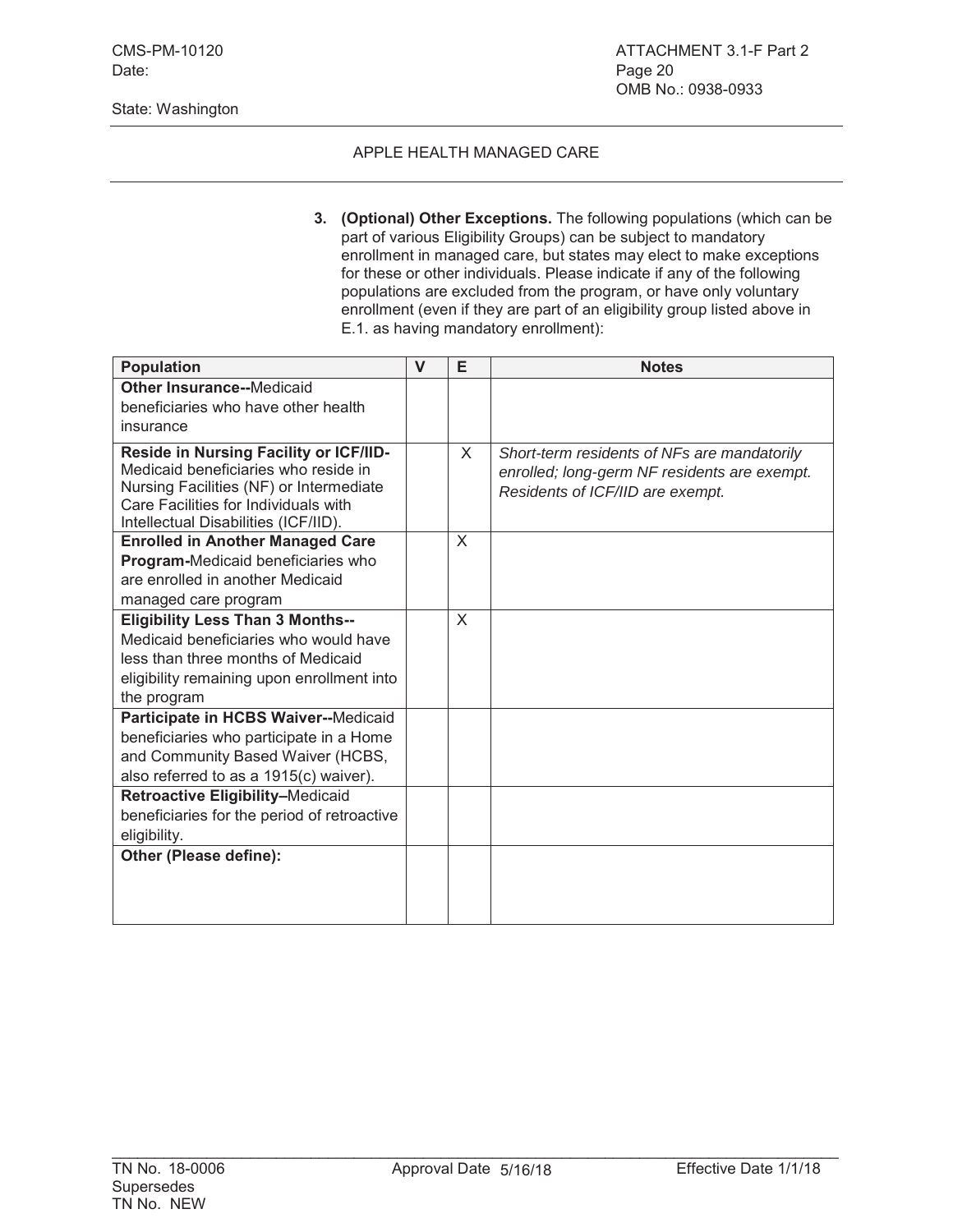| <b>Citation</b>             | <b>Condition or Requirement</b>                                                                                                                                                                                                                                                                                                                                                                                                                                                                                                                      |  |
|-----------------------------|------------------------------------------------------------------------------------------------------------------------------------------------------------------------------------------------------------------------------------------------------------------------------------------------------------------------------------------------------------------------------------------------------------------------------------------------------------------------------------------------------------------------------------------------------|--|
| 1932(a)(4)<br>42 CFR 438.54 | <b>F. Enrollment Process</b><br>Based on whether mandatory and/or voluntary enrollment are applicable to your<br>program (see E. Populations and Geographic Area and definitions in 42 CFR<br>438.54(b)), please complete the below:                                                                                                                                                                                                                                                                                                                 |  |
|                             | 1. For voluntary enrollment: (see 42 CFR 438.54(c))<br>Please describe how the state fulfills its obligations to provide information<br>a.<br>as specified in 42 CFR 438.10(c)(4), 42 CFR 438.10(e) and 42 CFR<br>$54(c)(3)$ .                                                                                                                                                                                                                                                                                                                       |  |
|                             | Newly eligible beneficiaries receive information about how to access the<br>state's "Welcome to Apple Health" handbook on the Health Care<br>Authority website. The handbook provides general information about<br>Medicaid programs and services and gives information about how to<br>enroll in Apple Health Managed Care if the beneficiary so desires.                                                                                                                                                                                           |  |
|                             | AI/AN are provided with specific information about their ability to remain<br>in fee-for-service for all health care services, as well as their managed<br>care options for MCO managed care or Primary Care Case Management<br>(PCCM - Described in a separate State Plan Amendment).                                                                                                                                                                                                                                                               |  |
|                             | If AI/AN choose to enroll in managed care, they must proactively enroll<br>through the Health Benefit Exchange, ProviderOne portal or by calling<br>the Medical Assistance Customer Service Center (MACSC).                                                                                                                                                                                                                                                                                                                                          |  |
|                             | States with voluntary enrollment must have an enrollment choice period<br>or passive enrollment. Please indicate which will apply to the managed<br>care program:                                                                                                                                                                                                                                                                                                                                                                                    |  |
|                             | b.<br>$X$ If applicable, please check here to indicate that the state provides an<br>enrollment choice period, as described in 42 CFR 438.54(c)(1)(i) and<br>42 CFR 438.54(c)(2)(i), during which individuals who are subject to<br>voluntary enrollment may make an active choice to enroll in the managed<br>care program, or will otherwise continue to receive covered services<br>through the fee-for-service delivery system.                                                                                                                  |  |
|                             | Please indicate the length of the enrollment choice period:<br>$\mathbf{i}$ .                                                                                                                                                                                                                                                                                                                                                                                                                                                                        |  |
|                             | Enrollment is continuously open for all managed care programs<br>prospectively for the following month. Al/AN beneficiaries eligible<br>for voluntary enrollment may contact the state's Medical Assistance<br>Customer Service Center (MACSC) to enroll or to end managed<br>care enrollment OR switch to a different MCO at any time. If<br>voluntary enrollees end enrollment, they may re-enroll in managed<br>care at any time prospectively for the following month.<br>Note: managed care enrollees may change MCOs monthly without<br>cause. |  |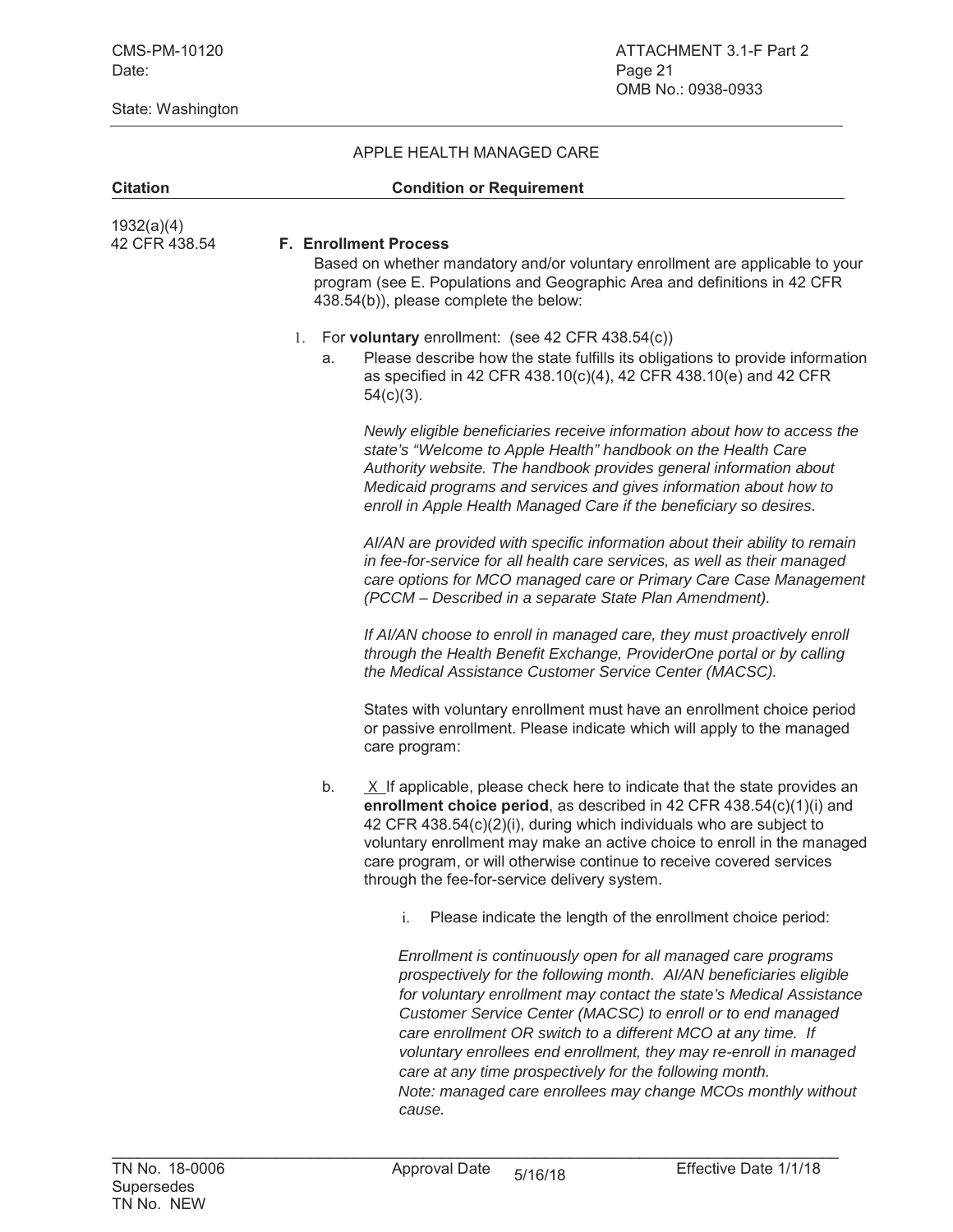| <b>Citation</b> | <b>Condition or Requirement</b>                                                                                                                                                                                                                                                                                                                                                                                                                                                                                                                                                                                                                                         |
|-----------------|-------------------------------------------------------------------------------------------------------------------------------------------------------------------------------------------------------------------------------------------------------------------------------------------------------------------------------------------------------------------------------------------------------------------------------------------------------------------------------------------------------------------------------------------------------------------------------------------------------------------------------------------------------------------------|
|                 | If applicable, please check here to indicate that the state uses a<br>C.<br>passive enrollment process, as described in 42 CFR 38.54(c)(1)(ii)<br>and $54(c)(2)(ii)$ , for individuals who are subject to voluntary<br>enrollment.<br>i. If so, please describe the algorithm used for passive enrollment<br>and how the algorithm and the state's provision of information<br>meets all of the requirements of 42 CFR 438.54(c)(4),(5),(6),(7),<br>and $(8)$ .                                                                                                                                                                                                         |
|                 | ii. Please indicate how long the enrollee will have to disenroll from<br>the plan and return to the fee-for-service delivery system:                                                                                                                                                                                                                                                                                                                                                                                                                                                                                                                                    |
|                 | For mandatory enrollment: (see 42 CFR 438.54(d))<br>2.<br>a. Please describe how the state fulfills its obligations to provide<br>information as specified in 42 CFR 438.10(c)(4), 42 CFR 438.10(e) and<br>42 CFR 438.54(d)(3).                                                                                                                                                                                                                                                                                                                                                                                                                                         |
|                 | Newly eligible beneficiaries are able to select a plan in the state's Health<br>Benefit Exchange at the time they become eligible for Medicaid, and are<br>enrolled the first of the month in which eligibility is determined. If the<br>newly eligible beneficiary does NOT select a plan at the time eligibility is<br>determined, the state assigns them to a plan based on the algorithm<br>described in item c. below.                                                                                                                                                                                                                                             |
|                 | If a beneficiary wishes to disenroll from the plan to which they are<br>assigned, they may do so calling MACSC, using the ProviderOne portal,<br>or through the state's Health Benefit Exchange (HBE).                                                                                                                                                                                                                                                                                                                                                                                                                                                                  |
|                 | SSI blind and disabled adults and children become eligible and renew<br>their eligibility through the Department of Social and Health Services<br>(DSHS) Community Services Offices (CSOs). They receive notification of<br>assignment to a managed care plan from the Health Care Authority (HCA)<br>upon receipt of eligibility information from DSHS by HCA, or may enroll in<br>managed care by contacting MACSC or through the ProviderOne Portal.                                                                                                                                                                                                                 |
|                 | Additionally, newly eligible SSI beneficiaries who have been assigned to a<br>managed care plan in which they do not wish to be enrolled may change<br>plans through ProviderOne or by calling MACSC.                                                                                                                                                                                                                                                                                                                                                                                                                                                                   |
|                 | All other beneficiaries have the ability to search the HBE for a specific<br>clinic or provider and then determine with which plans that clinic or<br>provider contracts. The HBE also provides information about each of the<br>MCOs available in the potential enrollee's service area by way of<br>providing HEDIS information for each plan, as well as client survey<br>information for each plan. Because most beneficiaries select a plan based<br>on whether their primary care provider (PCP) is contracted, this additional<br>information can help support that decision, or can provide direction for<br>those beneficiaries who do not already have a PCP. |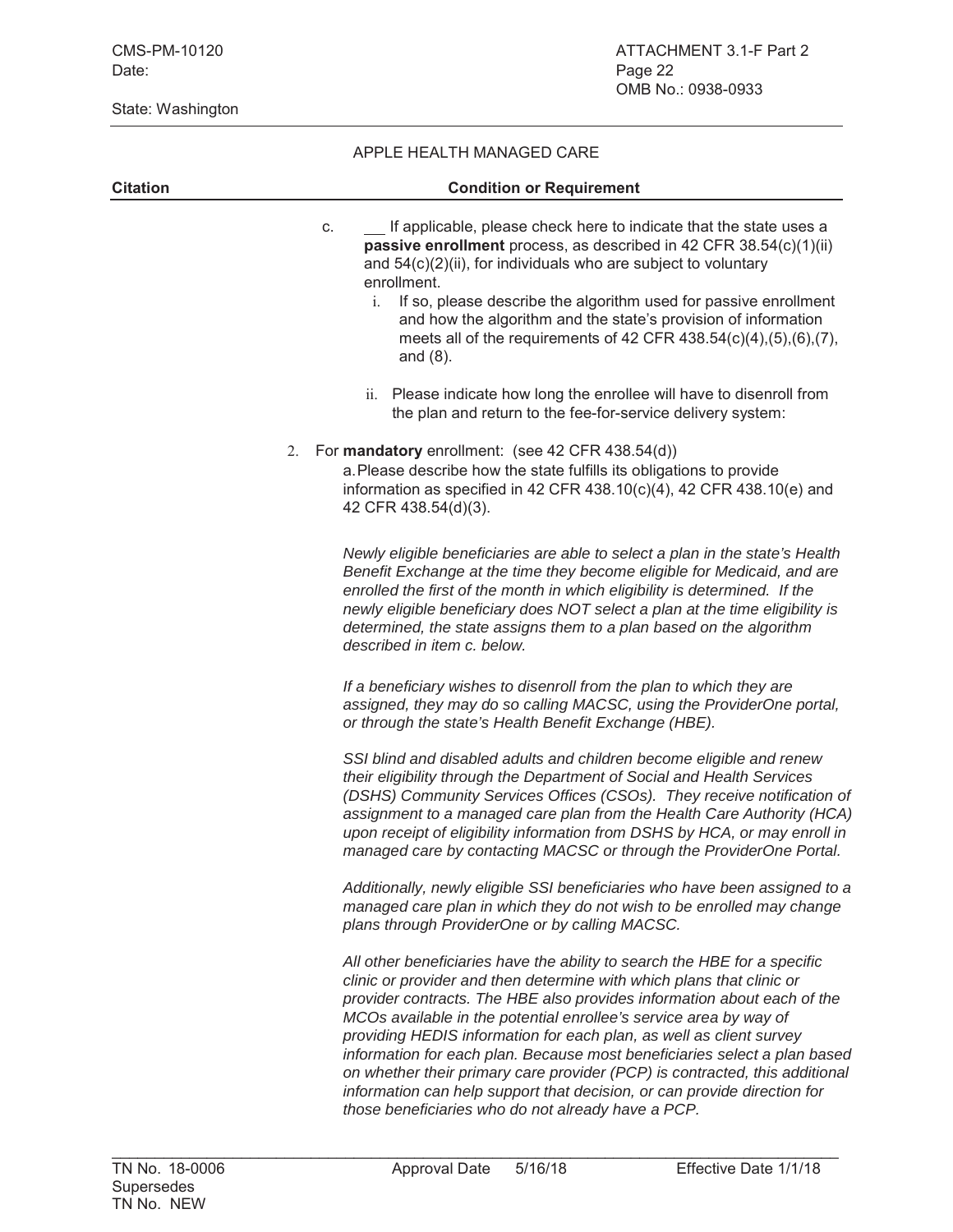#### APPLE HEALTH MANAGED CARE

#### **Citation Citation Condition or Requirement**

*If the beneficiary does not select a plan during the eligibility determination process, the state assigns the beneficiary to a plan and sends the beneficiary notice of the assignment and information about how to access the state's "Welcome to Apple Health" beneficiary handbook for either Apple Health Managed Care or Apple Health Integrated Managed Care on the state's website. Also included are directions on how to change plans if the beneficiary wishes to choose a different plan.* 

*SSI beneficiaries are assigned using the same methodology as all other beneficiaries, and receive the same enrollee materials.*

*Newly eligible beneficiaries receive a notice from HCA that contains a link to the online "Welcome to Apple Health" booklet, which contains basic information about Medicaid, how to enroll in Apple Health Managed Care and other information. This booklet can be requested in paper form from HCA if the beneficiary prefers it in hard copy.*

*Beneficiaries also receive a handbook from the MCO (this handbook is produced from an HCA-developed template for Apple Health Managed Care or Apple Health Integrated Managed Care, depending on the service area) as part of the welcome packet.*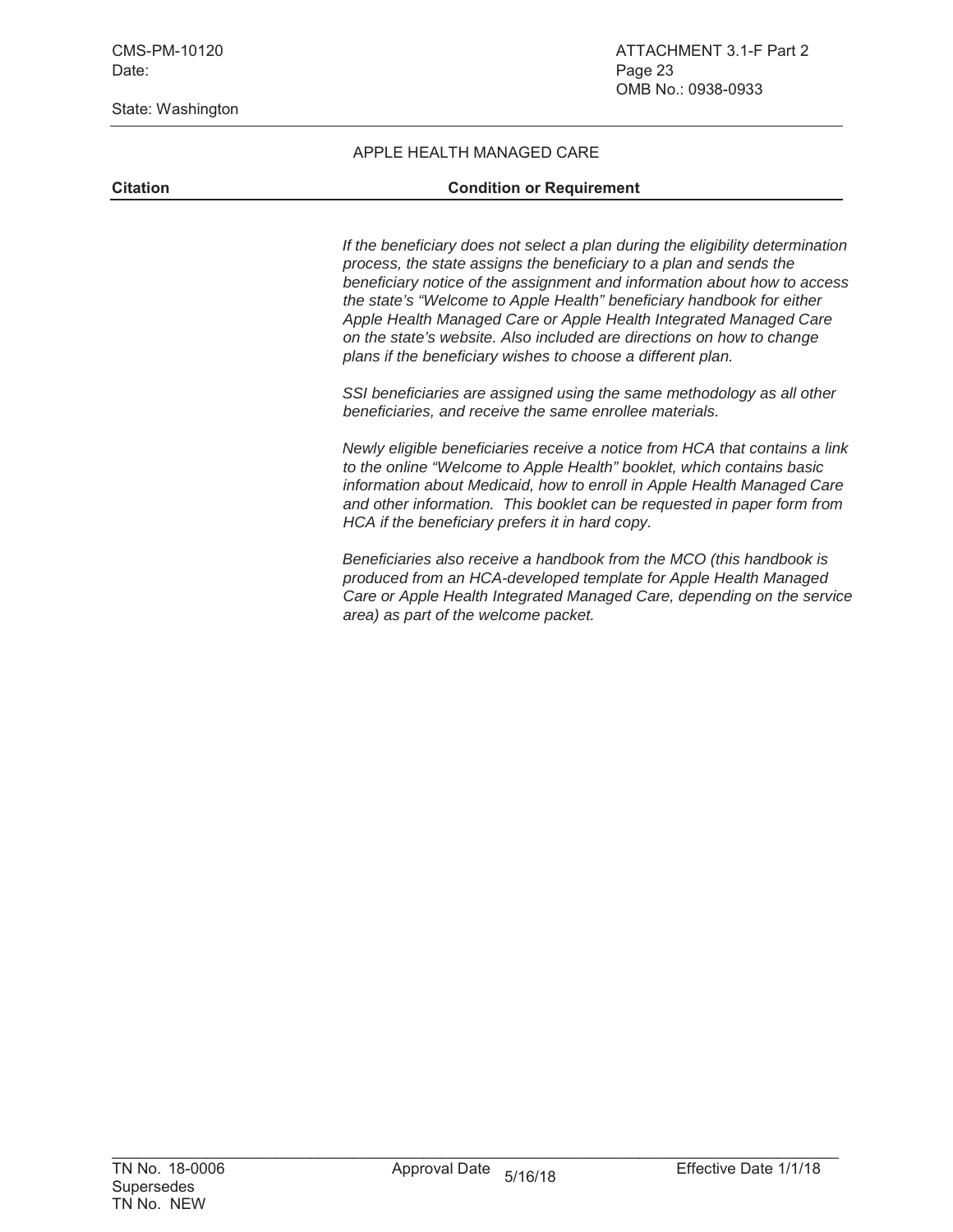#### APPLE HEALTH MANAGED CARE

| <b>Citation</b> | <b>Condition or Requirement</b>                                                                                                                                                                                                                                                                                                                                                  |
|-----------------|----------------------------------------------------------------------------------------------------------------------------------------------------------------------------------------------------------------------------------------------------------------------------------------------------------------------------------------------------------------------------------|
|                 | b. _ If applicable, please check here to indicate that the state provides an<br>enrollment choice period, as described in 42 CFR 438.54(d)(2)(i),<br>during which individuals who are subject to mandatory enrollment may<br>make an active choice to select a managed care plan, or will otherwise<br>be enrolled in a plan selected by the state's default enrollment process. |
|                 | i. Please indicate the length of the enrollment choice period:                                                                                                                                                                                                                                                                                                                   |
|                 | c. $X$ If applicable, please check here to indicate that the state uses a<br>default enrollment process, as described in 42 CFR 438.54(d)(5), for<br>individuals who are subject to mandatory enrollment.                                                                                                                                                                        |
|                 | If so, please describe the algorithm used for default enrollment<br>$i$ .<br>and how it meets all of the requirements of 42 CFR 438.54(d)(4),<br>$(5)$ , $(7)$ , and $(8)$ .                                                                                                                                                                                                     |
|                 | The state default assignment algorithm is based on network<br>adequacy, performance under two HEDIS Clinical Performance<br>measures (Childhood Immunization Combo 2 Status, and<br>Comprehensive diabetes care: retinal eye exam) and one<br>Administrative Measure (Initial Health Screen).                                                                                    |
|                 | In regions of the state in which a Fully Integrated Managed Care<br>program has been implemented, default assignment is based on<br>network adequacy and performance under one Administrative<br>Measure (Initial Health Screen).                                                                                                                                                |
|                 | Note: managed care enrollment is continuously open; enrollees<br>may change MCOs monthly without cause                                                                                                                                                                                                                                                                           |
|                 | d. _ If applicable, please check here to indicate that the state uses a<br>passive enrollment process, as described in 42 CFR 438.54(d)(2),<br>for individuals who are subject to mandatory enrollment.                                                                                                                                                                          |
|                 | If so, please describe the algorithm used for passive enrollment<br>i.<br>and how it meets all of the requirements of 42 CFR 438.54(d)(4),                                                                                                                                                                                                                                       |

(6), (7), and (8).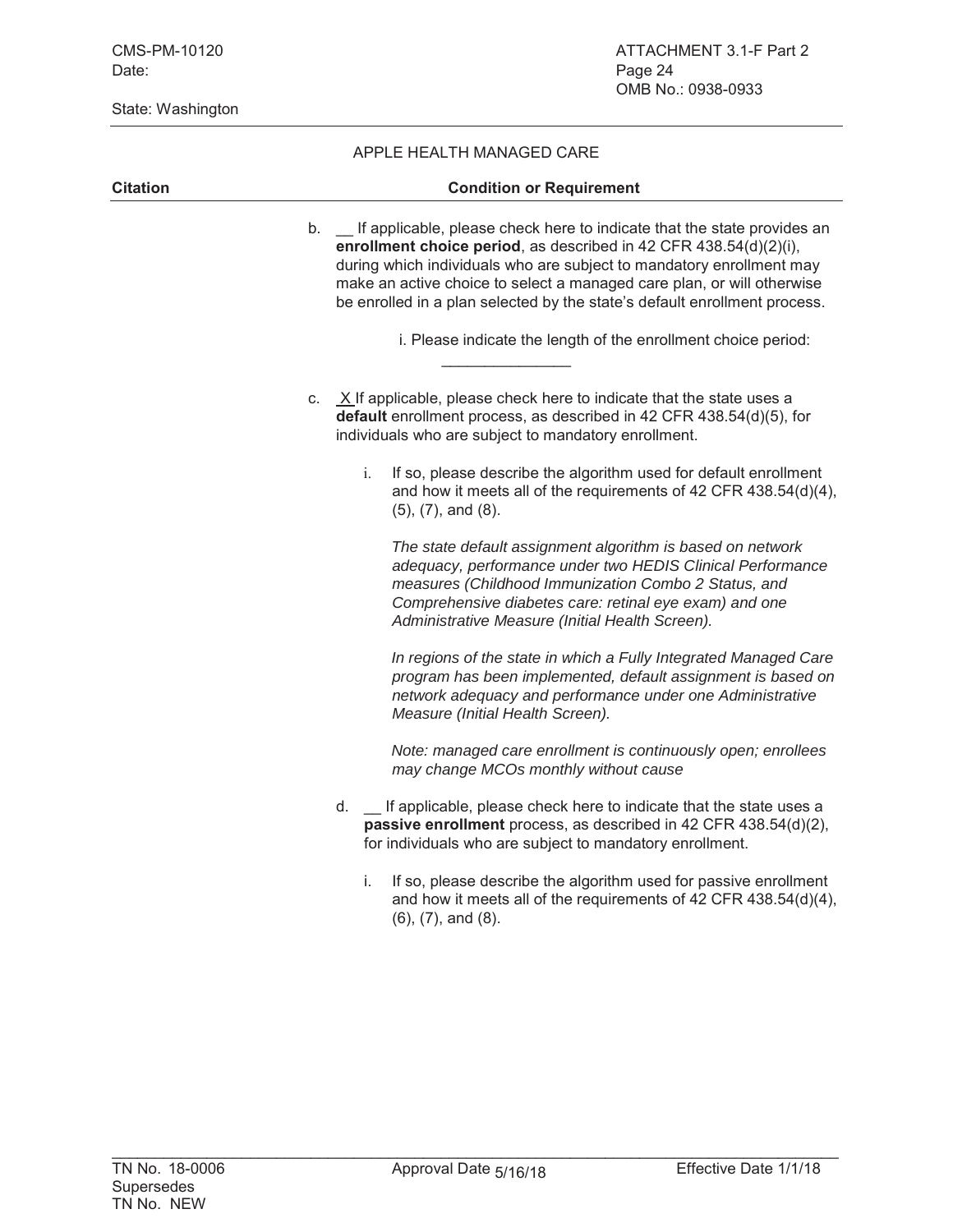| APPLE HEALTH MANAGED CARE   |                                                                                                                                                                                                                                                                                                                                                                                                                                                                                                                                                               |  |  |
|-----------------------------|---------------------------------------------------------------------------------------------------------------------------------------------------------------------------------------------------------------------------------------------------------------------------------------------------------------------------------------------------------------------------------------------------------------------------------------------------------------------------------------------------------------------------------------------------------------|--|--|
| <b>Citation</b>             | <b>Condition or Requirement</b>                                                                                                                                                                                                                                                                                                                                                                                                                                                                                                                               |  |  |
| 1932(a)(4)<br>42 CFR 438.54 | 3. State assurances on the enrollment process.                                                                                                                                                                                                                                                                                                                                                                                                                                                                                                                |  |  |
|                             | Place a check mark to affirm the state has met all of the applicable<br>requirements of choice, enrollment, and re-enrollment.                                                                                                                                                                                                                                                                                                                                                                                                                                |  |  |
| 42 CFR 438.52               | X The state assures that, per the choice requirements in 42 CFR<br>a.<br>438.52:                                                                                                                                                                                                                                                                                                                                                                                                                                                                              |  |  |
|                             | Medicaid beneficiaries with mandatory enrollment in an MCO<br>$\mathbf{i}$ .<br>will have a choice of at least two MCOs unless the area is<br>considered rural as defined in 42 CFR 438.52(b)(3);<br>ii.<br>Medicaid beneficiaries with mandatory enrollment in a primary<br>care case management system will have a choice of at least<br>two primary care case managers employed by or contracted<br>with the state;<br>iii.<br>Medicaid beneficiaries with mandatory enrollment in a PCCM<br>entity may be limited to a single PCCM entity and will have a |  |  |
| 42 CFR 438.52               | choice of at least two PCCMs employed by or contracted with<br>the PCCM entity.                                                                                                                                                                                                                                                                                                                                                                                                                                                                               |  |  |
|                             | b. The state plan program applies the rural exception to choice<br>requirements of 42 CFR 438.52(a) for MCOs in accordance with 42<br>CFR 438.52(b). Please list the impacted rural counties:                                                                                                                                                                                                                                                                                                                                                                 |  |  |
|                             | X This provision is not applicable to this 1932 State Plan Amendment.                                                                                                                                                                                                                                                                                                                                                                                                                                                                                         |  |  |
| 42 CFR 438.56(g)            | Enrollment is voluntary in counties with only one MCO.                                                                                                                                                                                                                                                                                                                                                                                                                                                                                                        |  |  |
|                             | $X$ The state applies the automatic reenrollment provision in<br>C.<br>accordance with 42 CFR 438.56(g) if the recipient is disenrolled<br>solely because he or she loses Medicaid eligibility for a period of 2<br>months or less.<br>This provision is not applicable to this 1932 State Plan<br>Amendment.                                                                                                                                                                                                                                                 |  |  |
| 42 CFR 438.71               | d. X The state assures that all applicable requirements of 42 CFR<br>438.71 regarding developing and implementing a beneficiary support<br>system that provides support to beneficiaries both prior to and after<br>MCO, PCCM, or PCCM entity enrollment will be met.                                                                                                                                                                                                                                                                                         |  |  |
| 1932(a)(4)<br>42 CFR 438.56 | Disenrollment<br>G.<br>1. The state will 1 will not X limit disenrollment for managed care.                                                                                                                                                                                                                                                                                                                                                                                                                                                                   |  |  |
|                             |                                                                                                                                                                                                                                                                                                                                                                                                                                                                                                                                                               |  |  |
|                             | 2. The disenrollment limitation will apply for _________ (up to 12 months).                                                                                                                                                                                                                                                                                                                                                                                                                                                                                   |  |  |
|                             | 3. X The state assures that beneficiary requests for disenrollment (with<br>and without cause) will be permitted in accordance with 42 CFR 438.56.                                                                                                                                                                                                                                                                                                                                                                                                            |  |  |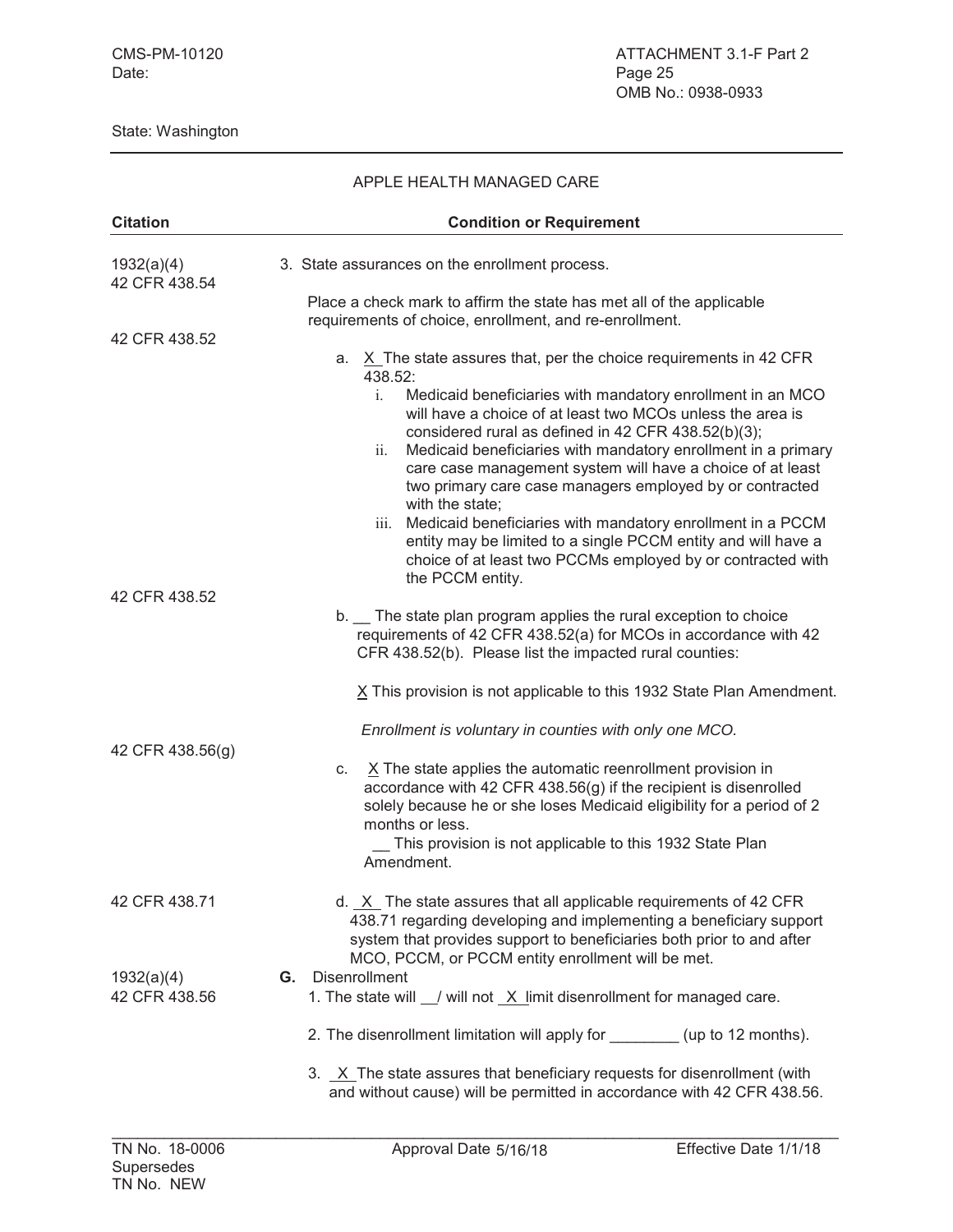|                                           |    | APPLE HEALTH MANAGED CARE                                                                                                                                                                                                                                                                                                                                                                                                                                                                                                                                                                                                                                                                                                                                                                |
|-------------------------------------------|----|------------------------------------------------------------------------------------------------------------------------------------------------------------------------------------------------------------------------------------------------------------------------------------------------------------------------------------------------------------------------------------------------------------------------------------------------------------------------------------------------------------------------------------------------------------------------------------------------------------------------------------------------------------------------------------------------------------------------------------------------------------------------------------------|
| <b>Citation</b>                           |    | <b>Condition or Requirement</b>                                                                                                                                                                                                                                                                                                                                                                                                                                                                                                                                                                                                                                                                                                                                                          |
|                                           |    | 4. Describe the state's process for notifying the Medicaid beneficiaries of<br>their right to disenroll without cause during the 90 days following the date<br>of their initial enrollment into the MCO, PCCM, or PCCM entity.<br>(Examples: state-generated correspondence, enrollment packets, etc.)<br>Beneficiaries are notified of the ability to disenroll from a managed care<br>plan and change enrollment to another plan in online "Welcome to Apple<br>Health" information they receive from the state upon eligibility<br>determination. While enrollment in managed care is mandatory for most<br>populations, the ability to change plans on a monthly basis is also<br>available. Note: the state's "churn rate" for plan changes is less than 3%<br>of total enrollment. |
|                                           |    | 5. Describe any additional circumstances of "cause" for disenrollment (if<br>any).                                                                                                                                                                                                                                                                                                                                                                                                                                                                                                                                                                                                                                                                                                       |
|                                           |    | Medicaid beneficiaries may disenroll (change plans) prospectively each<br>month, without cause.                                                                                                                                                                                                                                                                                                                                                                                                                                                                                                                                                                                                                                                                                          |
|                                           | н. | Information Requirements for Beneficiaries                                                                                                                                                                                                                                                                                                                                                                                                                                                                                                                                                                                                                                                                                                                                               |
| 1932(a)(5)(c)<br>42                       |    | $X$ The state assures that its State Plan program is in compliance with                                                                                                                                                                                                                                                                                                                                                                                                                                                                                                                                                                                                                                                                                                                  |
| 42 CFR 438.50<br>42 CFR 438.10            |    | CFR 438.10 for information requirements specific to MCOs, PCCMs, and<br>PCCM entity programs operated under section 1932(a)(1)(A)(i) State Plan<br>Amendments.                                                                                                                                                                                                                                                                                                                                                                                                                                                                                                                                                                                                                           |
| 1932(a)(5)(D)(b)<br>1903(m)<br>1905(t)(3) | I. | List all benefits for which the MCO is responsible                                                                                                                                                                                                                                                                                                                                                                                                                                                                                                                                                                                                                                                                                                                                       |
|                                           |    | Complete the chart below to indicate every State Plan-approved service that<br>will be delivered by the MCO, and where each of those services is<br>described in the state's Medicaid State Plan. For "other practitioner<br>services", list each provider type separately. For rehabilitative services,<br>habilitative services, EPSDT services and 1915(i), (j) and (k) services list<br>each program separately by its own list of services. Add additional rows as<br>necessary.                                                                                                                                                                                                                                                                                                    |
|                                           |    | NOTE: The state's Managed Care Programs are not responsible for<br>provision of 1915(i), (j) and (k) services, which are provided through<br>separate programs with the Department of Social and Health Services and<br>coordinated for MCO enrollees by the MCO with which the beneficiary is<br>enrolled.                                                                                                                                                                                                                                                                                                                                                                                                                                                                              |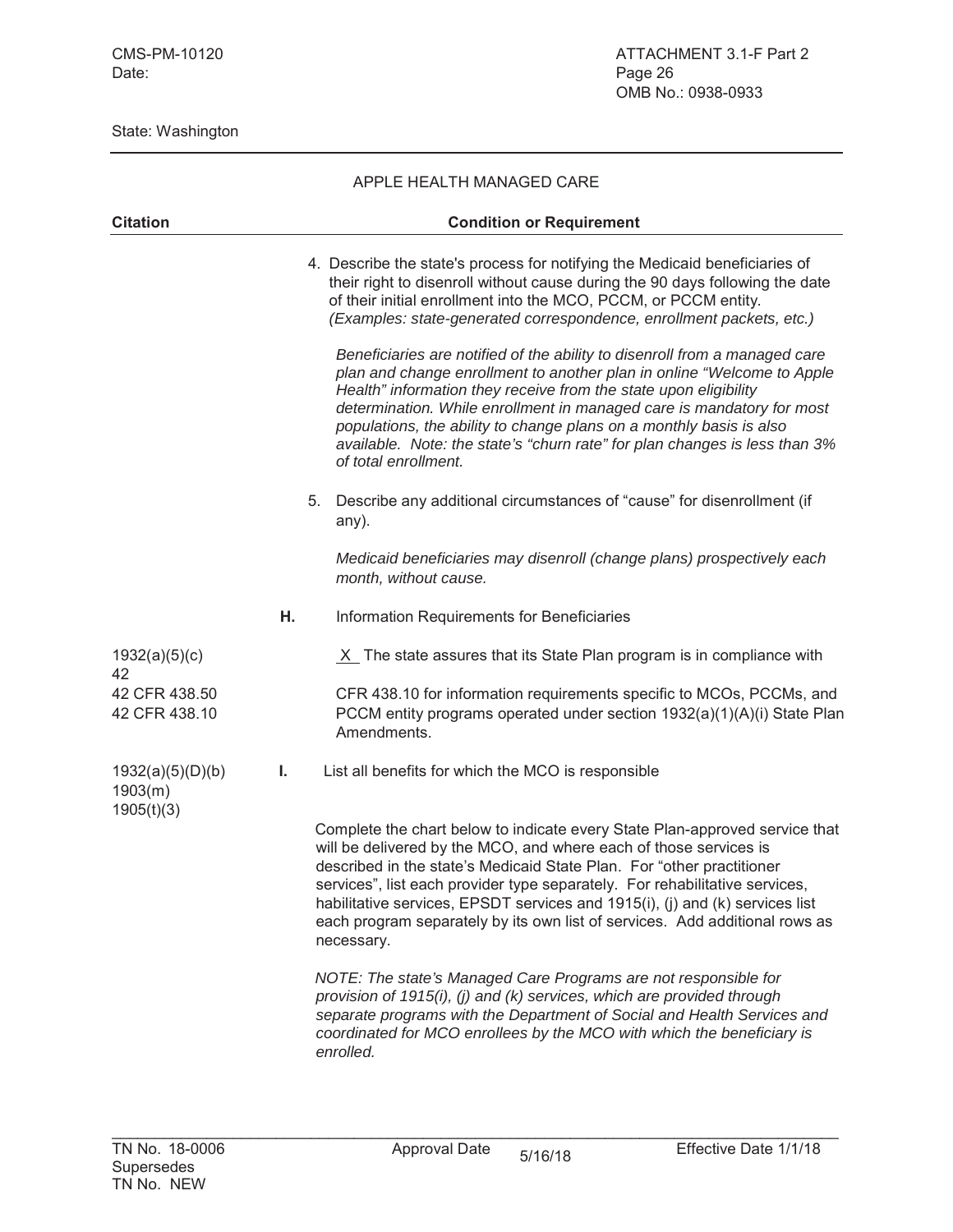#### APPLE HEALTH MANAGED CARE

In the first column of the chart below, enter the name of each State Planapproved service delivered by the MCO. In the second – fourth column of the chart, enter a State Plan citation providing the Attachment number, Page number, and Item number, respectively.

*Note: The Services in Section 1 below are provided in all counties where Apple Health Managed Care operates. Services in Section 2 are provided in Grant, Chelan, Douglas, Clark and Skamania counties.*

|  |  |  |  | Section 1 - Apple Health Managed Care |  |
|--|--|--|--|---------------------------------------|--|
|--|--|--|--|---------------------------------------|--|

| State Plan-Approved Service Delivered by the                                                                                                                                                                                                                                                                                                                                                                                                                                  | <b>Medicaid State Plan Citation</b> |                 |               |  |
|-------------------------------------------------------------------------------------------------------------------------------------------------------------------------------------------------------------------------------------------------------------------------------------------------------------------------------------------------------------------------------------------------------------------------------------------------------------------------------|-------------------------------------|-----------------|---------------|--|
| <b>MCO</b>                                                                                                                                                                                                                                                                                                                                                                                                                                                                    | <b>Attachment#</b>                  | Page #          | Item#         |  |
| Physician services including but not limited to:<br>critical care, newborn care, neonatal intensive<br>care, osteopathy, manipulative therapy, physical<br>exams, physical care plan oversight, standby<br>services, physician visits, inpatient services,<br>outpatient services, bio-feedback training<br>psychiatric services, optometry services,<br>neurodevelopmental, performing and/or reading<br>diagnostic tests, surgical services including<br>bariatric surgery. | $3.1 - A$                           | 17, 18, 19      | 5.a           |  |
| Anesthesia                                                                                                                                                                                                                                                                                                                                                                                                                                                                    | $3.1 - A$                           | 12, 28.b        | 3.b, 10.7     |  |
| Ambulatory surgery center                                                                                                                                                                                                                                                                                                                                                                                                                                                     | $3.1 - A$                           | 26              | 9.b           |  |
| Applied behavior analysis                                                                                                                                                                                                                                                                                                                                                                                                                                                     | $3.1 - A$                           | 2               | 6.d.(7)       |  |
| Blood, blood components, human blood<br>products                                                                                                                                                                                                                                                                                                                                                                                                                              | $3.1-F$ part $2$                    | 11              | <b>Bullet</b> |  |
| Hearing aids                                                                                                                                                                                                                                                                                                                                                                                                                                                                  | $3.1 - A$                           | 33              | 12.c          |  |
| Contraceptives                                                                                                                                                                                                                                                                                                                                                                                                                                                                | $3.1 - A$                           | 32a             | 12.a.         |  |
| Drugs - prescribed                                                                                                                                                                                                                                                                                                                                                                                                                                                            | $3.1 - A$                           | 4,30,31,32,32a, | 12.a          |  |
| Drugs - over the counter                                                                                                                                                                                                                                                                                                                                                                                                                                                      | $3.1 - A$                           | 32a, 32b        | 12.a          |  |
| Durable medical equipment                                                                                                                                                                                                                                                                                                                                                                                                                                                     | $3.1 - A$                           | 23              | 7.c           |  |
| Early, elective induction (before 39 weeks)                                                                                                                                                                                                                                                                                                                                                                                                                                   | 4.19-A Part 1                       | 12              | $\mathcal{C}$ |  |
| Enrollee health education                                                                                                                                                                                                                                                                                                                                                                                                                                                     | 3.1-F Part 2                        | 13              |               |  |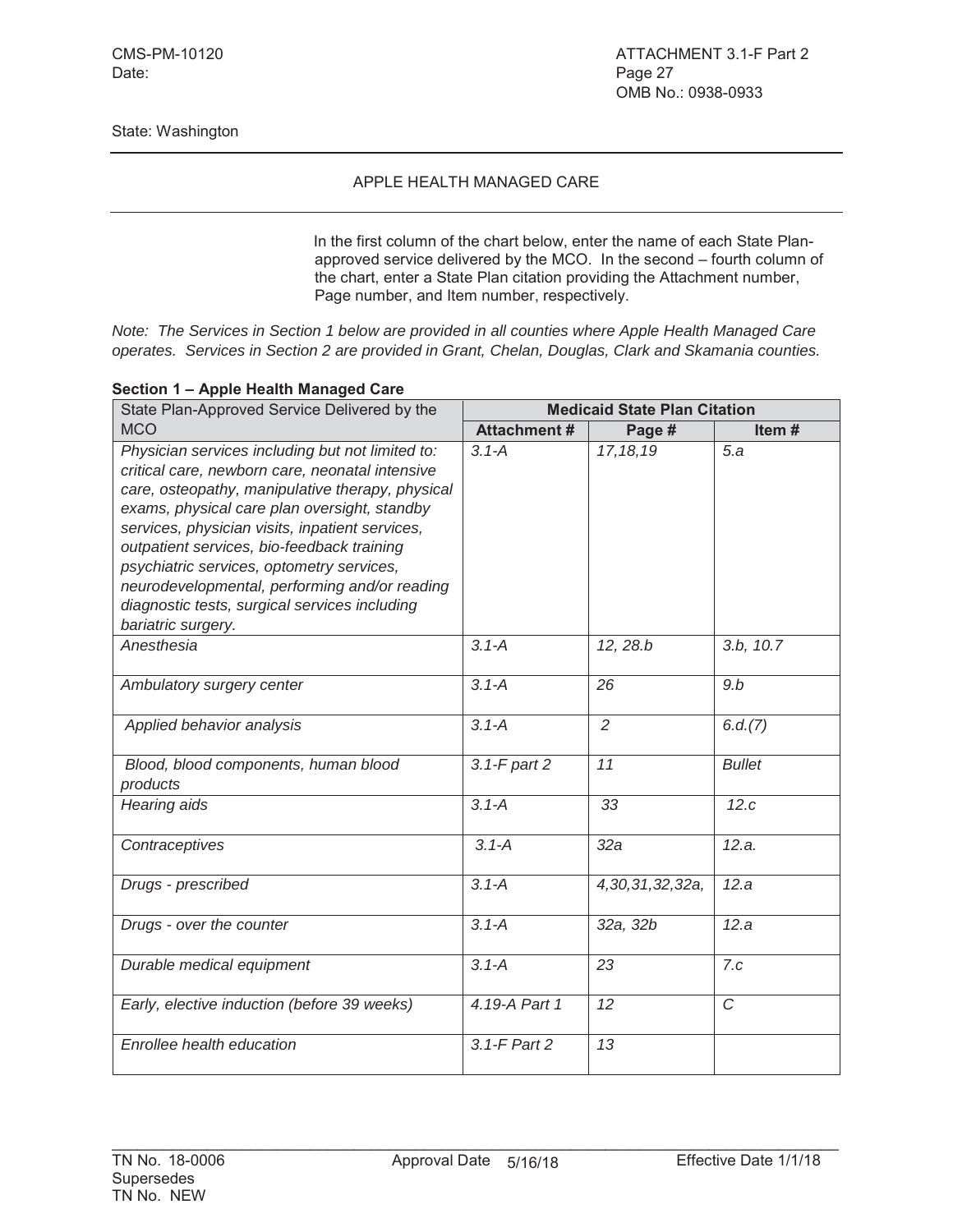| Enteral and parenteral nutritional supplements  | $3.1 - A$     | 24              | 7.c.           |
|-------------------------------------------------|---------------|-----------------|----------------|
| and supplies, including prescribed infant       |               |                 |                |
| formula                                         |               |                 |                |
| Family planning                                 | $3.1 - A$     | $\mathcal I$    | 4.c            |
|                                                 |               |                 |                |
| Fitting prosthetic & orthotic devices           | $3.1 - A$     | 23              | 7.c            |
|                                                 |               |                 |                |
|                                                 |               |                 | 20.d           |
| Genetic services other than prenatal diagnosis  | $3.1 - A$     | 60              |                |
| and genetic counseling including: testing,      |               |                 |                |
| counseling and laboratory services.             |               |                 |                |
| Hemophiliac blood products                      | 3.1-F Part 2  | 11              | <b>Bullet</b>  |
|                                                 |               |                 |                |
| Home health                                     | $3.1 - A$     | 3, 22, 23, 24   | $\overline{7}$ |
|                                                 |               |                 |                |
| Hospice                                         | $3.1 - A$     | 7, 59, 59a, 59b | 18             |
|                                                 |               |                 |                |
|                                                 |               |                 |                |
| Immunizations, including the varicella zoster   | 3.1-F Part 2  | 13              | $\prime$       |
| (shingles) vaccine for enrollees age sixty (60) |               |                 |                |
| and over. For enrollees under age sixty (60),   |               |                 |                |
| the Contractor may require prior authorization. |               |                 |                |
| Laboratory, radiology, imaging                  | $3.1 - A$     | 1, 12           | 3              |
|                                                 |               |                 |                |
| Medical examinations, including wellness        | 3.1-A (EPSDT) | 14              | 4.b            |
| exams for adults & EPSDT for children; adult    |               |                 |                |
|                                                 |               |                 |                |
| exams not in Plan                               |               |                 |                |
| Nutritional counseling                          | $3.1 - A$     | 13.b, 23        |                |
|                                                 |               |                 |                |
| Outpatient mental health                        | $3.1 - A$     | 18              | 5.a $(8)$      |
|                                                 |               |                 |                |
| Pediatric concurrent care - see EPSDT hospice   |               |                 |                |
|                                                 |               |                 |                |
| Pediatric palliative care - see EPSDT hospice   |               |                 |                |
|                                                 |               |                 |                |
| Private duty nursing for children age 17 and    | $3.1 - A$     |                 |                |
|                                                 |               | 3, 25           |                |
| younger                                         |               |                 |                |
| Renal failure treatment                         | $3.1 - A$     | 26, 27          | 9.a            |
|                                                 |               |                 |                |
| Respiratory care                                | $3.1 - A$     | 8,60            | 22             |
|                                                 |               |                 |                |
| Screening, brief intervention, & referral to    | $3.1 - A$     | 35, 36          | 13.c           |
| treatment (SBIRT)                               |               |                 |                |
|                                                 |               |                 |                |
| Tobacco cessation counseling services for       | $3.1 - A$     | 1, 16.d         | 4.d            |
| pregnant women                                  |               |                 |                |
| Telemedicine                                    | $3.1 - A$     | 10a             |                |
| Transplants                                     | $3.1 - E$     | $1 - 6$         |                |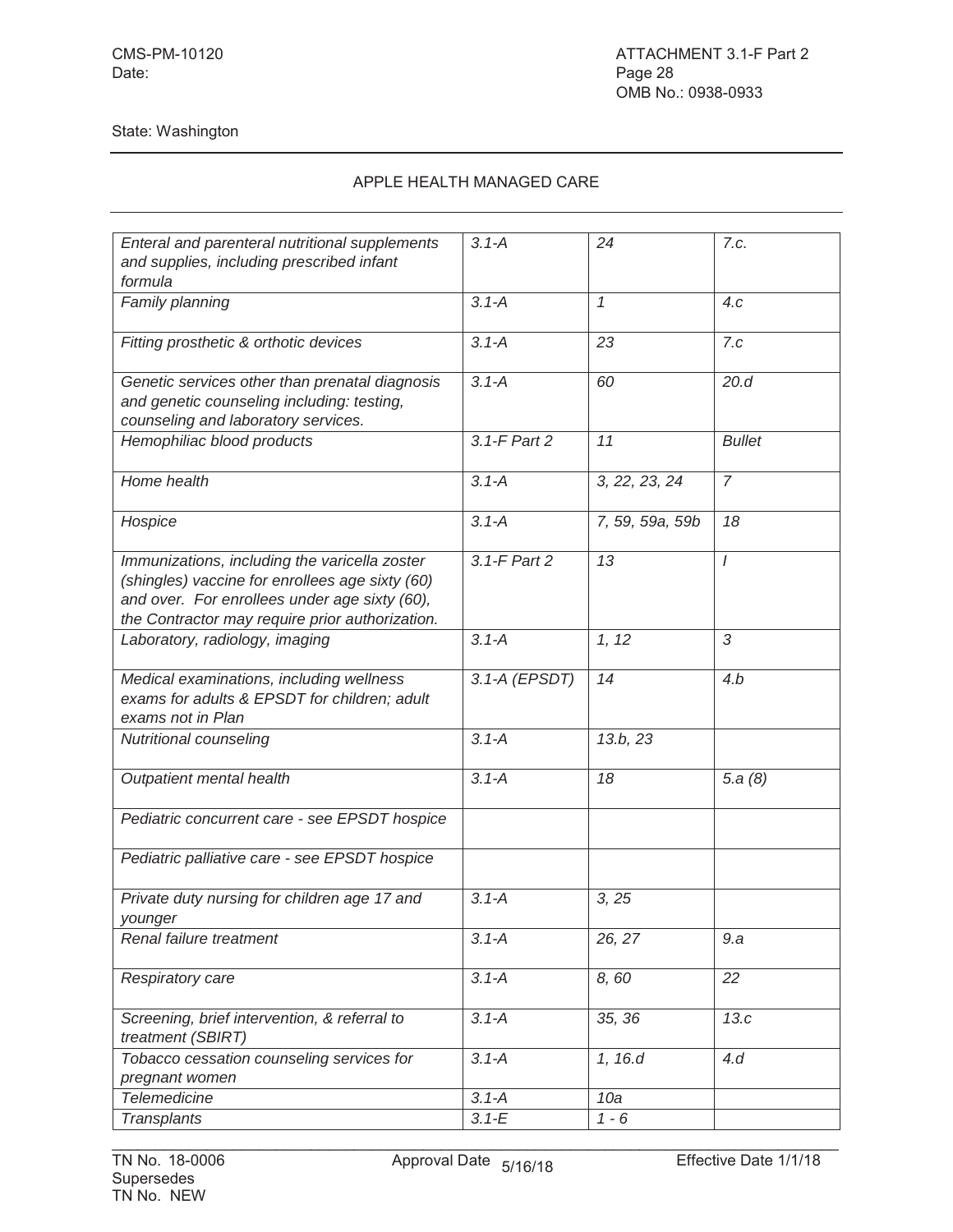| <b>Rehabilitative Services</b>                                                      |                                                 |                  |                  |
|-------------------------------------------------------------------------------------|-------------------------------------------------|------------------|------------------|
| Other habilitative services                                                         | See above                                       | See above        | See above        |
| Transportation                                                                      | See above                                       | See above        | See above        |
| Supported employment                                                                | See above                                       | See above        | See above        |
| <b>Therapy</b>                                                                      | See above                                       | See above        | See above        |
| Community guide                                                                     | See above                                       | See above        | See above        |
| Community access                                                                    | See above                                       | See above        | See above        |
| Behavior support & consultation                                                     | See above                                       | See above        | See above        |
| Assistive technology                                                                | $3.1 - L$<br>Alternative<br><b>Benefit Plan</b> | ABP <sub>5</sub> | EHB <sub>7</sub> |
| Habilitative services - available to children<br>and expansion-eligible adults only |                                                 |                  |                  |
| School-based health care                                                            | $3.1 - A$                                       | 16               | 4.b.7            |
| Hospice/palliative care                                                             | $3.1 - A$                                       | 16               | 4.b.6            |
| Home health                                                                         | $3.1 - A$                                       | 15               | 4.b.5            |
| Outpatient physical therapy, occupational<br>therapy, speech therapy                | $3.1 - A$                                       | 15               | 4.b.4            |
| Outpatient mental health                                                            | $3.1 - A$                                       | 18               | 5.a(8)           |
| Hearing aids and other hearing devices                                              | $3.1 - A$                                       | 15               | 4.b.3            |
| Eye exams, refractions, eyeglasses                                                  | $3.1 - A$                                       | 14               | 4.b.2            |
| Dental                                                                              | $3.1 - A$                                       | 14               | 4.b.1            |
| <b>EPSDT</b> services                                                               |                                                 |                  |                  |
| Vision care                                                                         | $3.1 - A$                                       | 20               | 6.b              |
| Pharmacy - prescriptions                                                            |                                                 | 30               | 12.a             |
| Therapies - occupational, speech, physical                                          | $3.1 - A$                                       | 4,29             | 11.a,b,c         |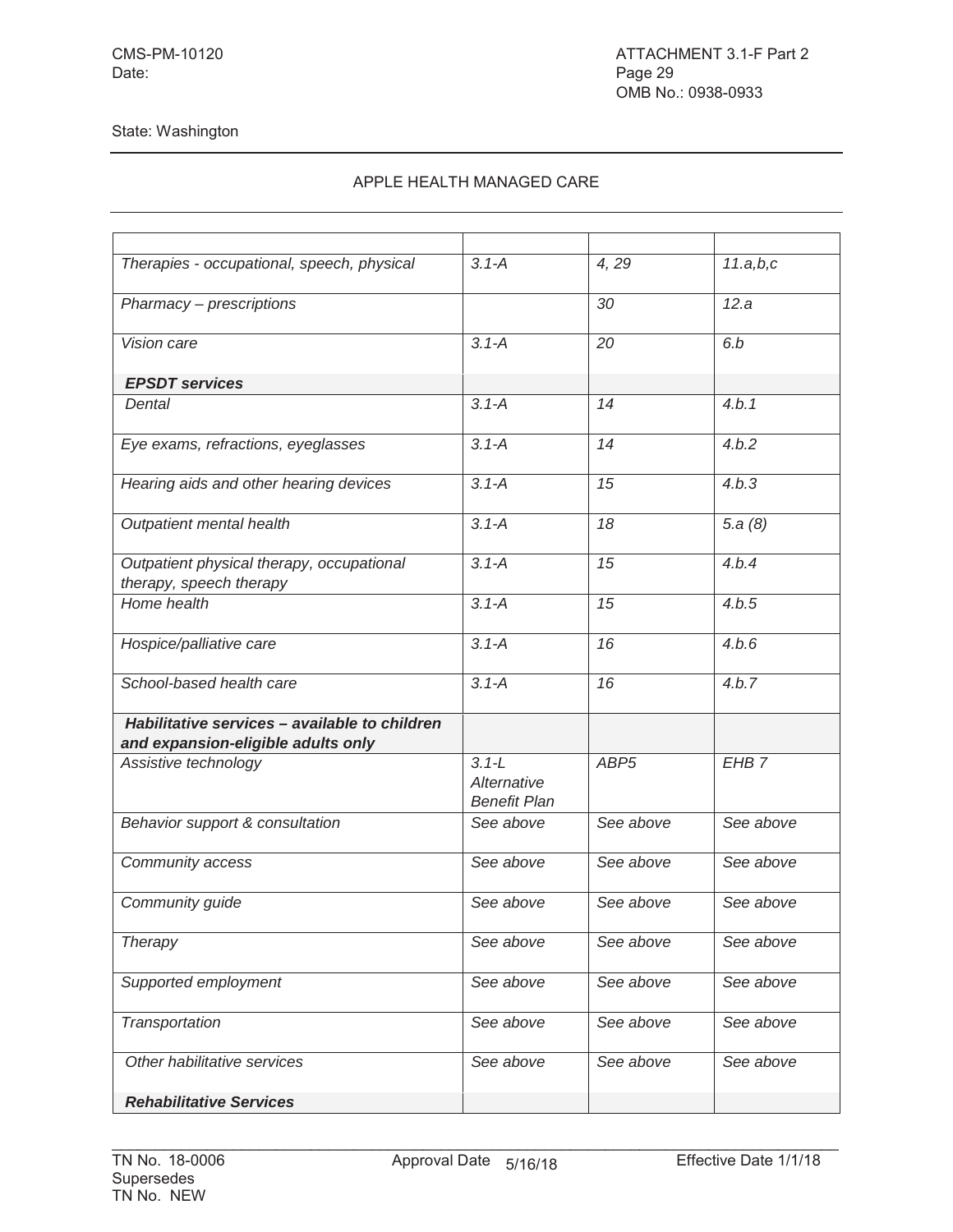# APPLE HEALTH MANAGED CARE

| Rehabilitation - physical medicine and                                                                                                                                                                                          | $3.1 - A$ | 37 | d(1) |
|---------------------------------------------------------------------------------------------------------------------------------------------------------------------------------------------------------------------------------|-----------|----|------|
| rehabilitation                                                                                                                                                                                                                  |           |    |      |
| <b>Other practitioners</b>                                                                                                                                                                                                      |           |    |      |
| Advanced registered nurse practitioners,                                                                                                                                                                                        | $3.1 - A$ | 20 | 6d   |
| includes certified registered nurse anesthetists                                                                                                                                                                                |           |    |      |
| Chiropractors (for EPSDT only)                                                                                                                                                                                                  | $3.1 - A$ | 20 | 6d   |
| Counselors, social workers, others as described                                                                                                                                                                                 | $3.1 - A$ | 20 | 6d   |
| Dental hygienists                                                                                                                                                                                                               | $3.1 - A$ | 20 | 6.d  |
| <b>Denturists</b>                                                                                                                                                                                                               | $3.1 - A$ | 20 | 6d   |
| Licensed mental health practitioners: advanced<br>social workers, independent clinical social<br>workers, marriage & family therapists, mental<br>health counselors, psychiatric advanced nurse<br>practitioners, psychologists | $3.1 - A$ | 20 | 6d   |
| Licensed non-nurse midwives                                                                                                                                                                                                     | $3.1 - A$ | 20 | 6d   |
| Naturopathic physicians (limited to physician-<br>related primary care services)                                                                                                                                                | $3.1 - A$ | 20 | 6d   |
| Opticians                                                                                                                                                                                                                       | $3.1 - A$ | 20 | 6d   |
| Physician assistants                                                                                                                                                                                                            | $3.1 - A$ | 20 | 6.d  |
| Psychologists                                                                                                                                                                                                                   | $3.1 - A$ | 20 | 6d   |

# **Section 2 – Integrated Managed Care**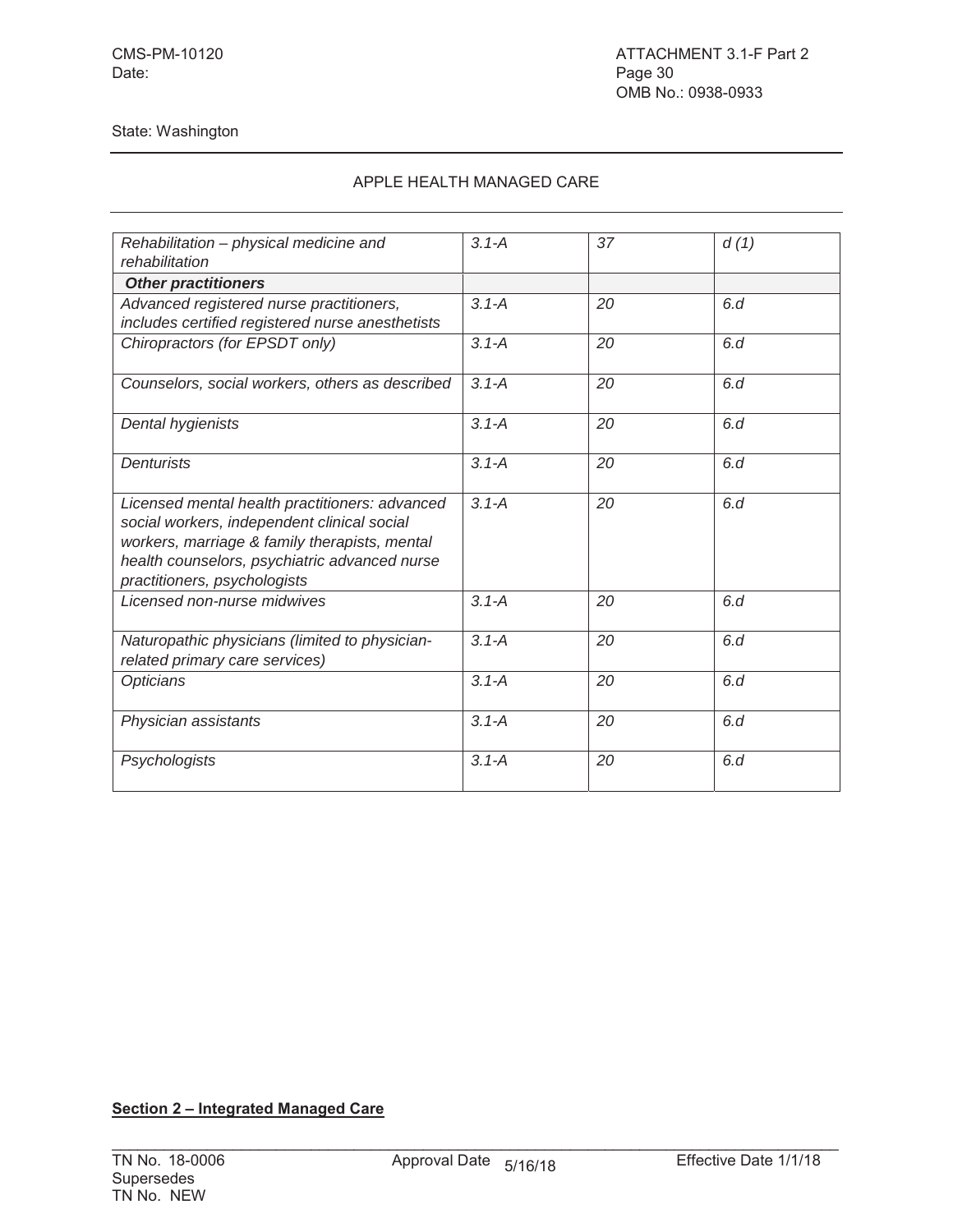#### APPLE HEALTH MANAGED CARE

*Note: Effective January 1, 2018, the state's Integrated Managed Care Plan expanded into Grant, Chelan and Douglas Counties. Eligible beneficiaries are enrolled into an Integrated Managed Care MCO. Those who are not eligible for Managed Care enrollment are enrolled in the Behavioral Health Services Only program. All services provided in these programs are described below.*

| State Plan-Approved Service Delivered by the                                                                                                                                                                                                                                                                                                                                                                                                                                  | <b>Medicaid State Plan Citation</b> |                 |                        |  |
|-------------------------------------------------------------------------------------------------------------------------------------------------------------------------------------------------------------------------------------------------------------------------------------------------------------------------------------------------------------------------------------------------------------------------------------------------------------------------------|-------------------------------------|-----------------|------------------------|--|
| <b>MCO</b>                                                                                                                                                                                                                                                                                                                                                                                                                                                                    | <b>Attachment#</b>                  | Page #          | Item#                  |  |
| Physician services including but not limited to:<br>critical care, newborn care, neonatal intensive<br>care, osteopathy, manipulative therapy, physical<br>exams, physical care plan oversight, standby<br>services, physician visits, inpatient services,<br>outpatient services, bio-feedback training<br>psychiatric services, optometry services,<br>neurodevelopmental, performing and/or reading<br>diagnostic tests, surgical services including<br>bariatric surgery. | $3.1 - A$                           | 17, 18, 19      | 5.a                    |  |
| Anesthesia                                                                                                                                                                                                                                                                                                                                                                                                                                                                    | $3.1 - A$                           | 12, 28.b        | 3.b, $10.\overline{7}$ |  |
| Ambulatory surgery center                                                                                                                                                                                                                                                                                                                                                                                                                                                     | $3.1 - A$                           | 26              | 9.b                    |  |
| Applied behavior analysis                                                                                                                                                                                                                                                                                                                                                                                                                                                     | $3.1 - A$                           | $\overline{2}$  | 6.d.(7)                |  |
| Blood, blood components, human blood<br>products                                                                                                                                                                                                                                                                                                                                                                                                                              | 3.1-F part 2                        | 11              | <b>Bullet</b>          |  |
| Hearing aids                                                                                                                                                                                                                                                                                                                                                                                                                                                                  | $3.1 - A$                           | 33              | 12.c                   |  |
| Contraceptives                                                                                                                                                                                                                                                                                                                                                                                                                                                                | $3.1 - A$                           | 32a             | 12.a.                  |  |
| Drugs - prescribed                                                                                                                                                                                                                                                                                                                                                                                                                                                            | $3.1 - A$                           | 4,30,31,32,32a, | 12.a                   |  |
| Drugs - over the counter                                                                                                                                                                                                                                                                                                                                                                                                                                                      | $3.1 - A$                           | 32a, 32b        | 12.a                   |  |
| Durable medical equipment                                                                                                                                                                                                                                                                                                                                                                                                                                                     | $3.1 - A$                           | 23              | 7.c                    |  |
| Early, elective induction (before 39 weeks)                                                                                                                                                                                                                                                                                                                                                                                                                                   | 4.19-A Part 1                       | 12              | $\mathcal{C}$          |  |
| Enrollee health education                                                                                                                                                                                                                                                                                                                                                                                                                                                     | 3.1-F Part 2                        | 13              |                        |  |
| Enteral and parenteral nutritional supplements<br>and supplies, including prescribed infant<br>formula                                                                                                                                                                                                                                                                                                                                                                        | $3.1 - A$                           | 24              | 7.c.                   |  |
| Family planning                                                                                                                                                                                                                                                                                                                                                                                                                                                               | $3.1 - A$                           | $\mathcal I$    | 4.c                    |  |
| Fitting prosthetic & orthotic devices                                                                                                                                                                                                                                                                                                                                                                                                                                         | $3.1 - A$                           | $\overline{23}$ | 7.c                    |  |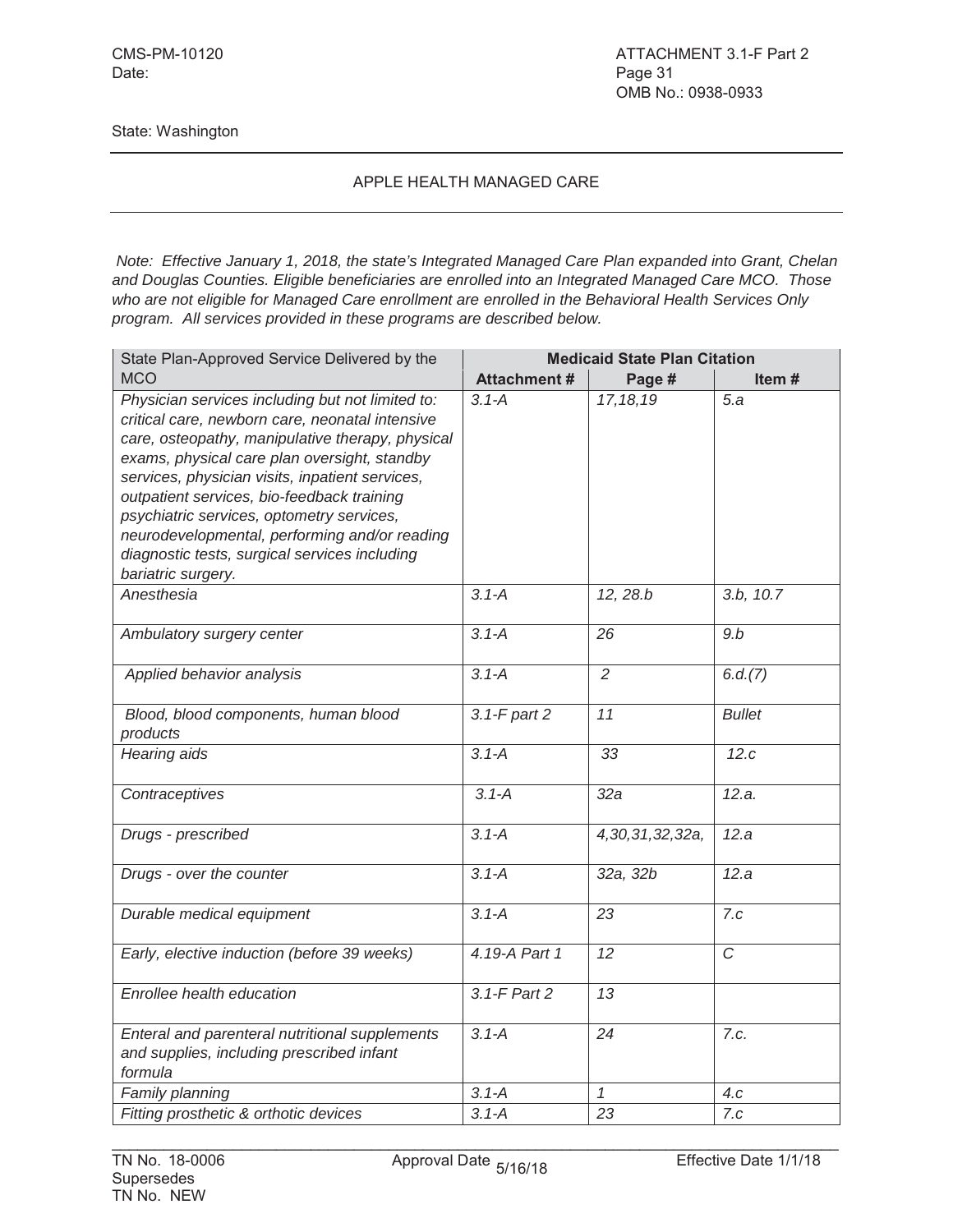| Genetic services other than prenatal diagnosis                                                                                                                                                       | $3.1 - A$     | 60              | 20.d           |
|------------------------------------------------------------------------------------------------------------------------------------------------------------------------------------------------------|---------------|-----------------|----------------|
| and genetic counseling including: testing,                                                                                                                                                           |               |                 |                |
| counseling and laboratory services.                                                                                                                                                                  |               |                 |                |
| Hemophiliac blood products                                                                                                                                                                           | 3.1-F Part 2  | 11              | <b>Bullet</b>  |
| Home health                                                                                                                                                                                          | $3.1 - A$     | 3, 22, 23, 24   | $\overline{7}$ |
| Hospice                                                                                                                                                                                              | $3.1 - A$     | 7, 59, 59a, 59b | 18             |
| Immunizations, including the varicella zoster<br>(shingles) vaccine for enrollees age sixty (60)<br>and over. For enrollees under age sixty (60),<br>the Contractor may require prior authorization. | 3.1-F Part 2  | 13              | $\prime$       |
| Laboratory, radiology, imaging                                                                                                                                                                       | $3.1 - A$     | 1, 12           | 3              |
| Medical examinations, including wellness<br>exams for adults & EPSDT for children; adult<br>exams not in Plan                                                                                        | 3.1-A (EPSDT) | 14              | 4.b            |
| Nutritional counseling                                                                                                                                                                               | $3.1 - A$     | 13.b.23         |                |
| Pediatric concurrent care - see EPSDT hospice                                                                                                                                                        |               |                 |                |
| Pediatric palliative care - see EPSDT hospice                                                                                                                                                        |               |                 |                |
| Private duty nursing for children age 17 and<br>younger                                                                                                                                              | $3.1 - A$     | 3, 25           |                |
| Renal failure treatment                                                                                                                                                                              | $3.1 - A$     | 26, 27          | 9.a            |
| Respiratory care                                                                                                                                                                                     | $3.1 - A$     | 8,60            | 22             |
| Screening, brief intervention, & referral to<br>treatment (SBIRT)                                                                                                                                    | $3.1 - A$     | 35, 36          | 13.c           |
| Tobacco cessation counseling services for                                                                                                                                                            | $3.1 - A$     | 1, 16.d         | 4d             |
| pregnant women<br><b>Telemedicine</b>                                                                                                                                                                | $3.1 - A$     | 10a             |                |
|                                                                                                                                                                                                      |               |                 |                |
| <b>Transplants</b>                                                                                                                                                                                   | $3.1 - E$     | $1 - 6$         |                |
| Therapies - occupational, speech, physical                                                                                                                                                           | $3.1 - A$     | 4,29            | 11.a,b,c       |
| Pharmacy - prescriptions                                                                                                                                                                             | $3.1 - A$     | 30              | 12.a           |
| Vision care                                                                                                                                                                                          | $3.1 - A$     | 20              | 6.b            |
| <b>EPSDT</b> services                                                                                                                                                                                |               |                 |                |
| Dental                                                                                                                                                                                               | $3.1 - A$     | 14              | 4.b.1          |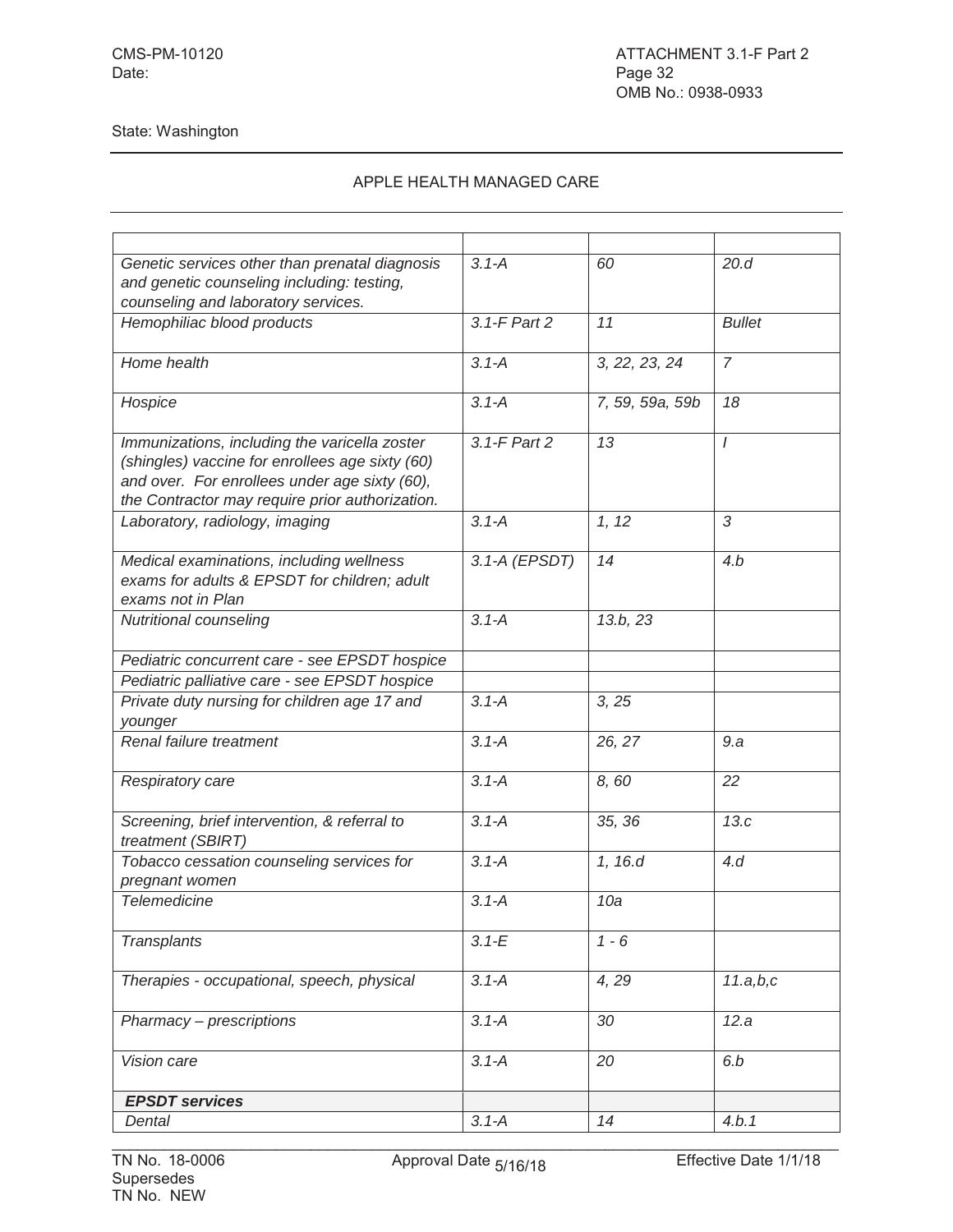| Eye exams, refractions, eyeglasses                                                  | $3.1 - A$                                       | 14               | 4.b.2            |
|-------------------------------------------------------------------------------------|-------------------------------------------------|------------------|------------------|
| Hearing aids and other hearing devices                                              | $3.1 - A$                                       | 15               | 4.b.3            |
| Outpatient physical therapy                                                         | $3.1 - A$                                       | 15               | 4.b.4            |
| Home health                                                                         | $3.1 - A$                                       | 15               | 4.b.5            |
| Hospice                                                                             | $3.1 - A$                                       | 16               | 4.b.6            |
| School-based health care                                                            | $3.1 - A$                                       | 16               | 4.b.7            |
| Habilitative services - available to children<br>and expansion-eligible adults only |                                                 |                  |                  |
| Assistive technology                                                                | $3.1 - L$<br>Alternative<br><b>Benefit Plan</b> | ABP <sub>5</sub> | EHB <sub>7</sub> |
| Behavior support & consultation                                                     | See above                                       | See above        | See above        |
| Community access                                                                    | See above                                       | See above        | See above        |
| Community guide                                                                     | See above                                       | See above        | See above        |
| <b>Therapy</b>                                                                      | See above                                       | See above        | See above        |
| Supported employment                                                                | See above                                       | See above        | See above        |
| Transportation                                                                      | See above                                       | See above        | See above        |
| Other habilitative                                                                  | See above                                       | See above        | See above        |
| <b>Rehabilitative services</b>                                                      |                                                 |                  |                  |
| Rehabilitation - physical medicine and<br>rehabilitation                            | $3.1 - A$                                       | 37               | d(1)             |
| <b>Rehabilitative - mental health services</b>                                      |                                                 |                  |                  |
| <b>Brief intervention</b>                                                           | $3.1 - A$                                       | 46               | 13.d.7.B.        |
| Crisis services                                                                     | $3.1 - A$                                       | 47               | 13.d.7.B         |
| Day support                                                                         | $3.1 - A$                                       | 47               | 13.d.7.B         |
| Family treatment                                                                    | $3.1 - A$                                       | 47               | 13.d.7.B         |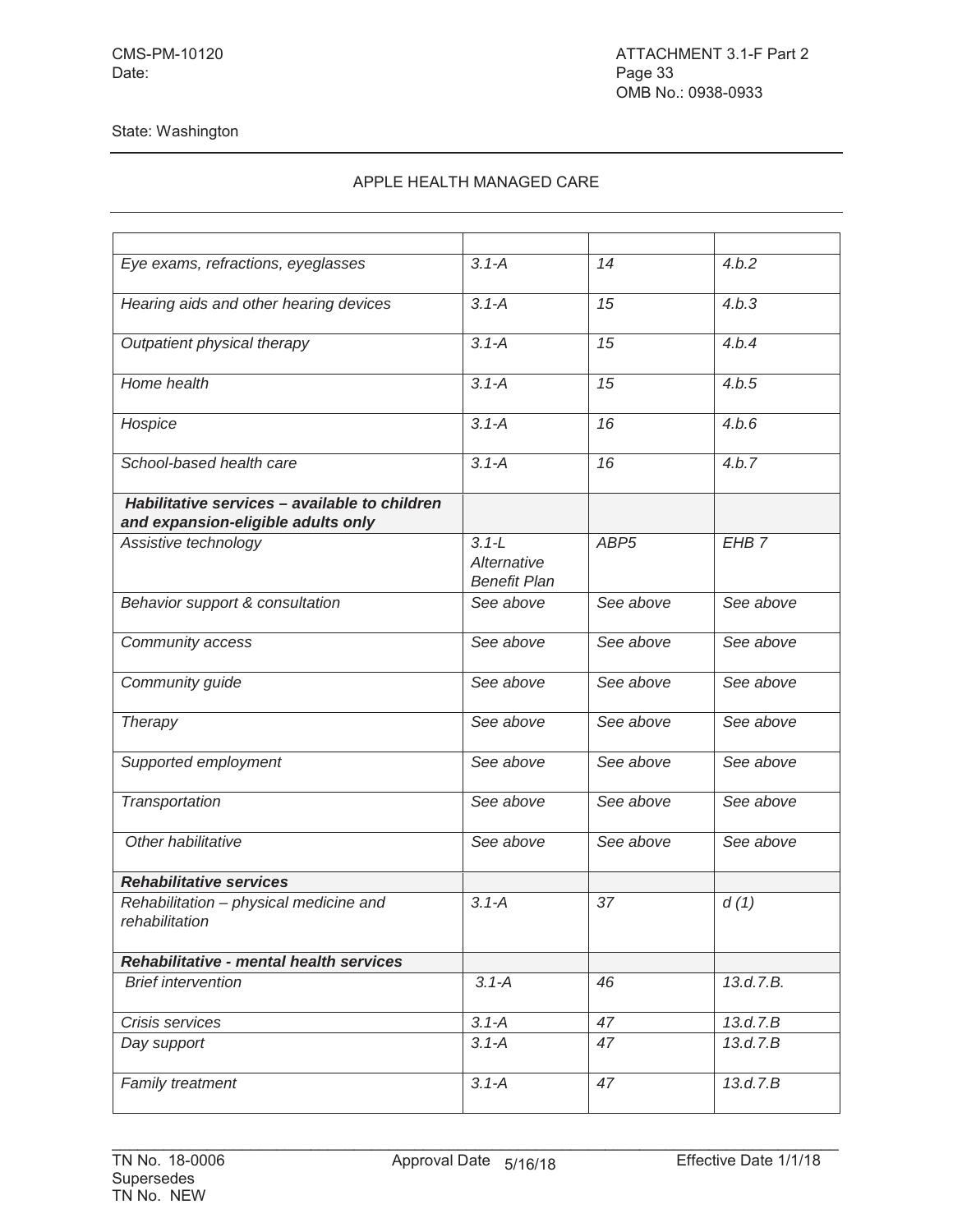| Freestanding evaluation & treatment                                                                                                                                                                                             | $3.1 - A$ | 48 | 13.d.7.B |
|---------------------------------------------------------------------------------------------------------------------------------------------------------------------------------------------------------------------------------|-----------|----|----------|
|                                                                                                                                                                                                                                 |           |    |          |
| Group treatment                                                                                                                                                                                                                 | $3.1 - A$ | 49 | 13.d.7.B |
| High intensity treatment                                                                                                                                                                                                        | $3.1 - A$ | 49 | 13.d.7.B |
| Individual treatment                                                                                                                                                                                                            | $3.1 - A$ | 50 | 13.d.7.B |
| Intake evaluation                                                                                                                                                                                                               | $3.1 - A$ | 50 | 13.d.7.B |
| <b>Medication management</b>                                                                                                                                                                                                    | $3.1 - A$ | 50 | 13.d.7.B |
| <b>Medication monitoring</b>                                                                                                                                                                                                    | $3.1 - A$ | 50 | 13.d.7.B |
| Mental health services in residential settings                                                                                                                                                                                  | $3.1 - A$ | 51 | 13.d.7.B |
| Peer support                                                                                                                                                                                                                    | $3.1 - A$ | 51 | 13.d.7.B |
| Psychological assessment                                                                                                                                                                                                        | $3.1 - A$ | 52 | 13.d.7.B |
| Rehabilitation case management                                                                                                                                                                                                  | $3.1 - A$ | 52 | 13.d.7.B |
| Special population evaluation                                                                                                                                                                                                   | $3.1 - A$ | 52 | 13.d.7.B |
| <b>Stabilization services</b>                                                                                                                                                                                                   | $3.1 - A$ | 53 | 13.d.7.B |
| Therapeutic psychoeducation                                                                                                                                                                                                     | $3.1 - A$ | 53 | 13.d.7.B |
| <b>Other practitioners</b>                                                                                                                                                                                                      |           |    |          |
| Advanced registered nurse practitioners,<br>includes certified registered nurse anesthetists                                                                                                                                    | $3.1 - A$ | 20 | 6.d      |
| Chiropractors (for EPSDT only)                                                                                                                                                                                                  | $3.1 - A$ | 20 | 6.d      |
| Counselors, social workers, others as described                                                                                                                                                                                 | $3.1 - A$ | 20 | 6.d      |
| Dental hygienists                                                                                                                                                                                                               | $3.1 - A$ | 20 | 6.d      |
| <b>Denturists</b>                                                                                                                                                                                                               | $3.1 - A$ | 20 | 6.d      |
| Licensed mental health practitioners: advanced<br>social workers, independent clinical social<br>workers, marriage & family therapists, mental<br>health counselors, psychiatric advanced nurse<br>practitioners, psychologists | $3.1 - A$ | 20 | 6.d      |
| Licensed non-nurse midwives                                                                                                                                                                                                     | $3.1 - A$ | 20 | 6.d      |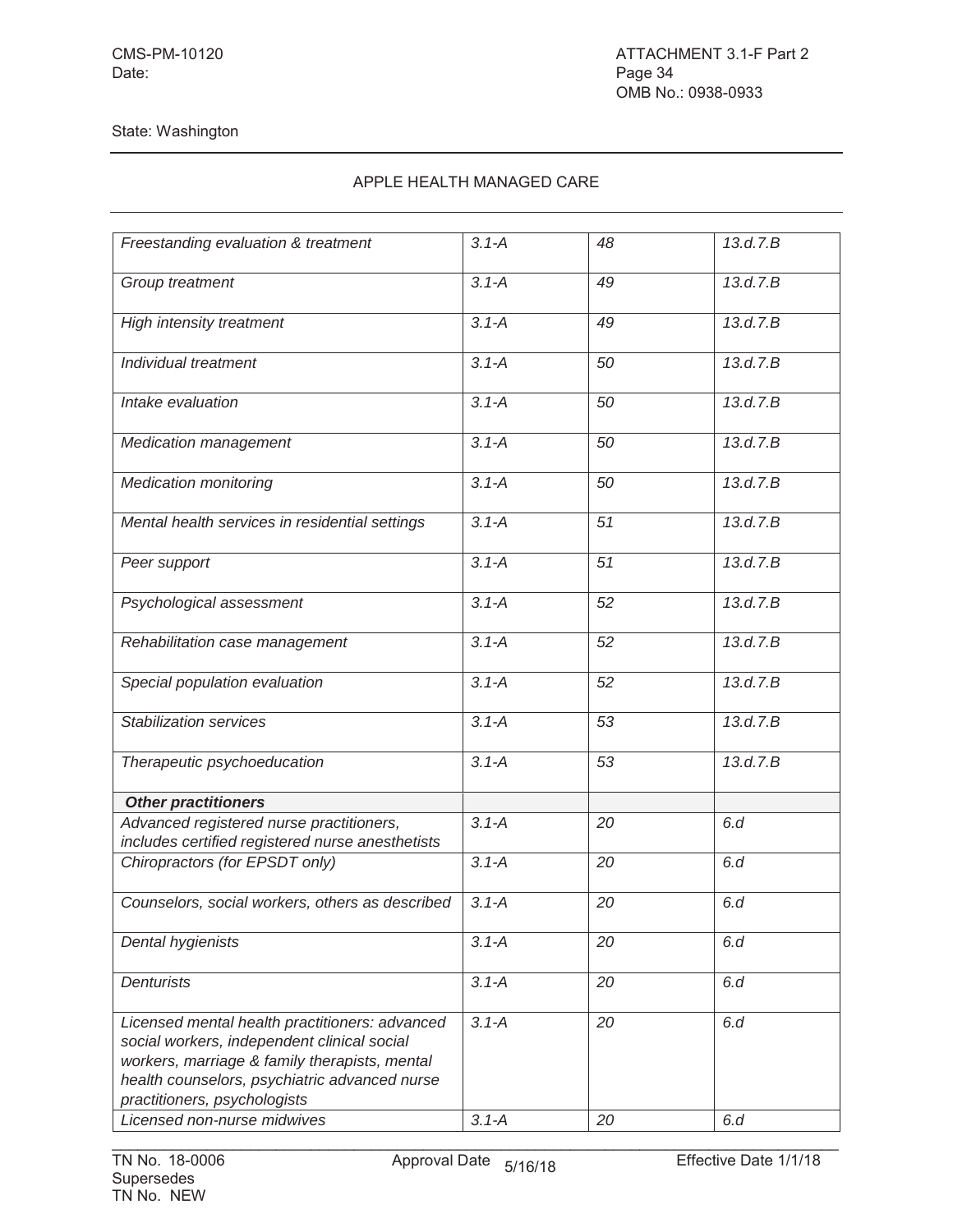Date: Page 35

State: Washington

| Naturopathic physicians (limited to physician-<br>related primary care services) | $3.1 - A$ | 20 | 6.d |
|----------------------------------------------------------------------------------|-----------|----|-----|
| Opticians                                                                        | $3.1 - A$ | 20 | 6.d |
| Physician assistants                                                             | $3.1 - A$ | 20 | 6.d |
| Psychologists                                                                    | $3.1 - A$ | 20 | 6.d |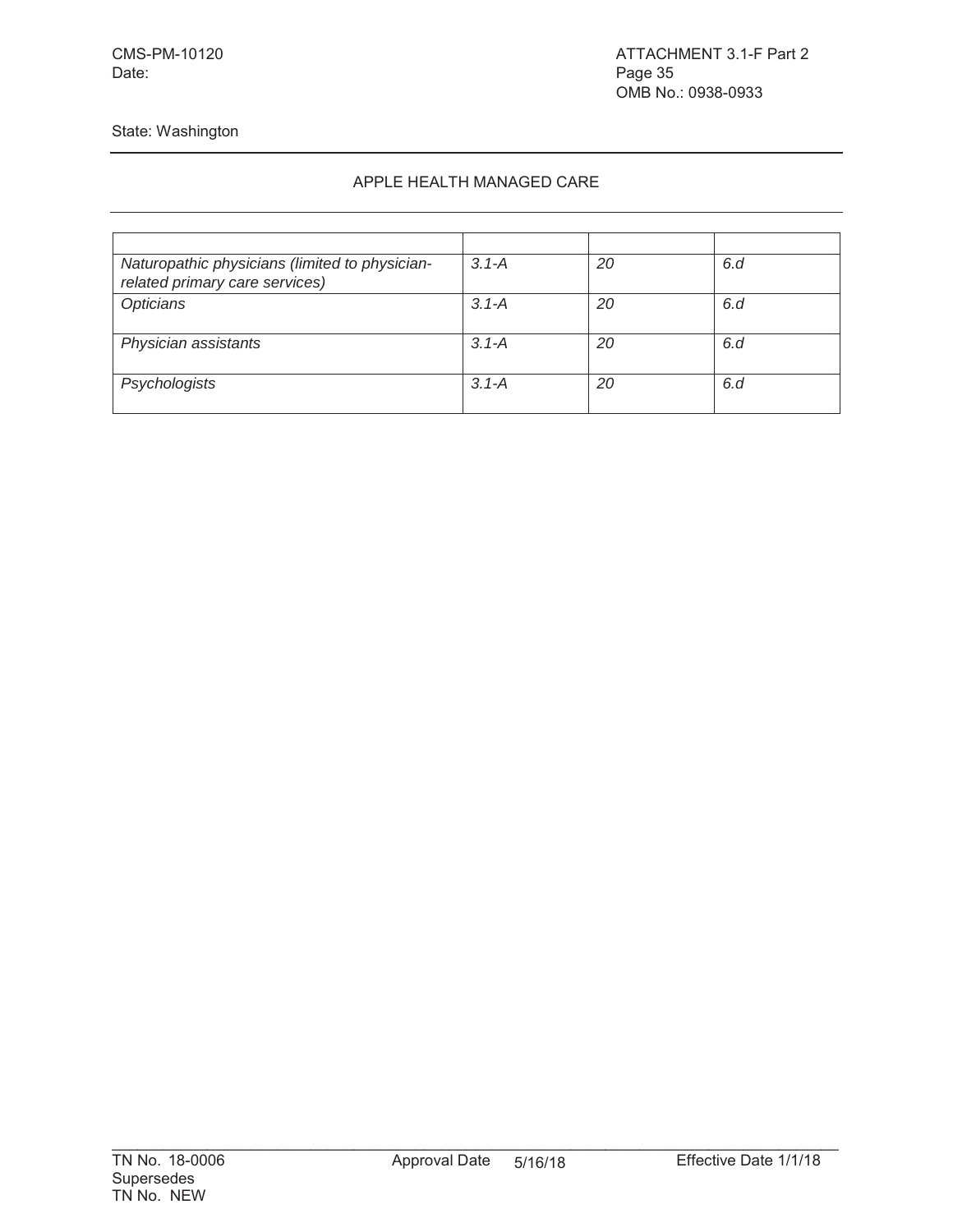| <b>Citation</b>                                                                           | <b>Condition or Requirement</b>                                                                                                                                                                                   |  |
|-------------------------------------------------------------------------------------------|-------------------------------------------------------------------------------------------------------------------------------------------------------------------------------------------------------------------|--|
| 1932(a)(5)(D)(b)(4)<br>42 CFR 438.228                                                     | J. $X$ The state assures that each MCO has established an internal grievance<br>and appeal system for enrollees                                                                                                   |  |
| 1932(a)(5)(D)(b)(5)<br>42 CFR 438.62<br>42 CFR 438.68<br>42 CFR 438.206<br>42 CFR 438.207 | K. Services, including capacity, network adequacy, coordination, and continuity                                                                                                                                   |  |
| 42 CFR 438.208                                                                            | $X$ The state assures that all applicable requirements of 42 CFR 438.62,<br>regarding continued service to enrollees, will be met.                                                                                |  |
|                                                                                           | $X$ The state assures that all applicable requirements of 42 CFR 438.68,<br>regarding network adequacy standards, will be met.                                                                                    |  |
|                                                                                           | X The state assures that all applicable requirements of 42 CFR 438.206,<br>regarding availability of services, will be met.                                                                                       |  |
|                                                                                           | $X$ The state assures that all applicable requirements of 42 CFR 438.207,<br>regarding assurances of adequate capacity and services, will be met.                                                                 |  |
|                                                                                           | $X$ The state assures that all applicable requirements of 42 CFR 438.208,<br>regarding coordination and continuity of care, will be met.                                                                          |  |
| 1932(c)(1)(A)                                                                             | L. $X$ The state assures that all applicable requirements of 42 CFR 438.330 and<br>438.340, regarding a quality assessment and performance improvement program<br>and state quality strategy, will be met.        |  |
| 42 CFR 438.330<br>42 CFR 438.340                                                          |                                                                                                                                                                                                                   |  |
| 1932(c)(2)(A)                                                                             | M. $X$ The state assures that all applicable requirements of 42 CFR 438.350,<br>438.354, and 438.364 regarding an annual external independent review<br>conducted by a qualified independent entity, will be met. |  |
| 42 CFR 438.350<br>42 CFR 438.354<br>42 CFR 438.364                                        |                                                                                                                                                                                                                   |  |
| 1932 (a)(1)(A)(ii)                                                                        | N. Selective Contracting Under a 1932 State Plan Option                                                                                                                                                           |  |
|                                                                                           | To respond to items #1 and #2, place a check mark. The third item requires a<br>brief narrative.                                                                                                                  |  |
|                                                                                           | The state will $X/w$ ill not $\quad$ intentionally limit the number of entities it<br>1.<br>contracts under a 1932 State Plan option.                                                                             |  |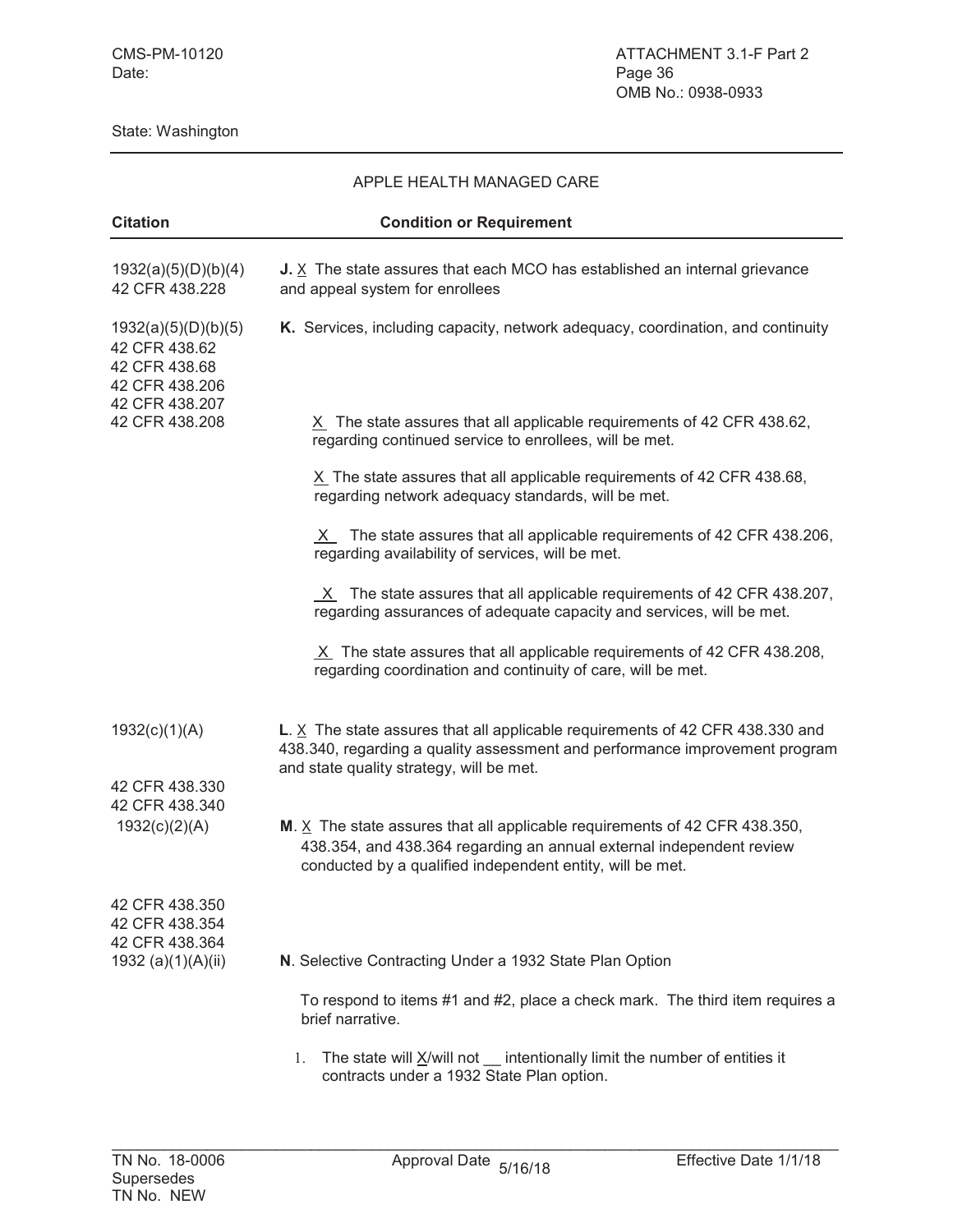|                 | APPLE HEALTH MANAGED CARE                                                                                                                                                                                                                                                                                                                                                                                                                                                                                                                                                                                                                                                                                                                                                                                                                                                                                              |  |  |
|-----------------|------------------------------------------------------------------------------------------------------------------------------------------------------------------------------------------------------------------------------------------------------------------------------------------------------------------------------------------------------------------------------------------------------------------------------------------------------------------------------------------------------------------------------------------------------------------------------------------------------------------------------------------------------------------------------------------------------------------------------------------------------------------------------------------------------------------------------------------------------------------------------------------------------------------------|--|--|
| <b>Citation</b> | <b>Condition or Requirement</b>                                                                                                                                                                                                                                                                                                                                                                                                                                                                                                                                                                                                                                                                                                                                                                                                                                                                                        |  |  |
|                 | $X$ The state assures that if it limits the number of contracting entities, this<br>2.<br>limitation will not substantially impair beneficiary access to services.                                                                                                                                                                                                                                                                                                                                                                                                                                                                                                                                                                                                                                                                                                                                                     |  |  |
|                 | Describe the criteria the state uses to limit the number of entities it<br>3.<br>contracts under a 1932 State Plan option. (Example: a limited number of<br>providers and/or enrollees.)                                                                                                                                                                                                                                                                                                                                                                                                                                                                                                                                                                                                                                                                                                                               |  |  |
|                 | The state's process for adding new Managed Care Organizations (MCOs)<br>for the Apple Health Managed Care program is as follows:<br>The MCO that wishes to participate in Apple Health Managed Care<br>$\bullet$<br>may submit a letter of interest to the state along with all of the following<br>documentation:<br>Certificate of registration from the Washington Office of the<br>Insurance Commissioner (OIC) that allows the MCO to provide<br>health care services under a risk-based contract<br>Acceptance of the terms and conditions of the Apple Health<br>Managed Care contract<br>Proof of network adequacy in the service areas in which the MCO<br>$\bullet$<br>wishes to participate<br>Attestation that the MCO meets the quality standards for Apple<br>$\bullet$<br>Health Managed Care that have been established by the state for<br>the currently participating Apple Health Managed Care MCOs |  |  |
|                 | If the state determines that there is a need for an additional MCO in the<br>proposed service areas, the state conducts an onsite readiness review of<br>the applicant's operations, including:<br><b>Customer service</b><br>Grievance and appeal processes<br>$\bullet$<br>Subcontracting<br>$\bullet$<br>Quality and Performance Improvement (QAPI)<br>Care coordination<br>Network adequacy is validated in a separate process, as is financial<br>viability to provide these services.<br>If the applicant meets the contract standards reviewed at the readiness<br>review, the state issues an Apple Health Managed Care contract.                                                                                                                                                                                                                                                                              |  |  |
|                 | $X$ The selective contracting provision in not applicable to this State<br>4.<br>Plan.                                                                                                                                                                                                                                                                                                                                                                                                                                                                                                                                                                                                                                                                                                                                                                                                                                 |  |  |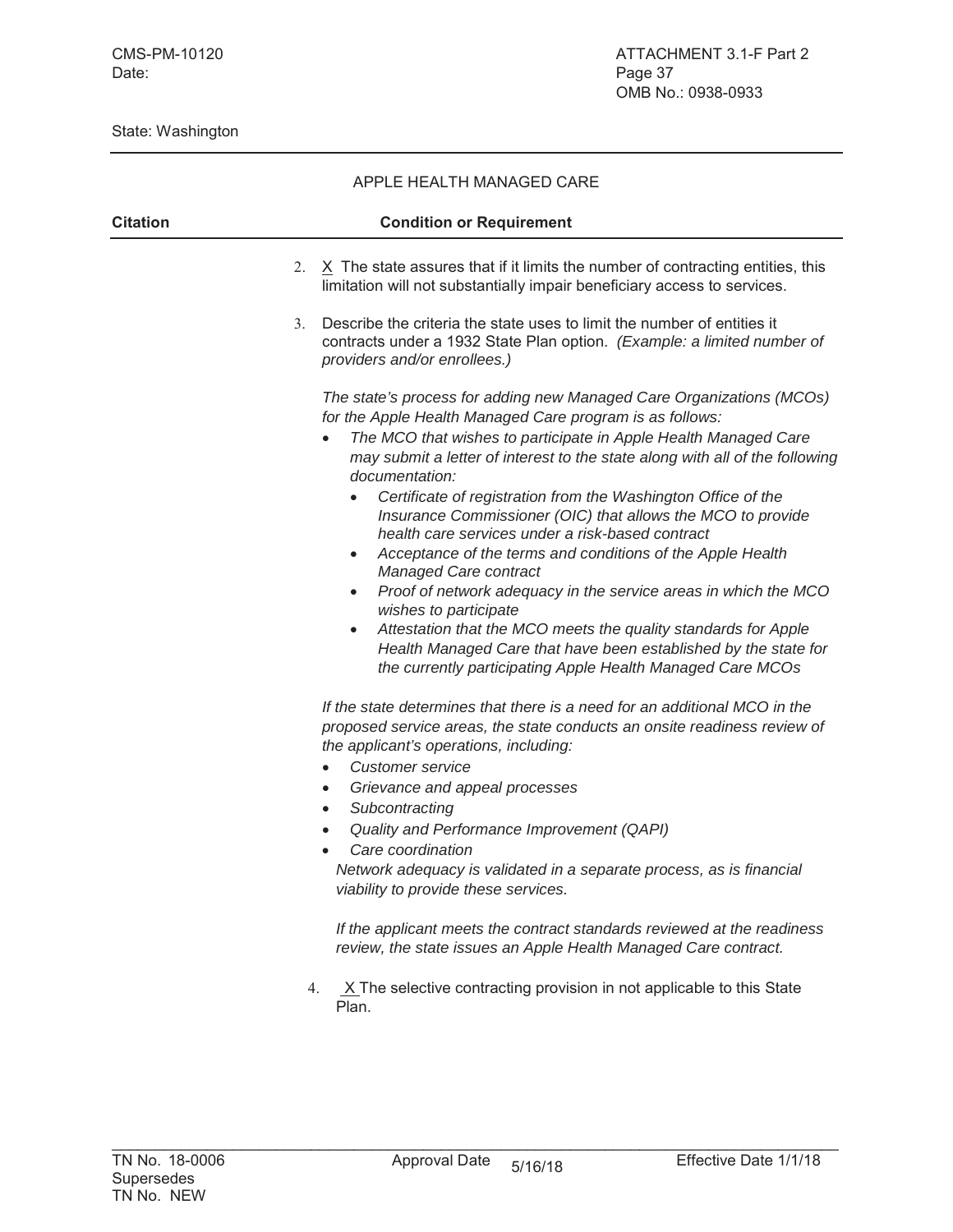#### **Appendix A: Compliance Dates (from Supplementary Information in 81 FR 27497, published 5/6/2016)**

| States must comply with all provisions in effect as of the issuance of this preprint. Additionally, |  |
|-----------------------------------------------------------------------------------------------------|--|
| the following compliance dates apply:                                                               |  |

| <b>Compliance Dates</b>                                               | <b>Sections</b>                                 |
|-----------------------------------------------------------------------|-------------------------------------------------|
| For rating periods for Medicaid managed care contracts                | §§ 438.3(h), 438.3(m), 438.3(q) through         |
| beginning before July 1, 2017, states will not be held out of         | (u),                                            |
| compliance with the changes adopted in the following                  | 438.4(b)(7), 438.4(b)(8), 438.5(b) through      |
| sections so long as they comply with the corresponding                | (f),                                            |
| standard(s) codified in 42 CFR part 438 contained in 42               | 438.6(b)(3), 438.6(c) and (d), 438.7(b),        |
| CFR parts 430 to 481, edition revised as of October 1,                | 438.7(c)(1) and (2), 438.8, 438.9, 438.10,      |
| 2015. States must comply with these requirements no                   | 438.14, 438.56(d)(2)(iv), 438.66(a)             |
| later than the rating period for Medicaid managed care                | through                                         |
| contracts starting on or after July 1, 2017.                          | (d), 438.70, 438.74, 438.110, 438.208,          |
|                                                                       | 438.210, 438.230, 438.242, 438.330,             |
|                                                                       | 438.332,                                        |
|                                                                       | 438.400, 438.402, 438.404, 438.406,             |
|                                                                       | 438.408, 438.410, 438.414, 438.416,             |
|                                                                       | 438.420, 438.424,                               |
|                                                                       | 438.602(a), 438.602(c) through (h),<br>438.604, |
|                                                                       | 438.606, 438.608(a), and 438.608(c) and         |
|                                                                       | (d)                                             |
| For rating periods for Medicaid managed care contracts                | §§ 438.4(b)(3), 438.4(b)(4), 438.7(c)(3),       |
| beginning before July 1, 2018, states will not be held out of         | 438.62, 438.68, 438.71, 438.206,                |
| compliance with the changes adopted in the following                  | 438.207,                                        |
| sections so long as they comply with the corresponding                | 438.602(b), 438.608(b), and 438.818             |
| standard(s) codified in 42 CFR part 438 contained in the              |                                                 |
| 42 CFR parts 430 to 481, edition revised as of October 1,             |                                                 |
| 2015. States must comply with these requirements no                   |                                                 |
| later than the rating period for Medicaid managed care                |                                                 |
| contracts starting on or after July 1, 2018.                          |                                                 |
|                                                                       |                                                 |
| States must be in compliance with the requirements at                 | $§$ 438.4(b)(9)                                 |
| §438.4(b)(9) no later than the rating period for                      |                                                 |
| Medicaid managed care contracts starting on or after<br>July 1, 2019. |                                                 |
| States must be in compliance with the requirements at                 | $§$ 438.66(e)                                   |
| §438.66(e) no later than the rating period for Medicaid               |                                                 |
| managed care contracts starting on or after the date of               |                                                 |
| the publication of CMS guidance.                                      |                                                 |
|                                                                       |                                                 |